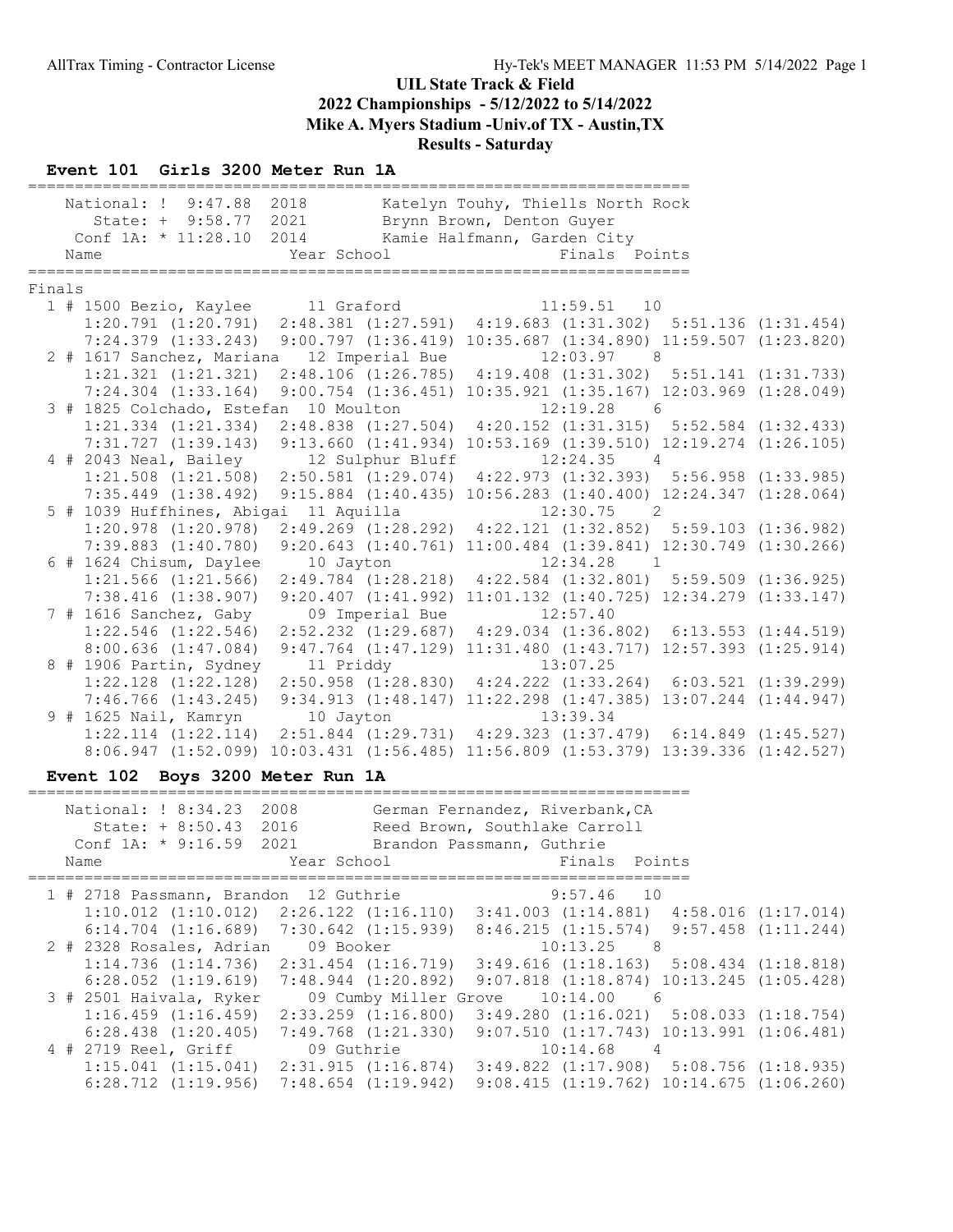## UIL State Track & Field

2022 Championships - 5/12/2022 to 5/14/2022

Mike A. Myers Stadium -Univ.of TX - Austin,TX

Results - Saturday

#### ....Event 102 Boys 3200 Meter Run 1A

|  | $5$ # 2500 Davis, Lance  |                         | 12 Cumby Miller Grove 10:24.89 2                 |                          |
|--|--------------------------|-------------------------|--------------------------------------------------|--------------------------|
|  | 1:16.113(1:16.113)       | $2:32.881$ $(1:16.769)$ | $3:49.173$ $(1:16.292)$ $5:07.330$ $(1:18.158)$  |                          |
|  | $6:27.642$ $(1:20.312)$  | 7:49.126(1:21.485)      | $9:08.735$ $(1:19.609)$ $10:24.890$ $(1:16.155)$ |                          |
|  | $6$ # 2594 Fenhaus, Cole | 10 Fayetteville         | $10:27.73$ 1                                     |                          |
|  | $1:15.805$ $(1:15.805)$  | $2:32.568$ $(1:16.764)$ | $3:50.450$ $(1:17.882)$ $5:09.758$ $(1:19.308)$  |                          |
|  | $6:30.778$ $(1:21.020)$  | $7:52.570$ $(1:21.792)$ | $9:14.691$ $(1:22.122)$ $10:27.723$ $(1:13.032)$ |                          |
|  | 7 # 3026 Cormier, Tayte  | 11 Mertzon Irion Co     | 10:34.20                                         |                          |
|  | 1:14.355(1:14.355)       | $2:31.045$ $(1:16.690)$ | $3:48.772$ $(1:17.727)$ $5:07.720$ $(1:18.948)$  |                          |
|  | 6:28.110(1:20.391)       | $7:49.499$ $(1:21.389)$ | 9:12.793(1:23.295)                               | $10:34.193$ $(1:21.400)$ |
|  | 8 # 3367 Timms, Brandon  | 09 Tilden McMullen      | 10:47.55                                         |                          |
|  | $1:15.353$ $(1:15.353)$  | $2:32.187$ $(1:16.835)$ | $3:50.004$ $(1:17.817)$ $5:09.138$ $(1:19.135)$  |                          |
|  | $6:32.220$ $(1:23.082)$  | $7:57.718$ $(1:25.499)$ | $9:24.700$ $(1:26.982)$ $10:47.545$ $(1:22.845)$ |                          |
|  | 9 # 2915 Vargas, Elijah  | 09 Loraine              | 11:21.76                                         |                          |
|  | 1:14.016(1:14.016)       | $2:34.268$ $(1:20.252)$ | $3:53.706$ $(1:19.439)$ $5:20.019$ $(1:26.314)$  |                          |
|  | $6:49.888$ $(1:29.870)$  | $8:21.606$ $(1:31.718)$ | $9:52.316$ $(1:30.711)$ $11:21.760$ $(1:29.444)$ |                          |

#### Event 103 Girls 4x100 Meter Relay 1A

======================================================================= National: ! 44.24 2019 DeSoto, DeSoto, TX J Griffin, J Hollis, T Armstrong, R Effiong State: + 44.24 2019 DeSoto, DeSoto J Griffin, J Hollis, T Armstrong, R Effiong Conf 1A: \* 49.97 2016 Burton, Burton M.Patterson, D.Briscoe, L.Pleasant, A.Phoenix School **Finals** Points ======================================================================= 1 Cross Plains 50.63 20 1) #1293 Sparks, Lindsey 11 2) #1292 Shepard, Abbigale 11 3) #1291 Long, Addison 10 4) #1289 Goains, Katie 11 2 Hart 50.78 16 1) #1549 Reyna-Mata, Paizlie 11 2) #1548 Minjarez, Mia 12 3) #1547 Gonzales, Elycia 10 4) #1545 Evans, Toree Jo 10 3 Mertzon Irion County 60.91 12 1) #1796 Callaway, Berkley 09 2) #1799 Tillman, Audrey 11 3) #1800 Williams, Zoe 12 4) #1797 James, Kaegen 12 4 Miami 51.04 8 1) #1807 Skidmore, Abby 12 2) #1805 Hartwig, Mercedes 10 3) #1803 Gorecki, Elizabeth 12 4) #1806 Hudson, Anna 11 5 Turkey Valley 61.33 and 1990 and 1991 and 1991 and 1991 and 1991 and 1991 and 1991 and 1991 and 1991 and 19 1) #2085 Ferrel, Jackie 12 2) #2084 Ferrel, Anna 10 3) #2087 Schlueter, Trinity 09 4) #2086 Pointer, Charlie 12  $6$  Calvert  $51.69$   $2$  1) #1171 Davis, Carnecia 10 2) #1173 Wilborn, Mariyah 09 3) #1170 Blair, JerMyssiah 10 4) #1169 Blair, JerLyssiah 09 7 Bryson 52.36 1) #1132 Godfrey, Windsor 12 2) #1133 Hauger, Tracy 11 3) #1136 Perez, Hanna 11 4) #1135 Orr, Allie 8 Gordon 52.73 52.722 1) #1497 Reed, Payton 10 2) #1494 Hawkins, Ava 09 3) #1495 Maldonado, Kaylee 4) #1496 Puente, Elaina 12 9 Abbott 52.73 52.725 1) #1005 Nors, Kaitlyn 12 2) #1006 Schulz, Lily 10 3) #1003 Klaus, Millie 11 4) #1004 Murphy, Madison 11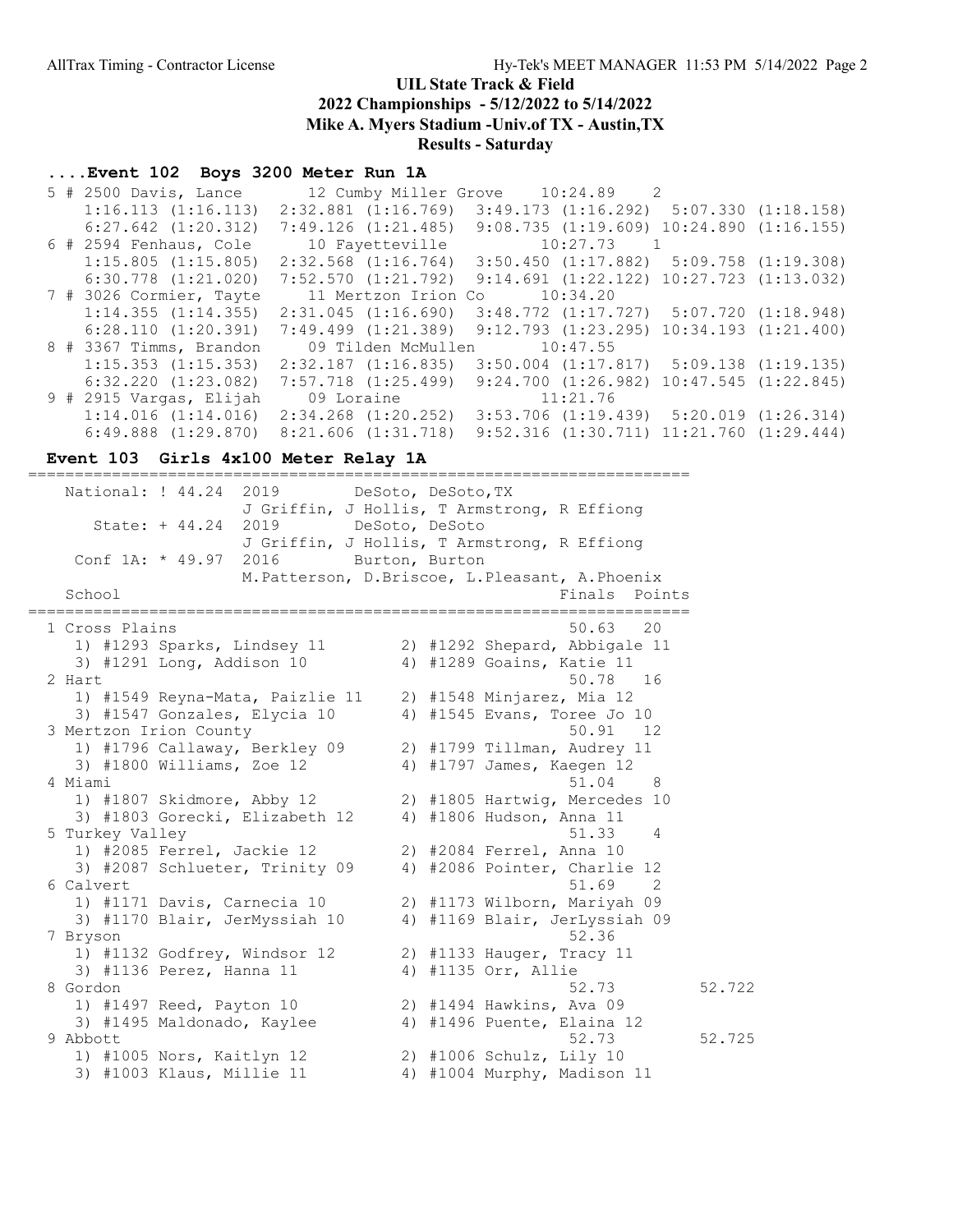#### Event 104 Boys 4x100 Meter Relay 1A

======================================================================= National: ! 39.76 1998 Fort Worth Wyatt,TX, Fort Worth Wyat Wesley/Franklin/Clopton/Wesley State: + 39.76 1998 Fort Worth Wyatt, Fort Worth Wyatt Wesley/Franklin/Clopton/Wesley Conf 1A: \* 42.99 2021 Paducah, Paducah J.Rogers,D.Flemons,C.Piper,M.Flemons<br>Fir Finals Points ======================================================================= 1 Turkey Valley 43.04 20 43.037 1) #3394 Valdes, Adrian 11 2) #3392 Hartman, Parker 11 3) #3391 Edwards, Jaxon 12 4) #3388 Beard, Blake 11 2 Cross Plains 43.04 16 43.040 1) #2491 Moses, Noah 11 2) #2492 Reed, Ryan 11 3) #2487 Allen, Cason 12 4) #2489 Hopkins, Ryan 11 3 Paducah 43.29 12 1) #3109 Gonzales, Joshua 11 2) #3107 Flemons, Deflton 12 3) #3110 Piper, Cord 11 4) #3111 Rogers, Jimmy 12 4 Rankin 43.76 8 1) #3179 Fouts, Harrison 12 2) #3181 Kirkland, Braxxton 12 3) #3175 Armendarez, Kadrian 12 4) #3180 Jackson, Baret 10 5 Calvert 44.04 4 1) #2383 Bridges, Kaiden 12 2) #2387 Thomas, Michael Jr. 11 3) #2385 Diaz, Giovanni 11 4) #2388 Thompson, Cohan 11 6 Matador Motley County 44.34 2 1) #2984 Degan, Kason 12 2) #2985 Fisk, Aiden 09 3) #2987 Richards, Jacob 12 4) #2986 Perryman, Wyatt 12 7 Richland Springs 44.77 1) #3205 Hoevers, Zeke 09 2) #3207 Nilson, Nick 3) #3204 Capps, Zane 12 4) #3203 Bryant, Jadeyn 12 8 Oakwood 44.96 1) #3096 Ramirez, Eduardo 09 2) #3097 Walley, Kolby 10 3) #3093 Jacobs, Isaiah 11 4) #3094 Mathis, JaLee 12 9 Dodd City 45.56 1) #2548 Bernard, Ethan 2) #2549 Rodriguez, Colton 09 3) #2547 Balvin, Ashton 4) #2550 Rodriguez, Mason 12 Event 105 Girls 800 Meter Run 1A

| National: ! 2:02.04<br>2011<br>State: $+ 2:06.71$ 2016<br>Conf 1A: $*$ 2:17.45 2021<br>Year School<br>Name | Amy Weissenbach, Harvrd-Wstlake, CA<br>Aaliyah Miller, McKinney Boyd<br>Taytum Goodman, Earth Springlake<br>Finals Points |
|------------------------------------------------------------------------------------------------------------|---------------------------------------------------------------------------------------------------------------------------|
| 1 # 1355 Goodman, Taytum 10 Earth Springlake<br>$1:06.308$ $(1:06.308)$ $2:17.258$ $(1:10.950)$            | $2:17.26*$ 10                                                                                                             |
| 2 # 1038 Bowman, Makayla 11 Aquilla<br>$1:08.103$ $(1:08.103)$ $2:20.080$ $(1:11.978)$                     | -8<br>2:20.08                                                                                                             |
| 3 # 1672 Gonzales, Selissa 12 La Sara<br>$1:08.370$ $(1:08.370)$ $2:22.985$ $(1:14.615)$                   | 2:22.99<br>6                                                                                                              |
| 4 # 1906 Partin, Sydney 11 Priddy<br>$1:08.893$ $(1:08.893)$ $2:24.051$ $(1:15.159)$                       | 2:24.06<br>4                                                                                                              |
| 5 # 2104 Harrison, Alliyah 11 Veribest<br>$1:08.606$ $(1:08.606)$ $2:24.897$ $(1:16.291)$                  | 2:24.90<br>2                                                                                                              |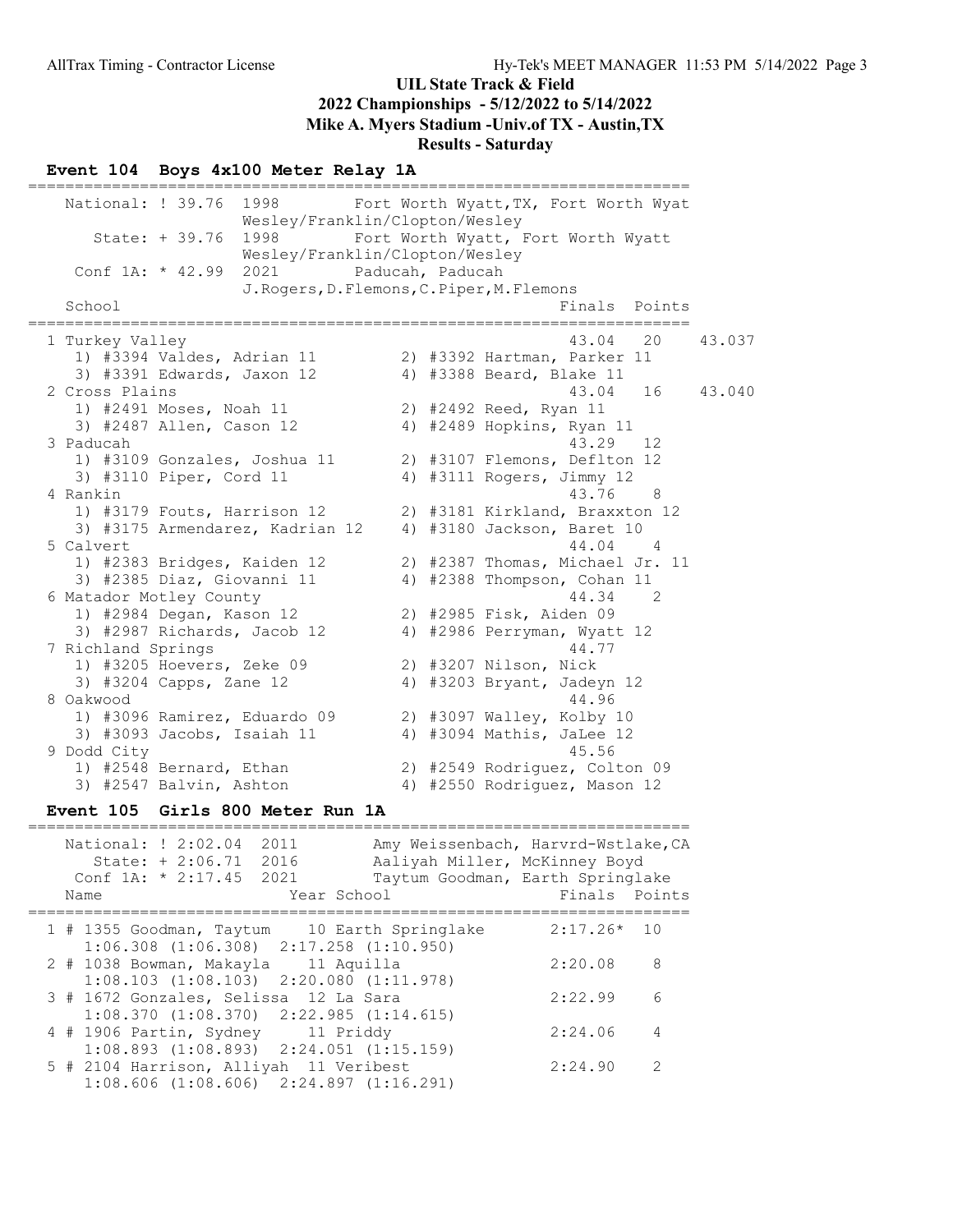## ....Event 105 Girls 800 Meter Run 1A

| 6 # 1527 Baggerman, Bailee 12 Happy             |             | 2:27.86 | $\overline{1}$ |
|-------------------------------------------------|-------------|---------|----------------|
| $1:10.237$ $(1:10.237)$ $2:27.856$ $(1:17.619)$ |             |         |                |
| 7 # 2140 Guerrero, Lillian 12 Whiteface         |             | 2:29.24 |                |
| $1:09.651$ $(1:09.651)$ $2:29.234$ $(1:19.583)$ |             |         |                |
| 8 # 1516 Miller, Emma 12 Gustine                |             | 2:33.05 |                |
| $1:11.607$ $(1:11.607)$ $2:33.049$ $(1:21.442)$ |             |         |                |
| 9 # 1270 Lopez, Andrea                          | 12 Comstock | 2:33.26 |                |
| $1:10.847$ $(1:10.847)$ $2:33.259$ $(1:22.412)$ |             |         |                |

### Event 106 Boys 800 Meter Run 1A

| National: ! 1:46.45 1996<br>State: + 1:48.21 2001<br>Conf 1A: * 1:51.71 2018 | Jonathan Johnson, Abilene<br>Jake Merrell, Turkey Valley                           | Michael Granville, Bell Gardens, CA |    |
|------------------------------------------------------------------------------|------------------------------------------------------------------------------------|-------------------------------------|----|
| Name                                                                         | Year School                                                                        | Finals Points                       |    |
|                                                                              | 1 # 3365 Billingsley, Isai 12 Tilden McMullen<br>56.520 (56.520) 1:55.612 (59.092) | 1:55.62                             | 10 |
| 2 # 3350 Gonzalez, Christi 10 Sulphur Bluff                                  | 56.905 (56.905) 1:58.119 (1:01.214)                                                | 1:58.12                             | 8  |
| 3 # 2282 Ozymy, Jake 10 Avalon                                               | 57.489 (57.489) 2:00.399 (1:02.910)                                                | 2:00.40                             | 6  |
| 4 # 2572 Goodman, Trace                                                      | 12 Earth Springlake<br>57.381 (57.381) 2:02.344 (1:04.963)                         | 2:02.35                             | 4  |
| 5 # 2358 Jackson, Jett 11 Bronte                                             | 58.996 (58.996) 2:04.454 (1:05.458)                                                | 2:04.46                             | 2  |
| 6 # 2207 Gaskins, Wiley                                                      | 10 Ackerly Sands<br>58.295 (58.295) 2:04.538 (1:06.244)                            | 2:04.54                             |    |
| 7 # 3260 Collins, Coy 11 Saltillo                                            | $57.978$ $(57.978)$ $2:05.191$ $(1:07.214)$                                        | 2:05.20                             |    |
| 8 # 2259 Koenig, Wesley                                                      | 11 Aspermont<br>59.554 (59.554) 2:07.551 (1:07.998)                                | 2:07.56                             |    |
| 9 # 3256 Thomas, Collin 11 Saint Jo<br>58.874 (58.874)                       | 2:08.308 (1:09.434)                                                                | 2:08.31                             |    |

### Event 107 Girls 100 Meter Hurdles 1A

| Name | National: ! 13.03<br>2007<br>$State: + 13.22$<br>2016<br>Conf $1A: * 15.67$<br>2018 | Vashti Thomas, S.Jose Mt.Pleasnt, CA<br>Alexis Duncan, DeSoto<br>Alexandra Hensley, Menard<br>Year School | Finals Wind Points |     |                |
|------|-------------------------------------------------------------------------------------|-----------------------------------------------------------------------------------------------------------|--------------------|-----|----------------|
|      | $1$ # 1824 Scott, Alli                                                              | 11 Moran                                                                                                  | 15.73              | 2.1 | 10             |
|      | $2$ # 2143 Byrd, Makenna                                                            | 11 Wildorado                                                                                              | 15.88 2.1          |     | - 8            |
|      | 3 # 1905 Hurst, Rianne                                                              | 12 Priddy                                                                                                 | 15.96              | 2.1 | 6              |
|      | 4 # 1011 Morrow, Landry                                                             | 12 Ackerly Sands                                                                                          | 16.04              | 2.1 | $\overline{4}$ |
|      | 5 # 1124 Jackson, Emily                                                             | 10 Bronte                                                                                                 | 16.19              | 2.1 | $\mathcal{L}$  |
|      | $6$ # 1069 Childs, Camdyn                                                           | 11 Barksd Nu.Canyon                                                                                       | 16.45              | 2.1 |                |
|      | 7 # 1872 Piper, Taylor                                                              | 11 Paducah                                                                                                | 16.60              | 2.1 |                |
|      | 8 # 1962 Alvarado, Mia                                                              | 12 San Isidro                                                                                             | 17.29              | 2.1 |                |
|      | 9 # 1848 Burk, Laura                                                                | 12 Newcastle                                                                                              | 17.69              | 2.1 |                |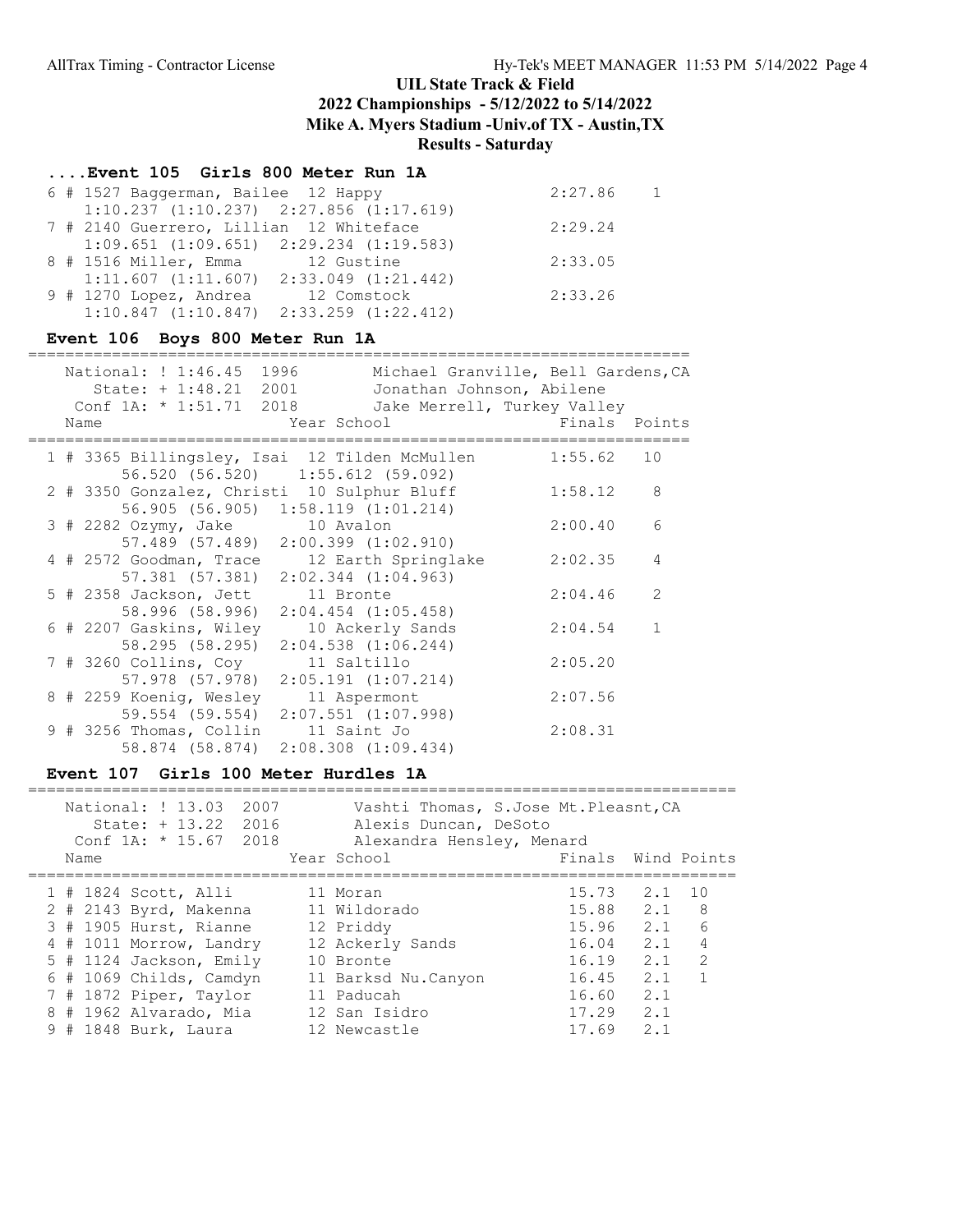### Event 108 Boys 110 Meter Hurdles 1A

| National: ! 13.30<br>1990<br>1980<br>$State: + 13.34$<br>Conf $1A: * 14.31 2013$ | Chris Nelloms, Dayton Dunbar, OH<br>Dennis Brantley, Houston Worthing |  |  |  |  |  |  |  |
|----------------------------------------------------------------------------------|-----------------------------------------------------------------------|--|--|--|--|--|--|--|
|                                                                                  | Gary Farquhar, Throckmorton                                           |  |  |  |  |  |  |  |
| Name                                                                             | Finals Wind Points<br>Year School                                     |  |  |  |  |  |  |  |
|                                                                                  |                                                                       |  |  |  |  |  |  |  |
| 1 # 3107 Flemons, Deflton                                                        | 2.1<br>10<br>12 Paducah<br>14.53                                      |  |  |  |  |  |  |  |
| 2 # 2571 Ethridge, Braxton                                                       | 2.1<br>11 Earth Springlake<br>14.59<br>- 8                            |  |  |  |  |  |  |  |
| 3 # 3110 Piper, Cord                                                             | 6<br>2.1<br>14.74<br>11 Paducah                                       |  |  |  |  |  |  |  |
| 4 # 3224 Lloyd, Quay                                                             | 2.1<br>$\overline{4}$<br>15.37<br>12 Roscoe Highland                  |  |  |  |  |  |  |  |
| 5 # 3223 Chapman, Crae                                                           | 2<br>2.1<br>15.48<br>12 Roscoe Highland                               |  |  |  |  |  |  |  |
| $6$ # 2473 Burt, Hayden                                                          | 15.76<br>2.1<br>1<br>12 Covington                                     |  |  |  |  |  |  |  |
| 7 # 2693 Mahan, Morgan                                                           | 2.1<br>16.17<br>12 Gordon                                             |  |  |  |  |  |  |  |
| 8 # 2475 Allen, Blake                                                            | 2.1<br>16.21<br>10 Cranfills Gap                                      |  |  |  |  |  |  |  |
| 9 # 2858 Pierson, Nathan                                                         | 17.86<br>2.1<br>11 Laird Hill Lever                                   |  |  |  |  |  |  |  |
| $E_{\text{model}}$ 100 $G_{\text{cell}}$ 100 Meter Beek 13                       |                                                                       |  |  |  |  |  |  |  |

#### Event 109 Girls 100 Meter Dash 1A

============================================================================ National: ! 11.14 1992 Marion Jones, Thousand Oaks, CA State: + 11.16 2008 Victoria Jordan, Fort Worth Dunbar Conf 1A: \* 12.25 2017 Luvly Williams, Shamrock Name Year School Finals Wind Points ============================================================================ 1 # 1806 Hudson, Anna 11 Miami 12.24\* 1.2 10 2 # 1382 Jaeger, Brooklyn 11 Fayetteville 12.61 1.2 8 3 # 1831 Myrick, Caroline 11 Nazareth 12.63 1.2 6 4 # 1863 Pursley, Aiyana 12 Oakwood 12.65 1.2 4 12.641 5 # 1619 Gallegos, Evelyn 12 Ira 12.65 1.2 2 12.650 6 # 1067 Mondragon, Salma 12 Balmorhea 12.72 1.2 1 7 # 1943 Salinas, Ilse 12 Round Top-Carmine 12.74 1.2 8 # 1923 Bryant, Ryleigh 10 Richland Springs 12.95 1.2 9 # 1496 Puente, Elaina 12 Gordon 13.00 1.2

#### Event 110 Boys 100 Meter Dash 1A

 National: ! 10.13 2019 Matthew Boling, Hou.Strake Jesuit State: + 10.13 2019 Matthew Boling, Hou.Strake Jesuit Conf 1A: \* 10.88 2015 Oscar Mathis, Paducah Name That School Finals Wind Points ============================================================================ 1 # 2375 Mays, LaTavion 12 Burkeville 10.95 1.7 10 2 # 3232 Daniel, Jordan 11 Rotan 11.01 1.7 8 3 # 2989 Halk, Kaden 12 May 11.07 1.7 6 4 # 3112 Wright, Jakyen 10 Paducah 11.11 1.7 4 11.105 5 # 3035 Woodward, Braedyn 11 Milford 11.11 1.11 1.7 2 11.109 6 # 2591 Judkins, Contreal 12 Fannindel 11.27 1.7 1 7 # 2550 Rodriguez, Mason 12 Dodd City 11.31 1.7 8 # 2361 Esquivel, Albert 10 Bruni 11.33 1.7 9 # 2571 Ethridge, Braxton 11 Earth Springlake 11.46 1.7

============================================================================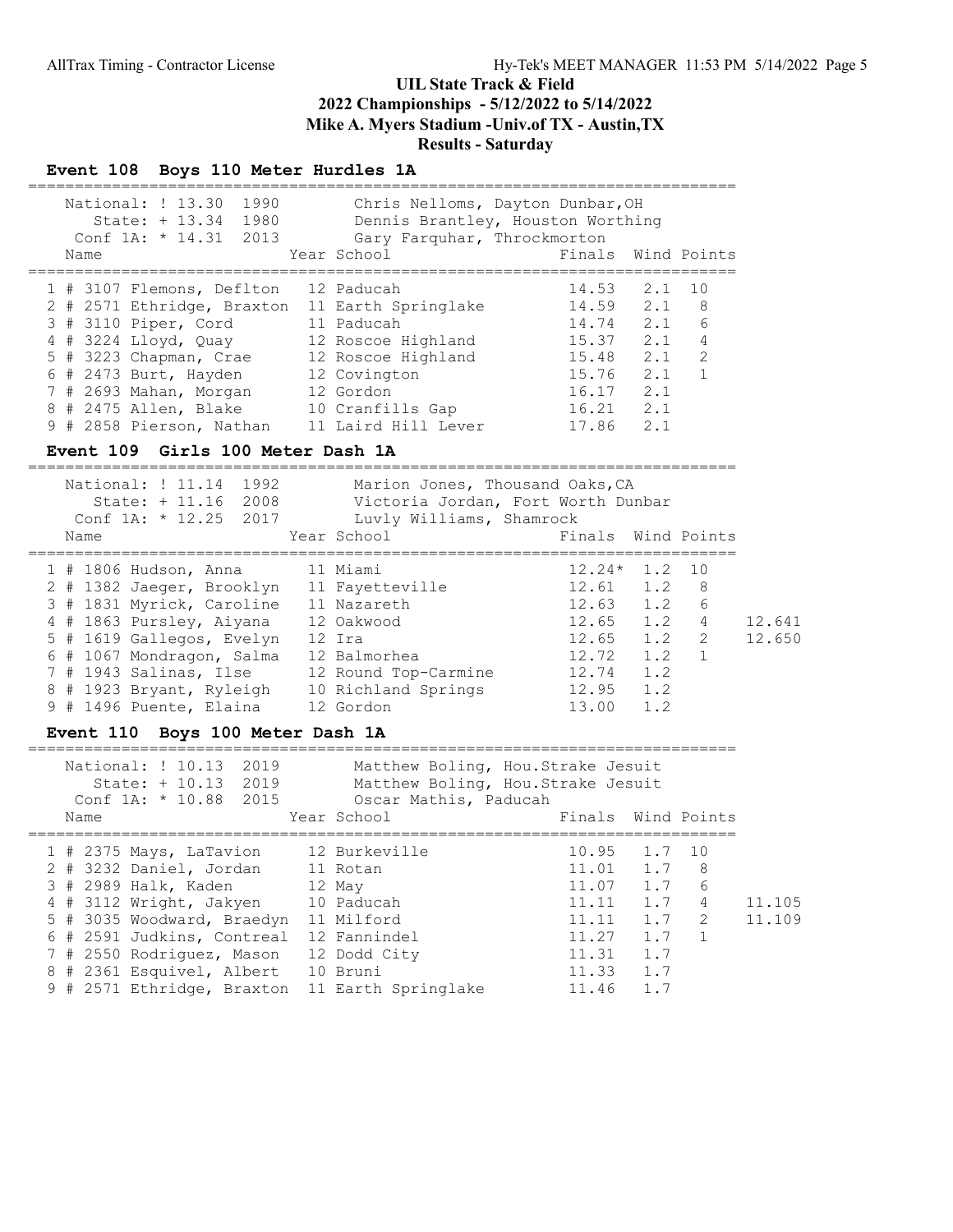### Event 111 Girls 4x200 Meter Relay 1A

======================================================================= National: ! 1:33.43 2014 Aquinas, CA, Aquinas, CA Sparling/Spalding/Jean-Baptiste/Ellis State: + 1:34.51 2003 Alief Elsik, Alief Elsik Richie/Ketchum/Jones/Willard Conf 1A: \* 1:46.66 2015 Burton, Burton M.Patterson, D.Briscoe, L.Pleasant, K.Kincade<br>Finals Points Finals Points ======================================================================= 1 Ackerly Sands 1:47.16 20 1) #1013 Porras, Lili 12 2) #1010 Martinez, Elysa 11 3) #1009 Connell, Hayley 09 4) #1011 Morrow, Landry 12 2 Turkey Valley 1:47.55 16 1) #2084 Ferrel, Anna 10 2) #2087 Schlueter, Trinity 09 3) #2085 Ferrel, Jackie 12 4) #2086 Pointer, Charlie 12 3 Hart 1:47.69 12 1) #1549 Reyna-Mata, Paizlie 11 2) #1548 Minjarez, Mia 12 3) #1547 Gonzales, Elycia 10 4) #1545 Evans, Toree Jo 10 4 Cross Plains 1:48.56 8 1) #1294 Wedeking, Cadence 10 2) #1292 Shepard, Abbigale 11 3) #1291 Long, Addison 10 4) #1289 Goains, Katie 11 5 Water Valley 1:49.00 4 1) #2118 Gomez, Jayden 09 2) #2116 Bradley, Kylie 12 3) #2117 Crawford, Emily 11 4) #2121 Treadway, Natalie 10 6 Richland Springs 1:50.38 2 1) #1926 Wright, Raegan 10 2) #1925 Thurmon, Madison 09 3) #1922 Appleton, Lili 10 4) #1923 Bryant, Ryleigh 10 7 Blum 1:50.96 1) #1089 Scott, Emma 10 2) #1091 Willingham, Addison 10 3) #1088 Sanders, Payden 09 4) #1086 Arrington, Kayden 10 8 Neches 1:51.41 1) #1834 Kincade, Aubrey 09 2) #1832 Fredrickson, Bre 11 3) #1836 Raine, Libby 10 4) #1833 Gordon, Kinsley 11 9 Abbott 1:52.78 1) #1003 Klaus, Millie 11 2) #1006 Schulz, Lily 10 3) #1005 Nors, Kaitlyn 12 4) #1004 Murphy, Madison 11

#### Event 112 Boys 4x200 Meter Relay 1A

======================================================================= National: ! 1:23.25 2018 Conroe The Woodlands, Conr The Woo E.Bonner, J.Lanier, D.Alexander, K.Carter State: + 1:23.25 2018 Conroe The Woodlands, Conr.The Woo E.Bonner, J.Lanier, D.Alexander, K.Carter Conf 1A: \* 1:29.41 2021 Paducah, Paducah J.Rogers,D.Flemons,C.Piper,M.Flemons School **Finals Points** ======================================================================= 1 Turkey Valley 1:29.68 20 1) #3394 Valdes, Adrian 11 2) #3392 Hartman, Parker 11 3) #3391 Edwards, Jaxon 12 4) #3388 Beard, Blake 11 2 Paducah 1:30.55 16 1) #3112 Wright, Jakyen 10 2) #3111 Rogers, Jimmy 12 3) #3110 Piper, Cord 11 4) #3107 Flemons, Deflton 12 3 Cross Plains 1:30.78 12 1) #2491 Moses, Noah 11 2) #2492 Reed, Ryan 11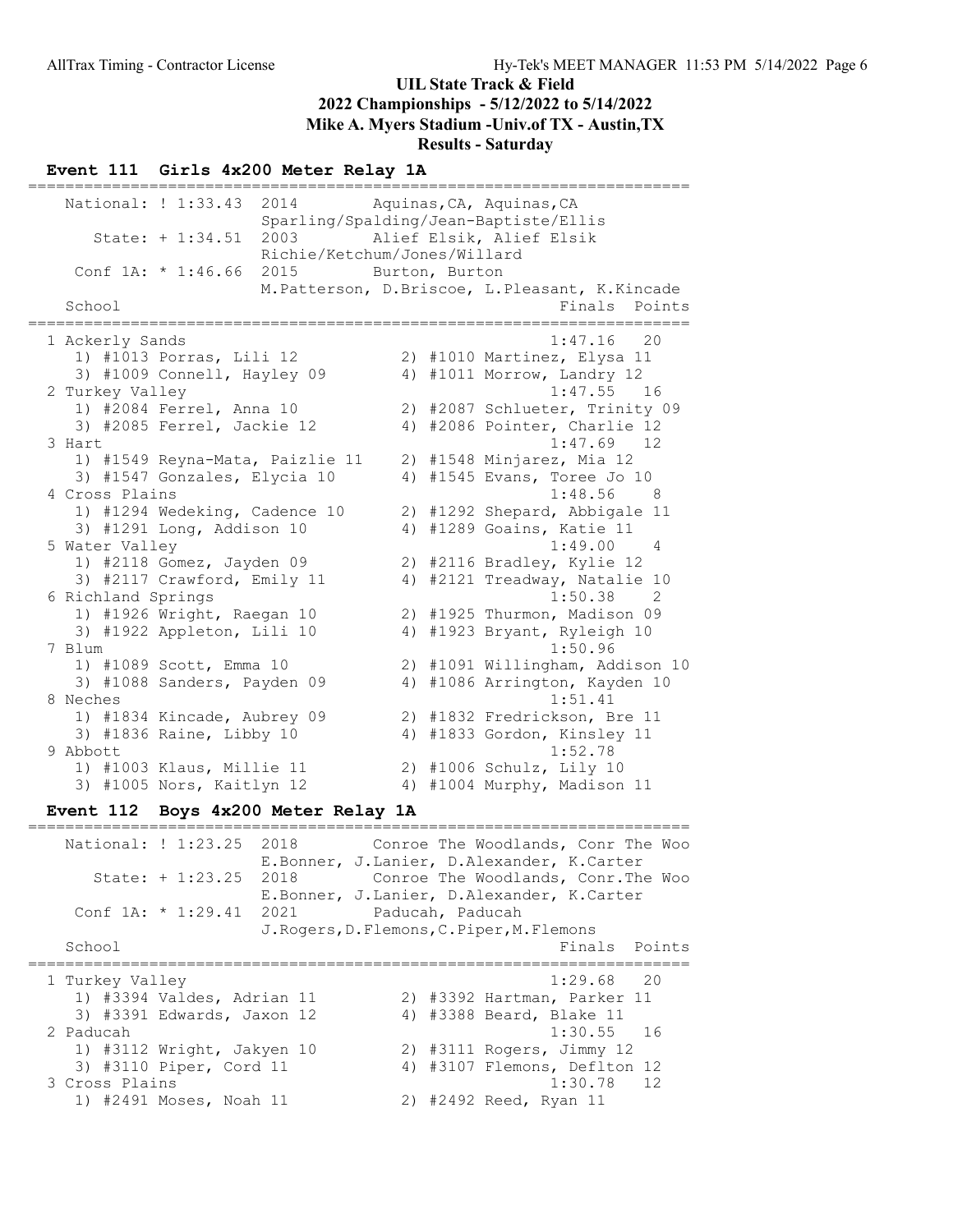# ....Event 112 Boys 4x200 Meter Relay 1A

|             | 3) #2487 Allen, Cason 12        |  | 4) #2489 Hopkins, Ryan 11        |
|-------------|---------------------------------|--|----------------------------------|
| 4 Rankin    |                                 |  | $1:31.54$ 8                      |
|             | 1) #3179 Fouts, Harrison 12     |  | 2) #3181 Kirkland, Braxxton 12   |
|             | 3) #3174 Armendarez, Deacan 11  |  | 4) #3175 Armendarez, Kadrian 12  |
| 5 Westbrook |                                 |  | $1:33.14$ 4                      |
|             | 1) #3448 Ware, Cedric 11        |  | 2) #3446 Stark, Shammah 12       |
|             | 3) #3445 Roberts, Jimmy 12      |  | 4) #3443 Magers, Braxton 12      |
| 6 Abbott    |                                 |  | $1:33.78$ 2                      |
|             | 1) #2202 Johnson, Karsyn 11     |  | 2) #2205 Pustejovsky, Preston 11 |
|             | 3) #2204 Pustejovsky, Keaton 12 |  | 4) #2201 Hejl, Mason 09          |
| 7 Leakey    |                                 |  | 1:34.13                          |
|             | 1) #2881 Buchanan, Ian 12       |  | 2) #2883 Montoya, Abel 12        |
|             | 3) #2882 Goddard, Pierce 11     |  | 4) #2884 Rodriguez, Rey 12       |
| 8 Gorman    |                                 |  | 1:34.28                          |
|             | 1) #2697 Rainey, Joseph 11      |  | 2) #2700 Roberts, Maddox 10      |
|             | 3) #2696 Martinez, Eli 11       |  | 4) #2701 Scitern, Briar 12       |
| 9 Cherokee  |                                 |  | 1:34.54                          |
|             | 1) #2425 Baugh, Gunner 10       |  | 2) #2428 Houston, Caleob 11      |
|             | 3) #2429 Ligon, Rode 11         |  | 4) #2427 Bond, Joseph 11         |
|             |                                 |  |                                  |

#### Event 113 Girls 400 Meter Dash 1A =======================================================================

|   | Name | National: ! 50.74<br>2000<br>State: $+ 52.40$<br>2012<br>Conf $1A: * 57.17$<br>2014 | Monique Henderson, San Diego Morse, C<br>Courtney Okolo, Carrollton Smith<br>Tiffany Williams, Calvert<br>Year School | Finals  | Points         |
|---|------|-------------------------------------------------------------------------------------|-----------------------------------------------------------------------------------------------------------------------|---------|----------------|
|   |      |                                                                                     |                                                                                                                       | 58.90   | 10             |
|   |      | 1 # 1528 Berry, Emily 12 Happy                                                      |                                                                                                                       |         |                |
|   |      | 2 # 2140 Guerrero, Lillian 12 Whiteface                                             |                                                                                                                       | 59.04   | - 8            |
|   |      | 3 # 2104 Harrison, Alliyah 11 Veribest                                              |                                                                                                                       | 1:00.38 | - 6            |
|   |      | 4 # 1086 Arrington, Kayden                                                          | 10 Blum                                                                                                               | 1:01.02 | $\overline{4}$ |
|   |      | 5 # 1672 Gonzales, Selissa                                                          | 12 La Sara                                                                                                            | 1:01.45 | 2              |
| 6 |      | # 1355 Goodman, Taytum                                                              | 10 Earth Springlake                                                                                                   | 1:01.49 | $\mathbf{1}$   |
|   |      | 7 # 1089 Scott, Emma                                                                | 10 Blum                                                                                                               | 1:01.66 |                |
|   |      | 8 # 1826 Tinerjero, Aby                                                             | 10 Moulton                                                                                                            | 1:01.68 |                |
|   |      | 9 # 2105 Ford, Aubrey                                                               | 10 Vernon Northside                                                                                                   | 1:03.99 |                |

### Event 114 Boys 400 Meter Dash 1A

| Name | National: ! 45.19<br>2012<br>1994<br>$State: + 45.24$<br>Conf $1A: * 48.99$<br>2021 | Aldrich Bailey, Mansfield TImberview<br>Marlon Ramsey, Beaumont West Brook<br>Christian Rattler, Knippa<br>Year School | Finals Points |                |
|------|-------------------------------------------------------------------------------------|------------------------------------------------------------------------------------------------------------------------|---------------|----------------|
|      | 1 # 3180 Jackson, Baret                                                             | 10 Rankin                                                                                                              | 50.12         | 10             |
|      | 2 # 2867 Serrano, Alexis                                                            | 12 Lamesa Klondike                                                                                                     | 50.41 8       |                |
|      | 3 # 3388 Beard, Blake                                                               | 11 Turkey Valley                                                                                                       | 50.42         | $6^{6}$        |
|      | 4 # 3365 Billingsley, Isai                                                          | 12 Tilden McMullen                                                                                                     | 50.71         | $\overline{4}$ |
|      | 5 # 2572 Goodman, Trace                                                             | 12 Earth Springlake                                                                                                    | 51.40         | $\mathcal{L}$  |
|      | 6 # 3350 Gonzalez, Christi                                                          | 10 Sulphur Bluff                                                                                                       | 52.25         | $\mathbf 1$    |
|      | 7 # 2315 Cummings, Karter                                                           | 10 Blackwell                                                                                                           | 52.54         |                |
|      | 8 # 2318 Goode, Laine                                                               | 11 Blum                                                                                                                | 52.75         |                |
|      | 9 # 3366 McClaugherty, Lau                                                          | 09 Tilden McMullen                                                                                                     | 53.33         |                |
|      |                                                                                     |                                                                                                                        |               |                |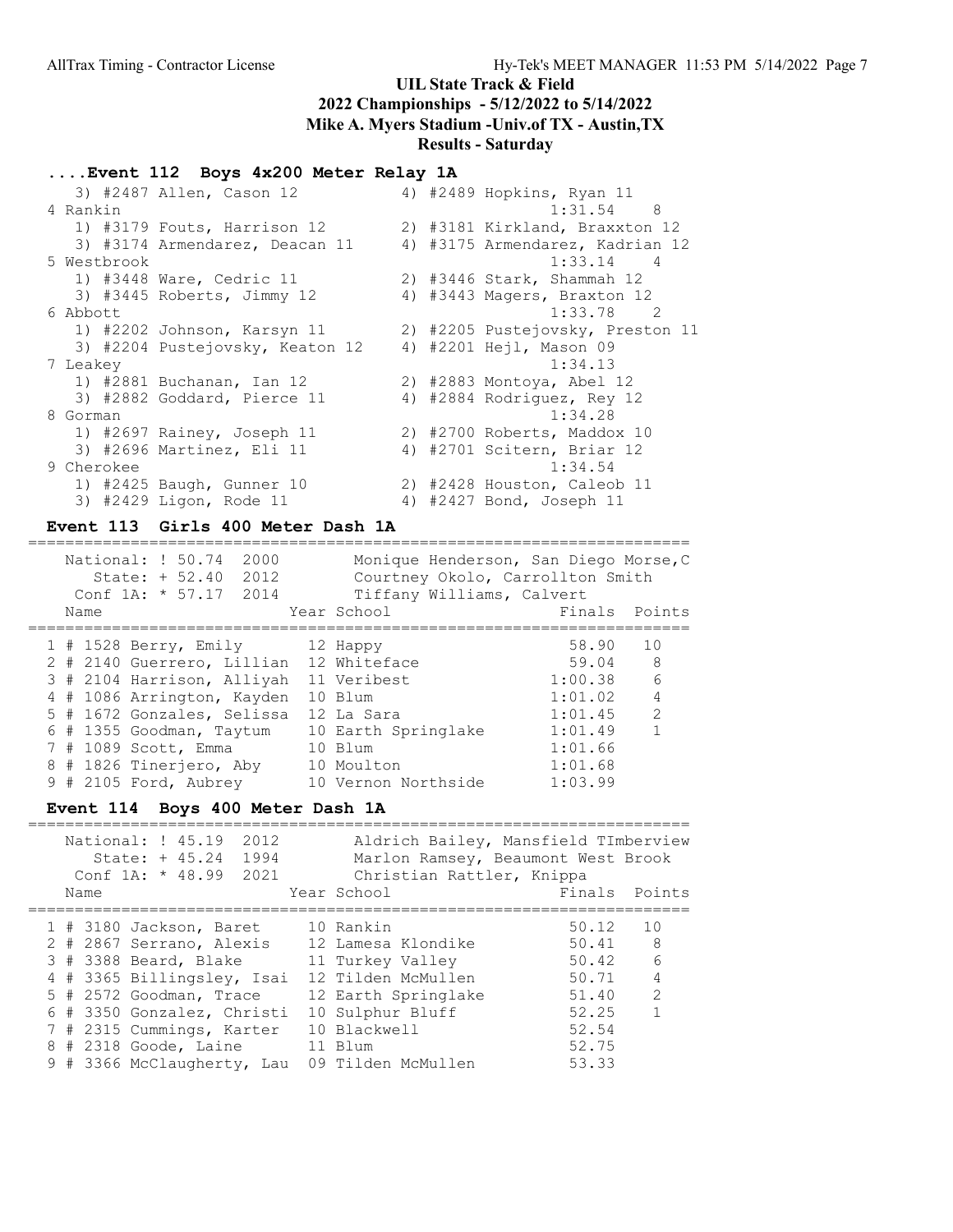### Event 115 Girls 300 Meter Hurdles 1A

|      | National: ! 39.98<br>2001<br>2015<br>State: $+ 40.81$<br>Conf $1A: * 46.39$<br>2021 | Lashinda Demus, Long Beach Wilson, CA<br>Sami Gonzalez, Carroltn Creekvw<br>Makenna Byrd, Wildorado |            |                |
|------|-------------------------------------------------------------------------------------|-----------------------------------------------------------------------------------------------------|------------|----------------|
| Name |                                                                                     | Year School                                                                                         | Finals     | Points         |
|      |                                                                                     |                                                                                                     |            |                |
|      | $1$ # 1069 Childs, Camdyn                                                           | 11 Barksd Nu.Canyon                                                                                 | 46.08*     | 1 O            |
|      | 2 # 1824 Scott, Alli                                                                | 11 Moran                                                                                            | $46.31*$ 8 |                |
|      | 3 # 1219 Bond, Sydnie                                                               | 12 Cherokee                                                                                         | $46.36*$   | 6              |
|      | 4 # 1923 Bryant, Ryleigh                                                            | 10 Richland Springs                                                                                 | 48.22      | $\overline{4}$ |
|      | 5 # 2144 Esparza, Giselle                                                           | 09 Wildorado                                                                                        | 48.83      | 2              |
|      | 6 # 1620 Torres, Dayanara                                                           | 12 Iraan                                                                                            | 48.94      | $\mathbf{1}$   |
|      | 7 # 1872 Piper, Taylor                                                              | 11 Paducah                                                                                          | 49.43      |                |
|      | 8 # 1517 Reel, Coulter                                                              | 12 Guthrie                                                                                          | 49.50      |                |
|      | 9 # 1584 Erler, Brooklyn                                                            | 09 Hubbard                                                                                          | 51.52      |                |

# Event 116 Boys 300 Meter Hurdles 1A

| National: ! 35.02<br>2009<br>$State: + 35.33$<br>2007<br>Conf $1A: * 38.78$<br>2013<br>Name                                                                                                                                                           | Reggie Wyatt, Riverside La Sierra, CA<br>Robert Griffin III, Copperas Cove<br>Gary Farquhar, Throckmorton<br>Year School                                               | Finals                                                                        | Points                                   |
|-------------------------------------------------------------------------------------------------------------------------------------------------------------------------------------------------------------------------------------------------------|------------------------------------------------------------------------------------------------------------------------------------------------------------------------|-------------------------------------------------------------------------------|------------------------------------------|
| 1 # 2571 Ethridge, Braxton<br>2 # 2388 Thompson, Cohan<br>3 # 3203 Bryant, Jadeyn<br>4 # 3320 Francis, Sawyer<br>5 # 3025 Coffell, Trevin<br>6 # 3140 Thompson, William<br>7 # 2459 Clark, Brett<br>8 # 2858 Pierson, Nathan<br>9 # 2473 Burt, Hayden | 11 Earth Springlake<br>11 Calvert<br>12 Richland Springs<br>10 Silverton<br>11 Mertzon Irion Co<br>10 Petersburg<br>12 Comstock<br>11 Laird Hill Lever<br>12 Covington | 39.18<br>39.70<br>40.12<br>40.18<br>41.30<br>41.57<br>42.19<br>42.36<br>42.74 | 10<br>8<br>6<br>$\overline{4}$<br>2<br>1 |

### Event 117 Girls 200 Meter Dash 1A

| Name | National: ! 22.52<br>2003<br>State: + 22.84<br>2007<br>Conf 1A: $*$ 25.78<br>2017 | Allyson Felix, Los Angeles Baptist, CA<br>Tiffany Townsend, Killeen<br>Keyunce Price, Burkeville<br>Year School | Finals   |     | Wind Points    |
|------|-----------------------------------------------------------------------------------|-----------------------------------------------------------------------------------------------------------------|----------|-----|----------------|
|      | 1 # 1806 Hudson, Anna                                                             | 11 Miami                                                                                                        | $25.48*$ | 0.1 | 1 O            |
|      | 2 # 1382 Jaeger, Brooklyn                                                         | 11 Fayetteville                                                                                                 | 26.07    | 0.1 | - 8            |
|      | 3 # 2104 Harrison, Alliyah                                                        | 11 Veribest                                                                                                     | 26.17    | 0.1 | 6              |
|      | 4 # 1831 Myrick, Caroline                                                         | 11 Nazareth                                                                                                     | 26.49    | 0.1 | $\overline{4}$ |
|      | $5$ # 1943 Salinas, Ilse                                                          | 12 Round Top-Carmine                                                                                            | 26.64    | 0.1 | $\mathcal{P}$  |
|      | 6 # 1619 Gallegos, Evelyn                                                         | 12 Ira                                                                                                          | 26.66    | 0.1 |                |
|      | 7 # 1799 Tillman, Audrey                                                          | 11 Mertzon Irion Co                                                                                             | 27.04    | 0.1 |                |
|      | 8 # 2044 Stanley, Skylar                                                          | 11 Sulphur Bluff                                                                                                | 27.12    | 0.1 |                |
|      | $9$ # 1494 Hawkins, Ava                                                           | 09 Gordon                                                                                                       | 27.68    | 0.1 |                |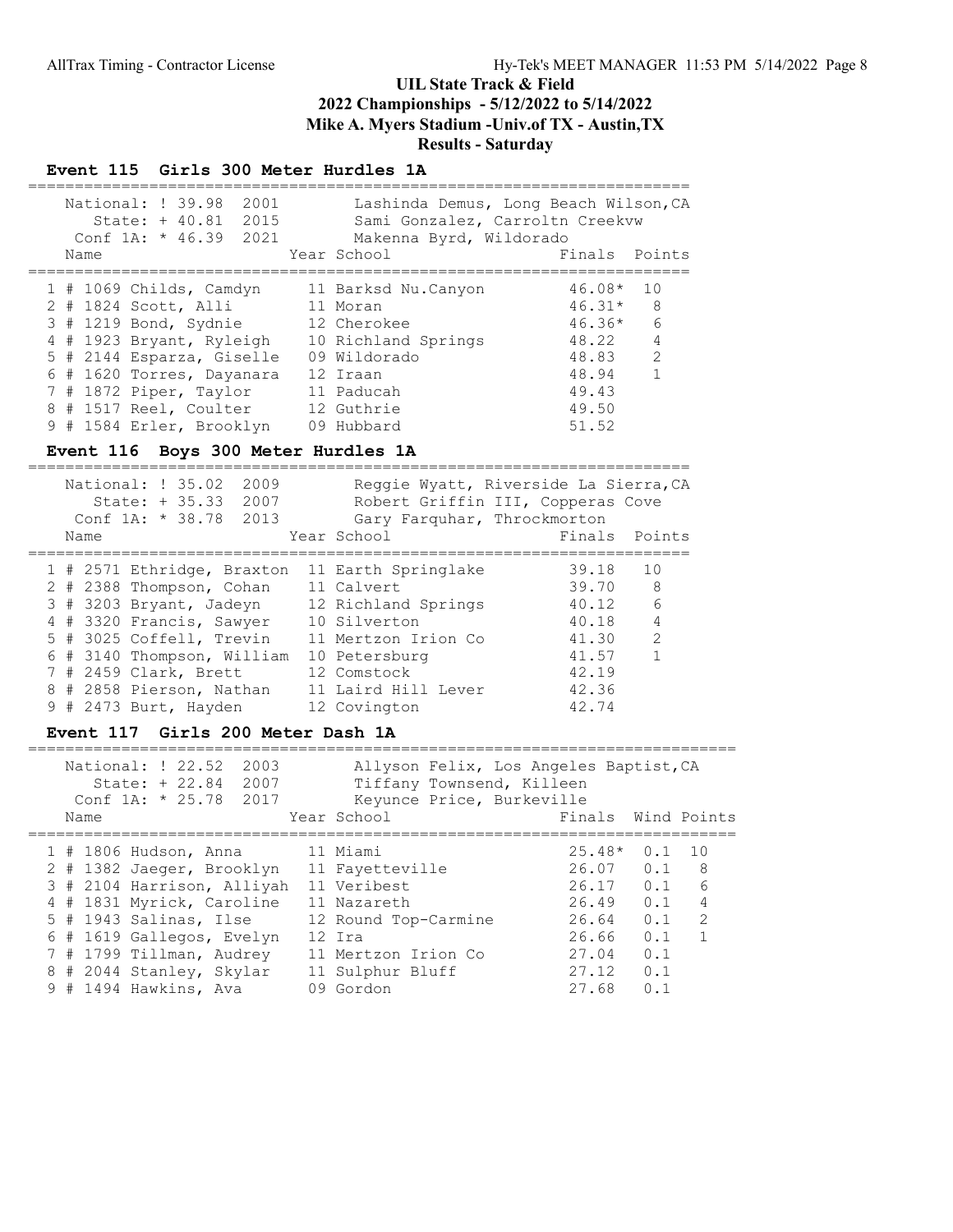### Event 118 Boys 200 Meter Dash 1A

| National: ! 20.13 1985<br>State: + 20.24 1985<br>Conf 1A: * 22.23 2017<br>Year School<br>Name                                                                                                                                                                                                                                                                                                                                         | Roy Martin, Dallas Roosevelt, TX<br>Roy Martin, Dallas Roosevelt<br>Zachary Adee, Happy<br>Finals<br>Wind Points<br>=========                                                                                          |
|---------------------------------------------------------------------------------------------------------------------------------------------------------------------------------------------------------------------------------------------------------------------------------------------------------------------------------------------------------------------------------------------------------------------------------------|------------------------------------------------------------------------------------------------------------------------------------------------------------------------------------------------------------------------|
| 1 # 3073 Williams, Braylon 12 Nordheim<br>2 # 2992 Cottrill, Anthony 12 McDade<br>3 # 3290 Darcus, Ryan 11 Sanderson<br>4 # 2916 Williams, AJ 10 Loraine<br>5 # 3232 Daniel, Jordan 11 Rotan<br>6 # 3392 Hartman, Parker 11 Turkey Valley<br>7 # 2853 Pinero, Julian 12 Kress<br>8 # 2550 Rodriguez, Mason 12 Dodd City<br>9 # 2702 Matthews, Marc 12 Graford<br>Event 119 Girls 1600 Meter Run 1A<br>_______________________________ | 22.50<br>1.4<br>10<br>22.57<br>22.59<br>1.4<br>8<br>1.4<br>6<br>$22.73$<br>$22.74$<br>$23.06$<br>1.4<br>4<br>1.4<br>2<br>1.4<br>1<br>23.38<br>23.53<br>1.4<br>1.4<br>23.80<br>1.4<br>_________________________________ |
| National: ! 4:33.29 2014<br>State: + 4:40.97 2015<br>Conf 1A: * 5:06.78 2021<br>Year School<br>Name                                                                                                                                                                                                                                                                                                                                   | Alexa Efraimson, Camas, WA<br>Julia Heymach, Houston Lamar<br>Taytum Goodman, Earth Springlake<br>Finals Points                                                                                                        |
| 1 # 1355 Goodman, Taytum<br>2 # 1906 Partin, Sydney 11 Priddy                                                                                                                                                                                                                                                                                                                                                                         | 10 Earth Springlake<br>5:20.31<br>10<br>$1:11.615$ (1:11.615) 2:33.601 (1:21.987) 3:59.310 (1:25.710)<br>$5:20.307$ $(1:20.997)$<br>5:34.04<br>- 8                                                                     |
| $1:19.921$ $(1:19.921)$ $2:44.335$ $(1:24.414)$<br>3 # 1617 Sanchez, Mariana 12 Imperial Bue                                                                                                                                                                                                                                                                                                                                          | $4:13.550$ $(1:29.215)$ $5:34.034$ $(1:20.485)$<br>$5:36.41$ 6                                                                                                                                                         |
| $1:19.209$ $(1:19.209)$ $2:43.776$ $(1:24.567)$<br>4 # 1624 Chisum, Daylee<br>10 Jayton                                                                                                                                                                                                                                                                                                                                               | 4:13.311(1:29.535)<br>$5:36.402$ $(1:23.091)$<br>5:38.85<br>4                                                                                                                                                          |
| $1:19.433$ $(1:19.433)$ $2:43.823$ $(1:24.391)$<br>5 # 1500 Bezio, Kaylee 11 Graford                                                                                                                                                                                                                                                                                                                                                  | $4:13.456$ $(1:29.633)$<br>$5:38.850$ $(1:25.394)$<br>5:43.77<br>$\overline{\phantom{0}}^2$<br>4:14.450(1:31.044)<br>$5:43.769$ $(1:29.320)$                                                                           |
| 1:18.660 (1:18.660) 2:43.406 (1:24.747)<br>6 # 1931 Benson, Lilly 09 Roby<br>$1:16.425$ $(1:16.425)$ $2:44.233$ $(1:27.809)$                                                                                                                                                                                                                                                                                                          | $5:50.88$ 1<br>$4:19.132$ $(1:34.899)$ $5:50.880$ $(1:31.749)$                                                                                                                                                         |
| 7 # 1825 Colchado, Estefan 10 Moulton<br>$1:20.416$ $(1:20.416)$ $2:53.429$ $(1:33.014)$                                                                                                                                                                                                                                                                                                                                              | 5:51.65<br>$4:23.307$ $(1:29.878)$ $5:51.646$ $(1:28.340)$                                                                                                                                                             |
| 8 # 2043 Neal, Bailey 12 Sulphur Bluff<br>$1:20.100$ $(1:20.100)$ $2:52.085$ $(1:31.985)$                                                                                                                                                                                                                                                                                                                                             | 5:51.82<br>$4:24.488$ $(1:32.404)$ $5:51.818$ $(1:27.331)$                                                                                                                                                             |
| 9 # 1039 Huffhines, Abigai 11 Aquilla                                                                                                                                                                                                                                                                                                                                                                                                 | 5:52.19<br>$1:20.221$ $(1:20.221)$ $2:49.619$ $(1:29.399)$ $4:23.728$ $(1:34.110)$ $5:52.185$ $(1:28.457)$                                                                                                             |
| Boys 1600 Meter Run 1A<br><b>Event 120</b>                                                                                                                                                                                                                                                                                                                                                                                            | =======================                                                                                                                                                                                                |
| National: ! 3:59.51<br>2001<br>State: + 4:02.30 2017<br>Conf 1A: * 4:22.60<br>2016                                                                                                                                                                                                                                                                                                                                                    | Alan Webb, Reston South Lakes, VA<br>Sam Worley, Comal Canyon<br>Jake Merrell, Turkey Valley                                                                                                                           |

Name The Year School The Finals Points ======================================================================= 1 # 2718 Passmann, Brandon 12 Guthrie 4:16.05\* 10 1:04.527 (1:04.527) 2:11.270 (1:06.744) 3:16.864 (1:05.594) 4:16.049 (59.185) 2 # 3365 Billingsley, Isai 12 Tilden McMullen 4:18.45\* 8 1:05.189 (1:05.189) 2:11.968 (1:06.779) 3:16.874 (1:04.907) 4:18.449 (1:01.575) 3 # 3026 Cormier, Tayte 11 Mertzon Irion Co 4:43.47 6

1:08.848 (1:08.848) 2:21.768 (1:12.920) 3:35.639 (1:13.872) 4:43.468 (1:07.829)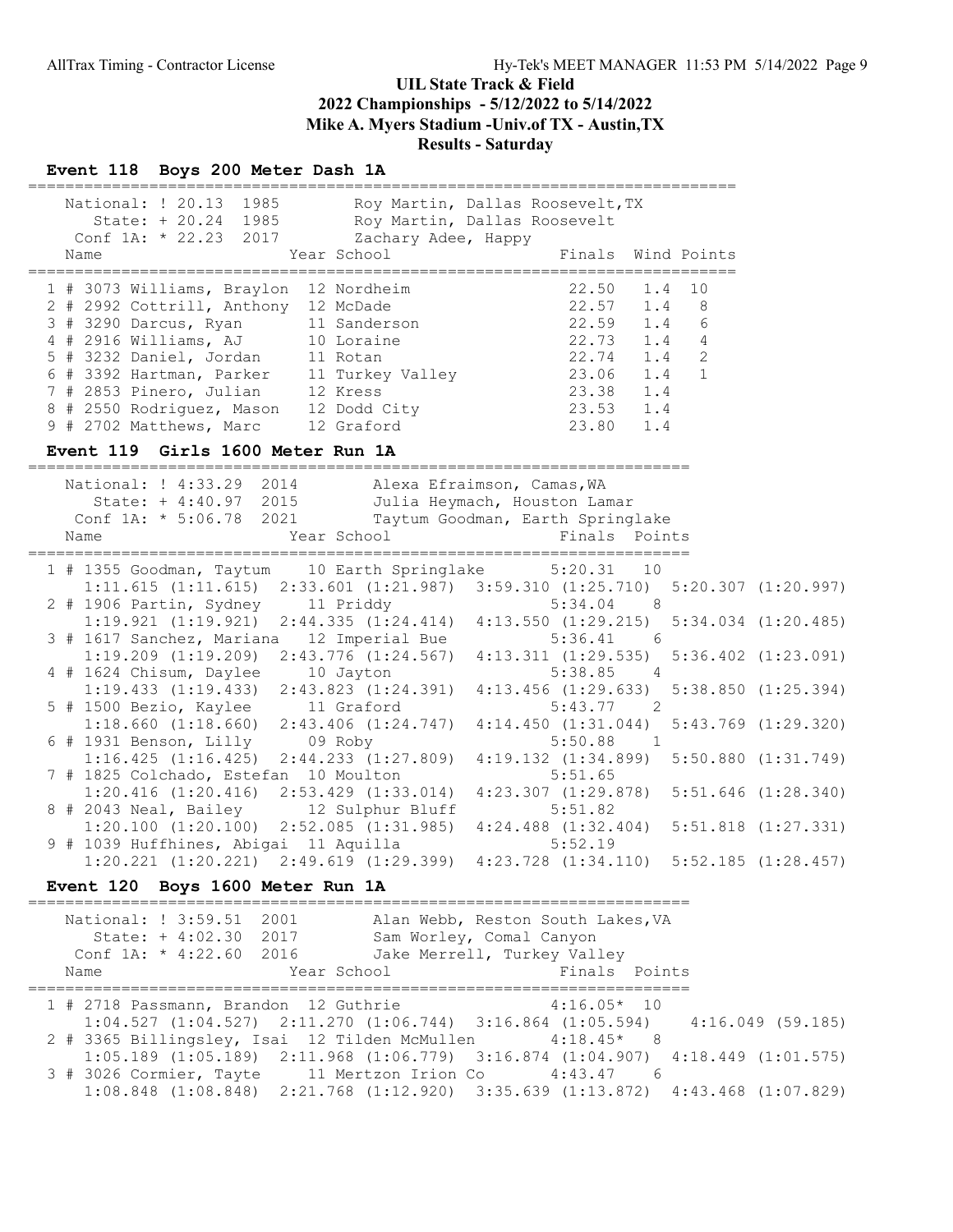# UIL State Track & Field

2022 Championships - 5/12/2022 to 5/14/2022

Mike A. Myers Stadium -Univ.of TX - Austin,TX

Results - Saturday

### ....Event 120 Boys 1600 Meter Run 1A

 4 # 2501 Haivala, Ryker 09 Cumby Miller Grove 4:43.69 4 1:09.690 (1:09.690) 2:23.080 (1:13.390) 3:36.462 (1:13.382) 4:43.689 (1:07.227) 5 # 2328 Rosales, Adrian 09 Booker 4:44.67 2 1:08.589 (1:08.589) 2:22.625 (1:14.036) 3:37.691 (1:15.067) 4:44.669 (1:06.978) 6 # 2500 Davis, Lance 12 Cumby Miller Grove 4:46.60 1 1:10.308 (1:10.308) 2:23.720 (1:13.412) 3:36.821 (1:13.102) 4:46.594 (1:09.774) 7 # 3367 Timms, Brandon 09 Tilden McMullen 4:48.47 1:10.017 (1:10.017) 2:23.353 (1:13.336) 3:36.914 (1:13.562) 4:48.466 (1:11.552) 8 # 3028 Melton, Trea 10 Mertzon Irion Co 4:48.52 1:09.216 (1:09.216) 2:22.063 (1:12.848) 3:36.308 (1:14.245) 4:48.511 (1:12.203) 9 # 3350 Gonzalez, Christi 10 Sulphur Bluff 4:59.31 1:10.776 (1:10.776) 2:24.587 (1:13.812) 3:43.659 (1:19.072) 4:59.309 (1:15.650)

#### Event 121 Girls 4x400 Meter Relay 1A

======================================================================= National: ! 3:35.49 2004 Long Beach Poly, CA, Long Beach Pol Woods/Harris/Lee/Solomon State: + 3:37.85 2017 DeSoto, DeSoto J Moore, R Effiong, C Wash, B Murphy Conf 1A: \* 4:08.30 2018 Blum, Blum H Scott, M.Rowland, E.Rodriguez, G.Munden School Finals Points ======================================================================= 1 Ackerly Sands 4:11.05 20 1) #1010 Martinez, Elysa 11 2) #1013 Porras, Lili 12 3) #1009 Connell, Hayley 09 4) #1011 Morrow, Landry 12 3:10.327 (3:10.327) 4:11.050 (1:00.724) 2 Happy 4:13.64 16 1) #1529 Gibson, Brittney 11 2) #1531 White, Ashlyn 12 3) #1528 Berry, Emily 12 4) #1527 Baggerman, Bailee 12 3:12.852 (3:12.852) 4:13.633 (1:00.782) 3 Cross Plains 4:14.72 12 1) #1293 Sparks, Lindsey 11 2) #1292 Shepard, Abbigale 11 3) #1291 Long, Addison 10 4) #1289 Goains, Katie 11 3:15.522 (3:15.522) 4:14.715 (59.194) 4 Blum 4:14.89 8 1) #1089 Scott, Emma 10 2) #1090 Whatley, McKayla 10 3) #1088 Sanders, Payden 09 4) #1086 Arrington, Kayden 10 3:14.007 (3:14.007) 4:14.883 (1:00.876) 5 Gail Borden Co. 4:21.85 4 1) #1450 Buchanan, Allison 12 2) #1451 Edwards, Callie 11 3) #1453 Hill, Haven 09 4) #1456 Schmidt, Kambell 10 3:16.104 (3:16.104) 4:21.842 (1:05.739) 6 Tilden McMullen County 4:22.10 2 1) #2078 Sneed, Caina 12 2) #2074 Harris, Charity 12 3) #2079 Taylor, Chloe 12 4) #2075 Serrata, Sianna 11 3:21.247 (3:21.247) 4:22.092 (1:00.846) 7 Neches 4:22.69 1) #1834 Kincade, Aubrey 09 2) #1832 Fredrickson, Bre 11 3) #1836 Raine, Libby 10 4) #1835 Main, Mallory 12 3:20.512 (3:20.512) 4:22.684 (1:02.173) 8 Sterling City  $4:22.70$ 1) #2038 Madrid, Sadie 09 2) #2035 Gaston, Emma 11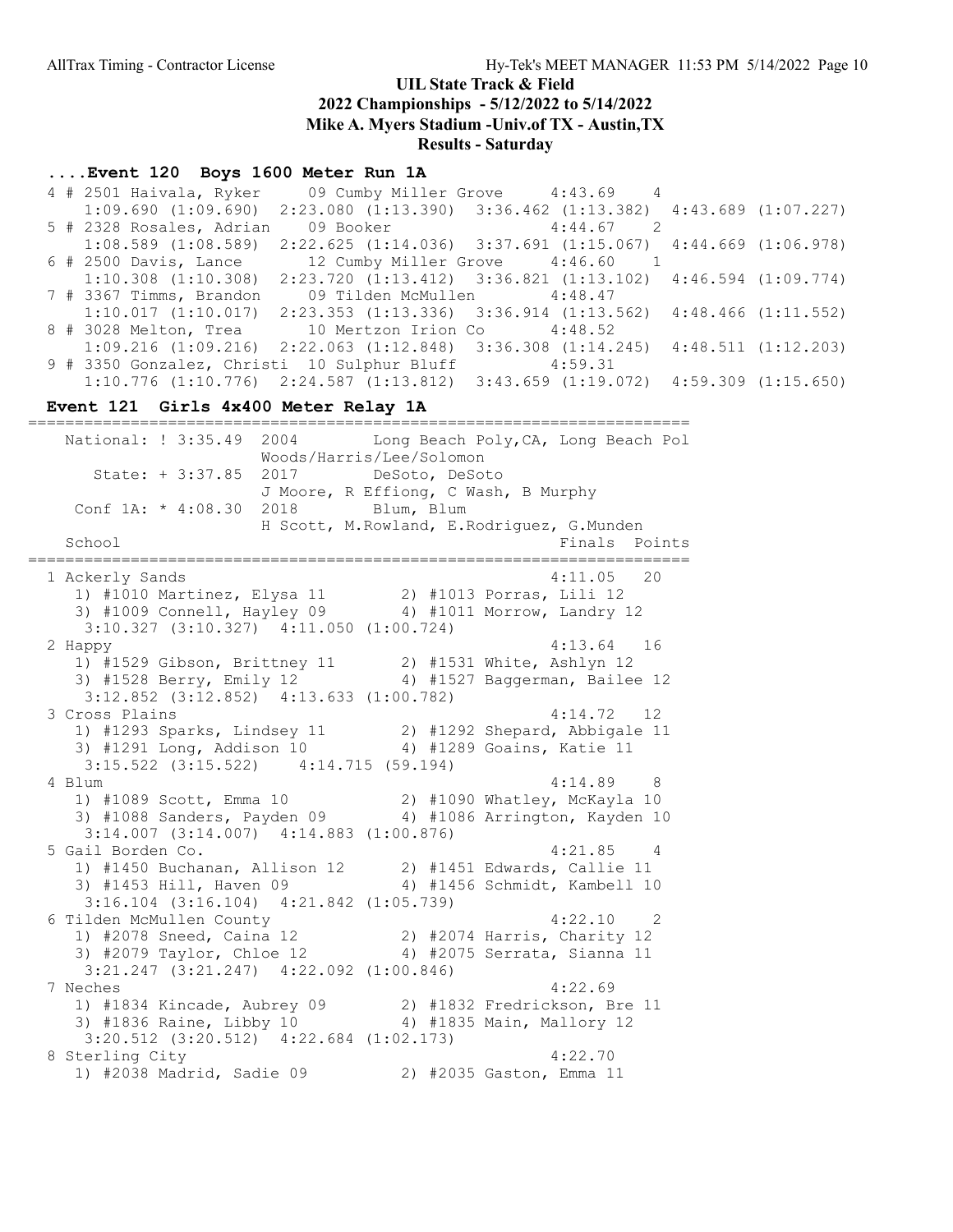#### ....Event 121 Girls 4x400 Meter Relay 1A

 3) #2033 Barnes, Kate 12 4) #2037 Knittel, Allie 09 3:17.665 (3:17.665) 4:22.697 (1:05.032) 9 Woodson 4:31.15 1) #2155 Buse, Kiersen 09 2) #2156 Ellis, Claire 3) #2159 Miller, Hanna 12 4) #2157 Harris, Elaina 12 3:24.309 (3:24.309) 4:31.150 (1:06.842)

#### Event 122 Boys 4x400 Meter Relay 1A

======================================================================= National: ! 3:07.40 1985 Hawthorne, CA, Hawthorne, CA Marsh/Graham/Kelly/Thomas State: + 3:09.14 1984 Dallas Roosevelt, Dallas Roosevelt Allen/Melton/Carden/Martin Conf 1A: \* 3:25.49 2018 Turkey Valley, Turkey Valley D.Allen, J.Villarreal, J.Smith, J.Merrell School **Finals** Points ======================================================================= 1 Lamesa Klondike 3:27.10 20 1) #2864 Barron, Caden 11 2) #2867 Serrano, Alexis 12 3) #2863 Arismendez, Stephen 12 4) #2865 Boschman, David 12 2:37.095 (2:37.095) 3:27.094 (49.999)<br>2 Cross Plains 2 Cross Plains 3:28.04 16 1) #2491 Moses, Noah 11 2) #2492 Reed, Ryan 11 3) #2487 Allen, Cason 12 4) #2489 Hopkins, Ryan 11 2:38.049 (2:38.049) 3:28.031 (49.983) 3 Garden City 3:29.60 12 1) #2662 Walker, Mason 11 2) #2659 Lopez, John 11 3) #2660 Roe, Denton 09 4) #2657 Balcazar, Sebastian 12 2:38.895 (2:38.895) 3:29.595 (50.701) 4 Happy 3:30.71 8 1) #2731 Juarez, Noe 10 2) #2730 Johnson, Tryce 11 3) #2728 Fields, Gus 12 4) #2732 Reyes, Jimmy 11 2:38.367 (2:38.367) 3:30.702 (52.336) 5 Fayetteville 3:31.23 4 1) #2596 Gross, Reid 10 2) #2595 Fritsch, Logan 11 3) #2592 Dominey, Ottis 10 4) #2598 Supak, Keagan 10 2:41.533 (2:41.533) 3:31.227 (49.695) 6 Rankin 3:32.62 2 1) #3180 Jackson, Baret 10 2) #3176 Bunger, Blake 10 3) #3177 Bunger, David 11 4) #3175 Armendarez, Kadrian 12 2:39.985 (2:39.985) 3:32.617 (52.632) 7 Runge 3:38.60 1) #3239 Garcia, Jacob 09 2) #3242 Jones, Trent 11 3) #3240 Gutierrez, Colbin 10 4) #3241 Gutierrez, Gavin 12 2:47.534 (2:47.534) 3:38.592 (51.058) 8 Saint Jo 3:39.27 1) #3252 Brockman, Dylan 11 2) #3255 Stewart, Devin 09 3) #3257 Thurman, Kile 11 4) #3256 Thomas, Collin 11 2:44.635 (2:44.635) 3:39.264 (54.629) 9 Gorman 3:43.51 1) #2697 Rainey, Joseph 11 2) #2695 Guthery, Nashton 11 3) #2696 Martinez, Eli 11 4) #2701 Scitern, Briar 12 2:49.195 (2:49.195) 3:43.510 (54.316)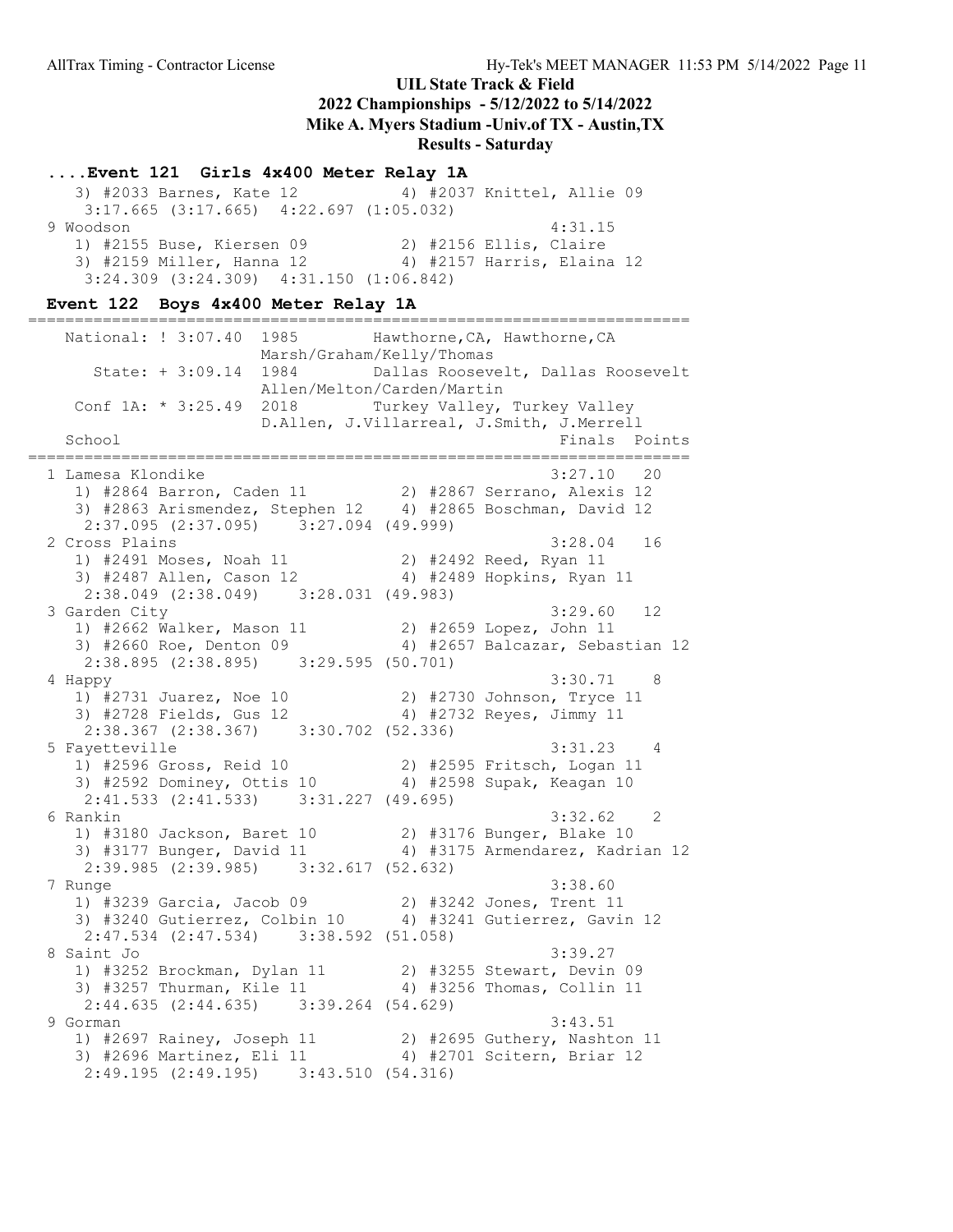### Event 123 Girls Discus Throw 1A

| National: ! 191-06 2012<br>State: + 187-10 2012 Shelbi Vaughan, Mansfield Legacy<br>Conf 1A: * 150-04 2018 Zoe Burleson, Barksd Nu. Canyon<br>Year School<br>Name | Shelbi Vaughan, Mansfield Legacy, TX<br>Finals<br>=============================== |        | Points         |
|-------------------------------------------------------------------------------------------------------------------------------------------------------------------|-----------------------------------------------------------------------------------|--------|----------------|
| 1 # 1673 Rodriguez, Xiomar 10 La Sara<br>127-05 FOUL 115-08 108-10 128-10 126-01                                                                                  | $128 - 10$                                                                        | 39.26m | 10             |
| 2 # 2034 Conner, Payton 10 Sterling City                                                                                                                          | $123 - 05$                                                                        | 37.61m | - 8            |
| 123-00 117-06 123-05 108-09 FOUL 122-07<br>3 # 1786 Harrell, Amanda 10 May                                                                                        | $123 - 05$                                                                        | 37.61m | 6              |
| 118-04 108-02 93-07 FOUL 123-05 102-04<br>4 # 1932 Burleson, Claire 10 Rocksprings                                                                                | $119 - 07$                                                                        | 36.44m | 4              |
| 119-07 119-04 FOUL 116-07 FOUL 115-08<br>5 # 1735 Tower, Sierra 12 Lometa                                                                                         | $111 - 05$                                                                        | 33.95m | 2              |
| 98-10 FOUL 108-10 99-10 111-05 108-05<br>6 # 1851 Wilson, Danielle 12 Nordheim                                                                                    | $108 - 00$                                                                        | 32.91m | 1              |
| 83-03 74-10 101-08 106-02 108-00 105-00<br>7 # 1871 Blount, Avery 09 Paducah                                                                                      | $107 - 09$                                                                        | 32.84m |                |
| 74-06 FOUL FOUL 107-09 FOUL FOUL<br>8 # 1733 Macias, Aly 12 Lingleville                                                                                           | $101 - 05$                                                                        | 30.91m |                |
| 86-08 FOUL 86-08 101-05 FOUL 91-07<br>9 # 1803 Gorecki, Elizabet 12 Miami                                                                                         | 99-06                                                                             | 30.32m |                |
| 84-03 87-10 74-07 99-06 80-10 87-08<br>Event 124 Boys Discus Throw 1A                                                                                             |                                                                                   |        |                |
| =================<br>Mason Finley, Buena Vista, CO<br>National: ! 236-06 2009                                                                                     |                                                                                   |        |                |
| State: + 208-08 1996<br>Roger Roesler, Round Rock<br>Conf 1A: * 171-11 2018<br>Tanner Hodgkins, Strawn<br>Year School<br>Name                                     | Finals                                                                            |        | Points         |
| 1 # 2427 Bond, Joseph 11 Cherokee                                                                                                                                 | $170 - 10$                                                                        | 52.07m | 10             |
| 117-03 FOUL FOUL FOUL 164-10 170-10<br>2 # 2306 White, Brody 11 Benjamin                                                                                          | $152 - 09$                                                                        | 46.55m | 8              |
| 137-09 152-09 141-10 152-01 FOUL FOUL<br>3 # 2990 Williford, Avery 12 May                                                                                         | $143 - 06$                                                                        | 43.73m | 6              |
| FOUL 140-03 142-08 FOUL FOUL 143-06<br>4 # 3389 Bowles, Gunnar 11 Turkey Valley                                                                                   | $142 - 08$                                                                        | 43.48m | 4              |
| 142-08 139-05 FOUL FOUL 138-07 FOUL<br>5 # 2600 Gregory, Ethan 12 Follett                                                                                         | $137 - 08$                                                                        | 41.96m | 2              |
| 102-05 FOUL 130-11 118-06 137-08 127-05<br>6 # 3210 Bell, Jake<br>11 Rising Star                                                                                  | $137 - 00$                                                                        | 41.75m | $\overline{1}$ |
| 133-03 129-01 137-00 FOUL 133-02 FOUL<br>7 # 3040 Sims, Kason<br>Morgan                                                                                           | $133 - 07$                                                                        | 40.71m |                |
| 133-07 132-02 127-11<br>121-10 126-05 FOUL<br>8 # 2438 Cook, Risten<br>12 Chireno<br>123-11 FOUL 120-00 FOUL FOUL FOUL                                            | $123 - 11$                                                                        | 37.76m |                |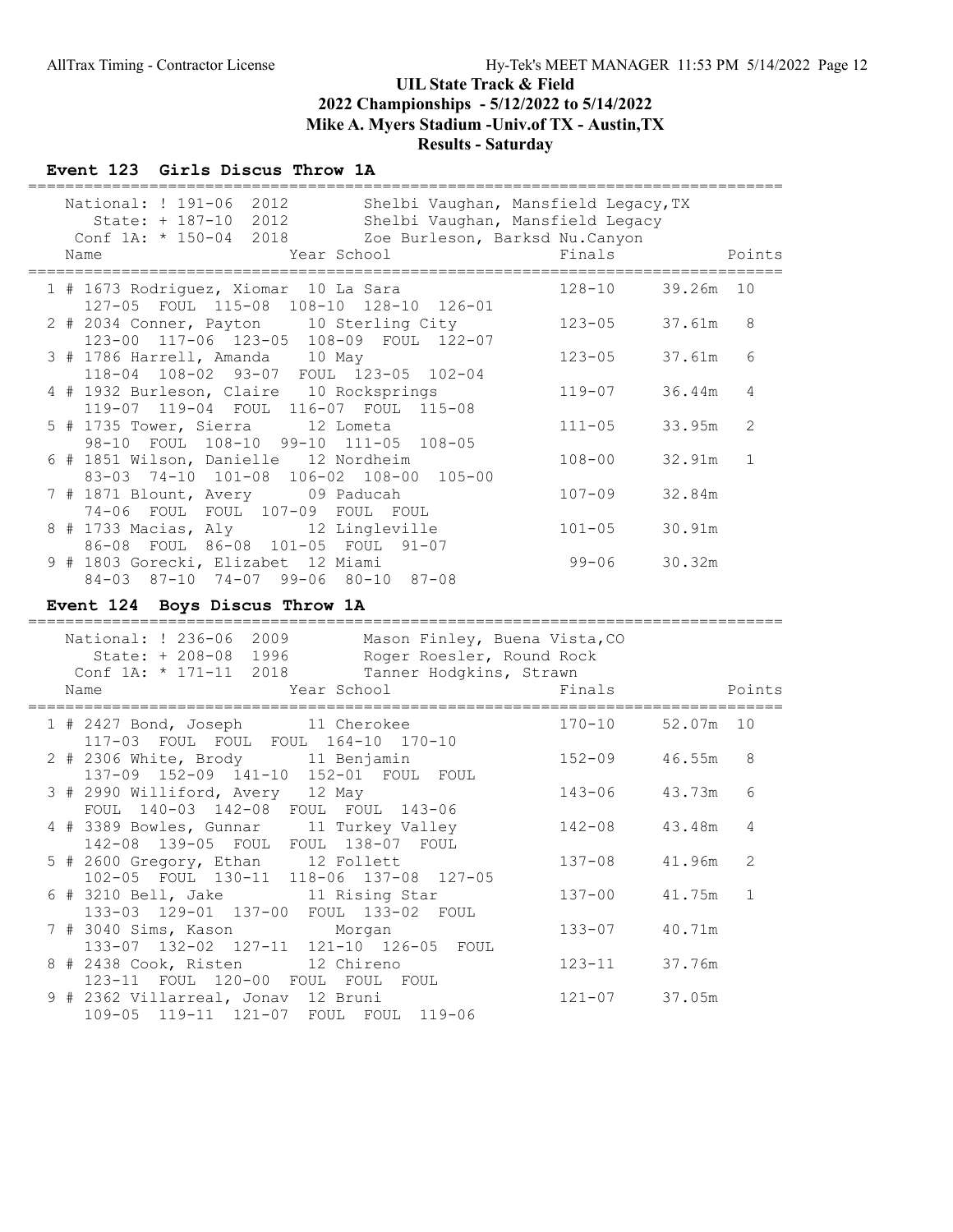### Event 125 Girls High Jump 1A

| National: ! 6-04.50 2015 Vashti Cunningham, Bishop Gorman, NV                                                                       | State: + 6-02 1992 Amy Acuff, CC Calallen |                   |                |
|-------------------------------------------------------------------------------------------------------------------------------------|-------------------------------------------|-------------------|----------------|
| Conf 1A: * 5-07 2021 Rylee Hennig, Aquilla                                                                                          |                                           |                   |                |
| Name                                                                                                                                | Year School                               | Finals            | Points         |
| 1 # 2078 Sneed, Caina 12 Tilden McMullen 5-03.00 1.60m 10<br>$4-06$ $4-08$ $4-10$ $5-00$ $5-02$ $5-03$ $5-04$<br>PPP 0 0 0 0 XO XXX |                                           |                   |                |
| 2 # 1241 Holland, Andi 11 Claude<br>$4-06$ $4-08$ $4-10$ $5-00$ $5-02$ $5-03$ $5-04$<br>0 0 0 XO XXO XXO XXX                        |                                           | $5 - 03.00$ 1.60m | 8              |
| 3 # 1124 Jackson, Emily 10 Bronte<br>$4-06$ $4-08$ $4-10$ $5-00$ $5-02$ $5-03$<br>O XO O XO O XXX                                   |                                           | $5 - 02.00$ 1.57m | 6              |
| 4 # 1517 Reel, Coulter 12 Guthrie<br>$4-06$ $4-08$ $4-10$ $5-00$ $5-02$<br>O O O O XXX                                              |                                           | $5 - 00.00$ 1.52m | $\overline{4}$ |
| 5 # 1934 Warren, Ashtyn 12 Rocksprings<br>$4-06$ $4-08$ $4-10$ $5-00$ $5-02$<br>PPP 0 0 XO XXX                                      |                                           | $5 - 00.00$ 1.52m | 2              |
| 6 # 1905 Hurst, Rianne 12 Priddy<br>$4-06$ $4-08$ $4-10$ $5-00$ $5-02$<br>O XO XXO XXX<br>XO                                        |                                           | $5 - 00.00$ 1.52m | $\mathbf{1}$   |
| 7 # 1805 Hartwig, Mercedes 10 Miami<br>$4-06$ $4-08$ $4-10$ $5-00$<br>O O O XXX                                                     |                                           | $4 - 10.00$ 1.47m |                |
| 8 # 1824 Scott, Alli 11 Moran<br>$4-06$ $4-08$ $4-10$ $5-00$<br>O XO O XXX                                                          |                                           | $4-10.00$ 1.47m   |                |
| 9 # 1218 Baugh, Brissa<br>$4 - 06$ $4 - 08$ $4 - 10$<br>XO XXO XXX                                                                  | 12 Cherokee                               | $4 - 08.00$ 1.42m |                |

# Event 126 Boys High Jump 1A

| National: ! 7-06 2017<br>State: $+ 7-04.75$ 1983<br>Conf $1A: *$ 6-06 2015<br>Name                                                     | Vernon Turner, Yukon, OK<br>James Lott, Refugio<br>L.Garnsey/M.Rodriquez ('16), Valentine/Ranki<br>Finals<br>Year School | Points             |
|----------------------------------------------------------------------------------------------------------------------------------------|--------------------------------------------------------------------------------------------------------------------------|--------------------|
| 1 # 3413 Gaines, Elijah 11 Van Horn<br>$\bigcirc$<br>$\cap$                                                                            | $6-10.00*$<br>5-10 6-00 6-02 6-03 6-04 6-05 6-06 6-07 6-08 6-09 6-10 7-00<br>XXO<br>$\circ$<br>$\Omega$<br>XXX           | 2.08m 10           |
| 2 # 3212 Escamilla, Noah 12 Robert Lee<br>$5-10$ 6-00 6-02 6-03 6-04 6-05 6-06 6-07<br>$\begin{matrix} 0 & 0 & 0 & 0 & 0 \end{matrix}$ | $6 - 06.00*$<br>O XXO<br>XXX X                                                                                           | 8<br>1.98m         |
| 3 # 3446 Stark, Shammah 12 Westbrook<br>$5-10$ 6-00 6-02 6-03 6-04 6-05<br>$\overline{O}$<br>$\circ$<br>$\Omega$<br>$\bigcirc$         | O XXX                                                                                                                    | 6-04.00 1.93m<br>6 |
| 4 # 2374 Anderson, Liam 11 Burkeville<br>$5-10$ 6-00 6-02 6-03 6-04<br>XXO<br>$\circ$<br>XXX<br>$\circ$<br>XXO                         | 6-03.00                                                                                                                  | 1.90m<br>4         |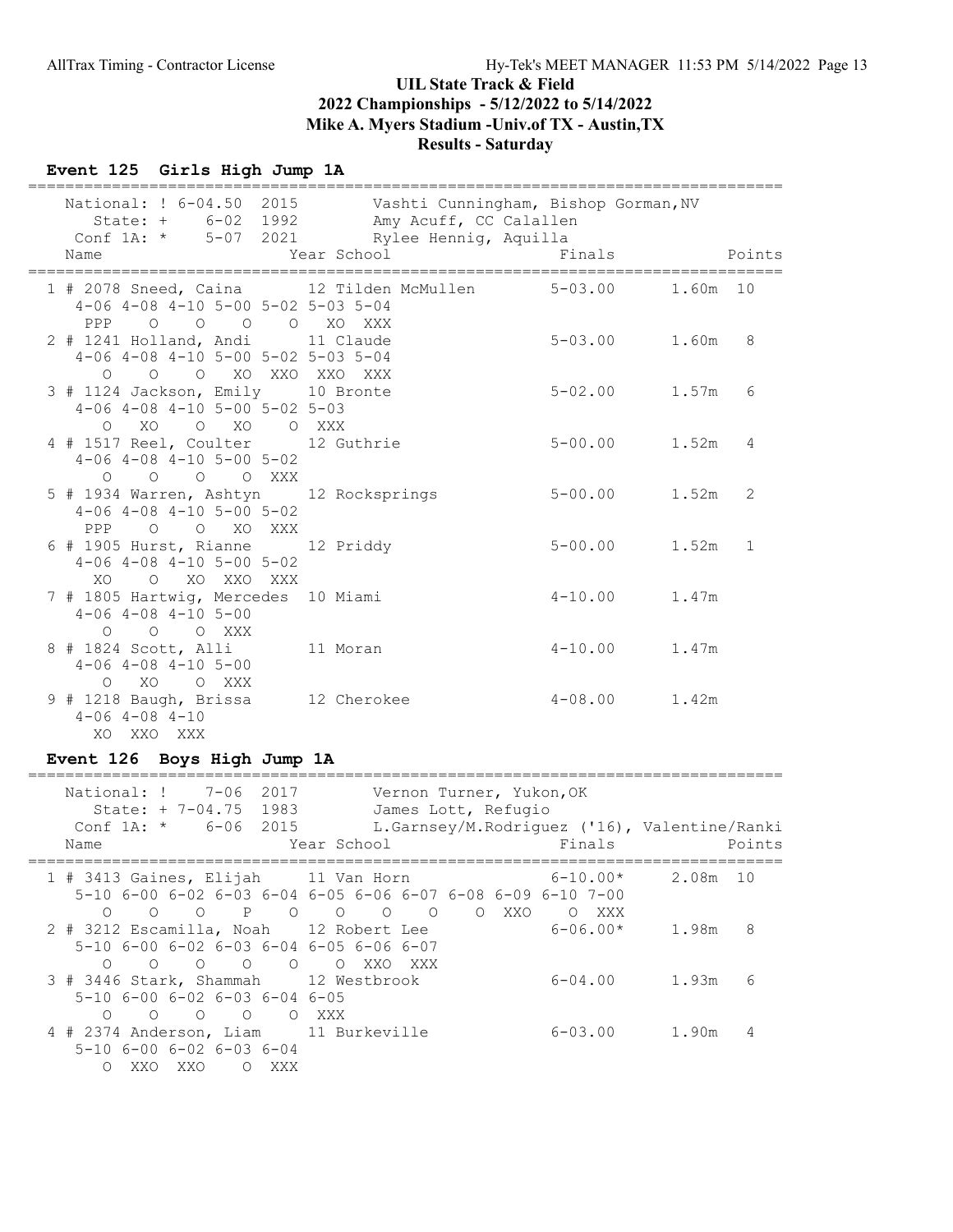| Event 126 Boys High Jump 1A                    |                  |             |               |
|------------------------------------------------|------------------|-------------|---------------|
| 5 # 2692 Erwin, Gage 12 Gordon                 |                  | $6 - 00.00$ | 1.50<br>1.82m |
| $5 - 10$ $6 - 00$ $6 - 02$<br>O XXX<br>$\circ$ |                  |             |               |
| 5 # 3364 Redwin, Canon                         | Throckmorton     | $6 - 00.00$ | 1.82m<br>1.50 |
| $5 - 10$ $6 - 00$ $6 - 02$<br>O XXX<br>$\circ$ |                  |             |               |
| 7 # 2708 Kuehler, Damon                        | 12 Groom         | $5 - 10.00$ | 1.77m         |
| $5 - 106 - 00$<br>O XXX                        |                  |             |               |
| 8 # 3031 Thompson, Haiden                      | 10 Miami         | $5 - 10.00$ | 1.77m         |
| $5 - 106 - 00$<br>XO XXX                       |                  |             |               |
| $--$ # 2476 Kirby, Haydn                       | 11 Cranfills Gap | NΗ          |               |
| $5 - 10$                                       |                  |             |               |
| XXX                                            |                  |             |               |

#### Event 127 Girls Long Jump 1A

====================================================================================== National: ! 22-01.75 1976 Kathy McMillan, Raeford Hoke Co., NC State: + 21-03.25 2001 Ychlindria Spears, Luling Conf 1A: \* 17-04.75 2013 Claudia Escamilla, Morgan Name Year School Finals Wind Points ====================================================================================== 1 # 1797 James, Kaegen 12 Mertzon Irion Co 17-03.50 2.3 5.27m 10 16-00.75(2.2) 16-09.75(1.4) 17-03.50(2.3) 16-07.50(1.7) 17-01.25(2.0) 17-02(0.7) 2 # 2001 Francis, Brenna 10 Silverton 17-01.25 2.8 5.21m 8 16-02.25(2.3) FOUL(-0.2) 16-10(2.1) 16-05.50(1.8) FOUL(1.8) 17-01.25(2.8) 3 # 1943 Salinas, Ilse 12 Round Top-Carmine 17-00.25 2.0 5.18m 6 16-07(1.7) FOUL(2.8) FOUL(1.9) FOUL(0.9) 16-07(0.9) 17-00.25(2.0) 4 # 1923 Bryant, Ryleigh 10 Richland Springs 16-08.25 3.0 5.08m 4 14-02.25(1.3) 15-00.50(1.2) FOUL(1.3) 16-07.75(0.9) 16-08.25(3.0) 16-05.75(0.9) 5 # 1382 Jaeger, Brooklyn 11 Fayetteville 16-06.25 2.4 5.03m 2 14-11(1.0) 14-05(1.8) 15-10.50(0.7) 14-09.75(3.4) 16-01.50(1.2) 16-06.25(2.4) 6 # 1888 Vansbuskirk, Abig 12 Perrin-Whitt 16-02.50 2.5 4.94m 1 FOUL(0.2) 16-00.50(1.0) 15-08.25(2.4) 16-01.75(2.2) 15-07(0.8) 16-02.50(2.5) 7 # 1799 Tillman, Audrey 11 Mertzon Irion Co 16-00.50 1.3 4.88m 15-07.50(1.6) 16-00.50(1.3) 15-10.75(0.9) 15-11.75(1.6) 15-09.75(1.9) 15-05(1.9) 8 # 1831 Myrick, Caroline 11 Nazareth 15-11.50 1.0 4.86m FOUL(1.1) 15-11.50(1.0) 15-08.75(1.8) 15-03.50(2.6) FOUL(1.7) 15-11.50(0.9) 9 # 1565 Burns, Tristan 12 Henrietta Midway 15-08.75 1.5 4.79m 13-09(1.3) 13-05.25(0.9) FOUL(1.3) 15-02(0.7) 15-08.75(1.5) FOUL(2.0)

#### Event 128 Boys Long Jump 1A

| National: ! 26-04.75 1989<br>James Stallworth, Tulare, CA<br>State: + 26-01.50 2008<br>Marquise Goodwin, Garland Rowlett<br>Conf 1A: * 22-08.25 2018<br>Creed Goode, Cross Plains<br>Points<br>Finals Wind<br>Year School<br>Name<br>$1$ # 3462 Bryant, Dustin<br>12 Wildorado<br>22-02.50 1.1 6.76m 10<br>$22-01.25(1.2)$ $21-11(0.6)$ $22-02.50(1.1)$ FOUL $(2.2)$ $22-00(1.8)$ $22-01.50(2.4)$<br>2 # 3289 Mendoza, Jaime<br>$22-00.75$ 1.7 6.72m 8<br>12 San Isidro<br>FOUL $(2.2)$ FOUL $(1.2)$ 20-08.50 $(2.0)$ 20-07.50 $(1.6)$ 21-06.25 $(2.1)$ 22-00.75 $(1.7)$ |  |  |
|--------------------------------------------------------------------------------------------------------------------------------------------------------------------------------------------------------------------------------------------------------------------------------------------------------------------------------------------------------------------------------------------------------------------------------------------------------------------------------------------------------------------------------------------------------------------------|--|--|
|                                                                                                                                                                                                                                                                                                                                                                                                                                                                                                                                                                          |  |  |
|                                                                                                                                                                                                                                                                                                                                                                                                                                                                                                                                                                          |  |  |
|                                                                                                                                                                                                                                                                                                                                                                                                                                                                                                                                                                          |  |  |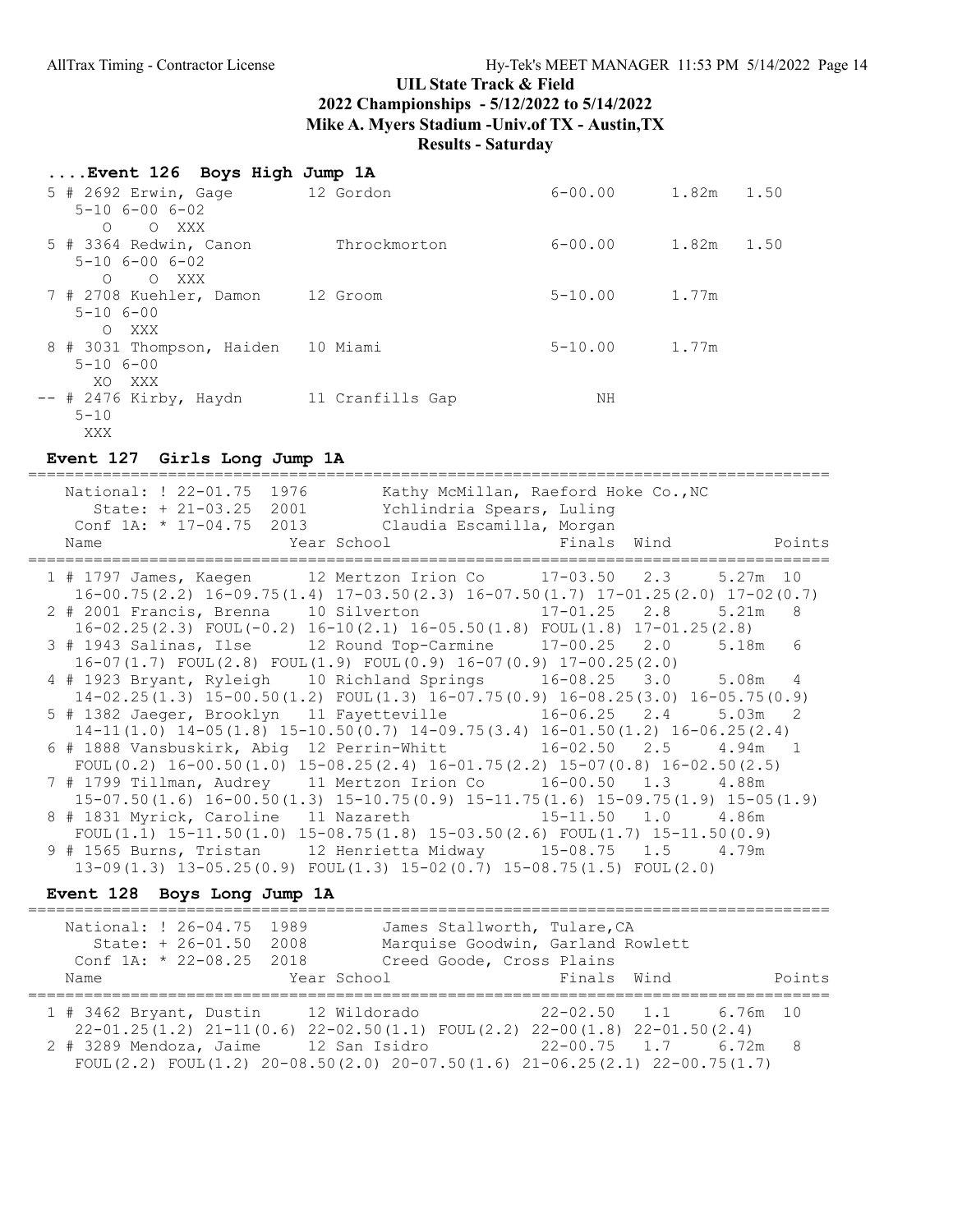### ....Event 128 Boys Long Jump 1A

 3 # 2487 Allen, Cason 12 Cross Plains 21-00.25 1.7 6.40m 6 21-00.25(1.7) FOUL(2.3) FOUL(1.6) 20-07(0.5) 19-10.50(3.3) 20-07.75(2.2) 4 # 3414 Virdell, Bryce 11 Van Horn 20-10.75 2.2 6.36m 4 20-10.75(2.2) 19-06.50(0.5) FOUL(2.0) 15-06.25(0.3) 20-07.50(3.4) 17-00.50(2.3) 5 # 2992 Cottrill, Anthony 12 McDade 20-06.75 0.7 6.26m 2 19-09(1.8) 20-05.50(2.0) 20-04(1.3) 19-07(1.9) 19-10.25(2.5) 20-06.75(0.7) 6 # 2550 Rodriguez, Mason 12 Dodd City 20-06.00 0.7 6.24m 1 19-06(1.6) 19-11(1.8) 17-06(1.6) 15-00.25(0.4) 20-06(0.7) 20-04.50(0.5) 7 # 3457 Weaver, Shamadric 11 Whitharral 20-06.00 2.2 6.24m FOUL(1.1) FOUL(1.0)  $19-10.25(0.9)$   $19-04.25(1.2)$  FOUL(1.7)  $20-06(2.2)$  8 # 3394 Valdes, Adrian 11 Turkey Valley 20-04.25 0.7 6.20m 18-11.50(2.2) 20-04.25(0.7) 20-04(1.7) 18-08(0.5) 19-02.25(2.3) 19-07.50(2.1) 9 # 3489 Millican, Jayden Zephyr 19-02.00 2.7 5.84m  $19-01(1.5)$  FOUL $(0.6)$  FOUL $(2.5)$   $18-10.75(2.8)$   $19-02(2.7)$  FOUL $(1.0)$ 

#### Event 129 Girls Pole Vault 1A

================================================================================= National: ! 14-04 2017 Rachel Baxter, Anaheim Canyon, CA State: + 13-09 2013 Freier /Campbell/Fitzsimmons, NoW/New Caney/Au Conf 1A: \* 11-06 2013 Celsey Randolph, Water Valley Name Year School Finals Points ================================================================================= --------------<br>1 # 1702 Gonzales, Sydney 12 Lenorah Grady 10-10.00 3.30m 10 8-00 8-06 9-00 9-06 10-00 10-03 10-10 11-00 PPP PPP O O O O XXO XXX 2 # 2143 Byrd, Makenna 11 Wildorado 10-00.00 3.04m 8 8-00 8-06 9-00 9-06 10-00 10-03 PPP O O O O XXX 3 # 1933 Grooms, Ava 10 Rocksprings 10-00.00 3.04m 6 8-00 8-06 9-00 9-06 10-00 10-03 XO O O O XXO XXX 4 # 1069 Childs, Camdyn 11 Barksd Nu.Canyon 9-06.00 2.89m 3 8-00 8-06 9-00 9-06 10-00 PPP O O O XXX 4 # 2136 Hale, Reagan 12 Westbrook 9-06.00 2.89m 3 8-00 8-06 9-00 9-06 10-00 PPP PPP O O XXX 6 # 1499 Nichols, Kayle 11 Gorman 8-06.00 2.59m 1 8-00 8-06 9-00 O O XXX 7 # 2042 Hughes, Milly 09 Strawn 8-06.00 2.59m 8-00 8-06 9-00 XXO O XXX -- # 1566 Hancock, Sydney 10 Hermleigh NH 8-00 XXX -- # 1621 Chandler, Paisley 11 Iredell NH 8-00 XXX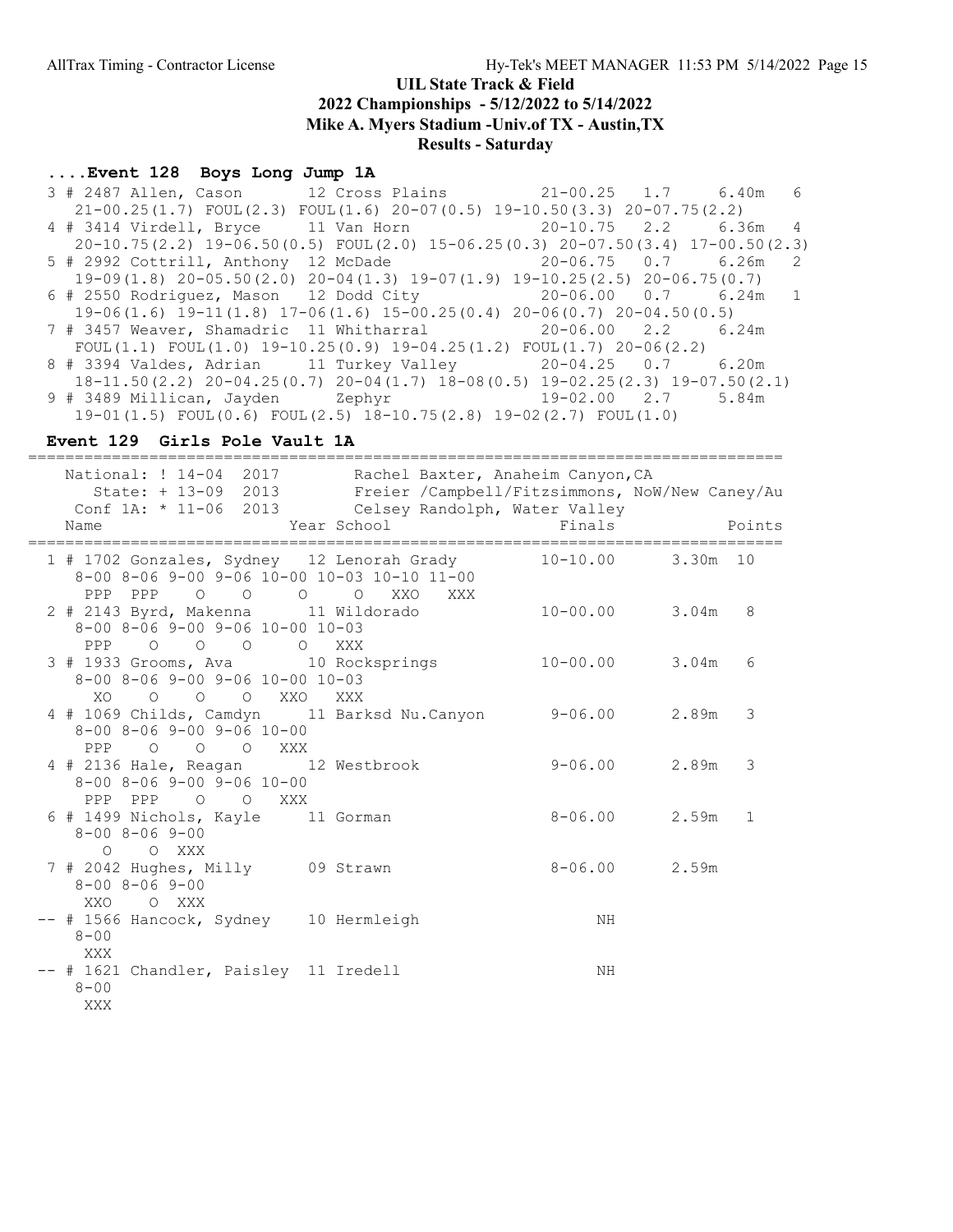### Event 130 Boys Pole Vault 1A

|                                                                     | National: ! 19-05.50 2018 Armand Duplantis, Lafayette, LA<br>State: + 18-03.25 2018 Branson Ellis, Tyler Lee |              |
|---------------------------------------------------------------------|--------------------------------------------------------------------------------------------------------------|--------------|
| Conf 1A: * 15-03.50 2018 Calen Fouts, Rankin<br>Year School<br>Name | Finals                                                                                                       | Points       |
|                                                                     |                                                                                                              |              |
|                                                                     | 1 # 2770 Ryman, Michael 11 Hubbard 14-03.00 4.34m 10                                                         |              |
|                                                                     | 10-06 11-00 11-06 12-00 12-06 12-09 13-00 13-06 14-00 14-03 14-06                                            |              |
|                                                                     | PPP PPP PPP PPP PPP PPP 0 0 0 0<br>XXX                                                                       |              |
|                                                                     | 2 # 3347 Johnson, Kas 11 Sterling City 14-03.00 4.34m                                                        | 8            |
|                                                                     | 10-06 11-00 11-06 12-00 12-06 12-09 13-00 13-06 14-00 14-03 14-06                                            |              |
|                                                                     | PPP PPP PPP 0 0 PPP 0 0 XP 0<br>XXX                                                                          |              |
| 3 # 2795 Solis, JD 10 Iraan                                         | $12 - 09.00$ 3.88m                                                                                           | 6            |
| 10-06 11-00 11-06 12-00 12-06 12-09 13-00                           |                                                                                                              |              |
| PPP OPPP XOXXO O                                                    | XXX                                                                                                          |              |
| 4 # 3363 Myer, Carson 12 Throckmorton                               | 12-09.00 3.88m                                                                                               | 4            |
| 10-06 11-00 11-06 12-00 12-06 12-09 13-00                           |                                                                                                              |              |
| XO XO O XO XO<br>$\Omega$                                           | XXX                                                                                                          |              |
| 5 # 2769 Dominey, Haygen 10 Hubbard                                 | $12 - 00.00$ 3.65m                                                                                           | 2            |
| 10-06 11-00 11-06 12-00 12-06                                       |                                                                                                              |              |
| PPP<br>PPP<br>PPP<br>O XXX                                          |                                                                                                              |              |
|                                                                     | 6 # 3346 Blackwelder, West 11 Sterling City 12-00.00 3.65m                                                   | $\mathbf{1}$ |
| 10-06 11-00 11-06 12-00 12-06                                       |                                                                                                              |              |
| PPP PPP<br>PPP XO XXX                                               |                                                                                                              |              |
| 7 # 2663 Walts, Blain 10 Garden City                                | $11 - 06.00$ 3.50m                                                                                           |              |
| 10-06 11-00 11-06 12-00                                             |                                                                                                              |              |
| $\circ$<br>$\bigcirc$<br>O XXX                                      |                                                                                                              |              |
| 8 # 2657 Balcazar, Sebasti 12 Garden City                           | $11 - 06.00$ 3.50m                                                                                           |              |
| 10-06 11-00 11-06 12-00                                             |                                                                                                              |              |
| O XO XO XXX                                                         |                                                                                                              |              |
| 9 # 2317 Feist, Brylen 09 Bluff Dale                                | $11 - 06.00$ 3.50m                                                                                           |              |
| 10-06 11-00 11-06 12-00<br>$\circ$                                  |                                                                                                              |              |
| PPP<br>XXO<br>XXX                                                   |                                                                                                              |              |

### Event 131 Girls Shot Put 1A

| National: ! 57-01.25<br>2017<br>Alyssa Wilson, Donovan Cath, NJ<br>State: + 54-10.75 2003<br>Michelle Carter, Red Oak<br>Conf 1A: * 44-01.50 2014 Tricia Williams, Lometa |                          |                |
|---------------------------------------------------------------------------------------------------------------------------------------------------------------------------|--------------------------|----------------|
| <b>Example 2</b> Year School <b>Example 2</b> School <b>Primals</b><br>Name                                                                                               | <b>Example 19</b> Points |                |
| 1 # 1850 Styra, Emagen 12 Nordheim 39-10.00 12.14m 10<br>39-00 FOUL 39-10 37-09.50 36-08.75 39-04                                                                         |                          |                |
| 2 # 1873 Hall, Ashlynn 12 Paint Rock 38-08.25<br>$36-06$ $36-02.25$ $38-08.25$ $36-01.50$ $34-09.50$ $37-11.25$                                                           | 11.79m 8                 |                |
| 3 # 1690 Howard, Neihmaya 11 Lamesa Klondike 36-04.75<br>36-04.75 FOUL 35-06.25 35-04 33-10.50 34-03.50                                                                   | 11.09m                   | 6              |
| 4 # 2034 Conner, Payton 10 Sterling City 36-02.75<br>$36-02.75$ $32-11.25$ $32-06$ $31-08.50$ $27-09.50$ $33-07$                                                          | 11.04m                   | $\overline{4}$ |
| 5 # 1932 Burleson, Claire 10 Rocksprings 35-10.50<br>33-00.75 34-02.50 33-06.75 FOUL 35-10.50 FOUL                                                                        | $10.93m$ 2               |                |
| 6 # 1084 Turman, Eadee 11 Bluff Dale 34-03.00<br>$34-03$ $33-11.50$ $31-08.50$ $31-02.75$ $30-04.50$ $28-07$                                                              | $10.43m$ 1               |                |
| 7 # 1125 Uvalle, Elida 11 Brookesmith 33-04.00<br>$31-08.75$ $28-11.25$ $32-11.25$ $30-02.25$ $32-07.25$ $33-04$                                                          | 10.16m                   |                |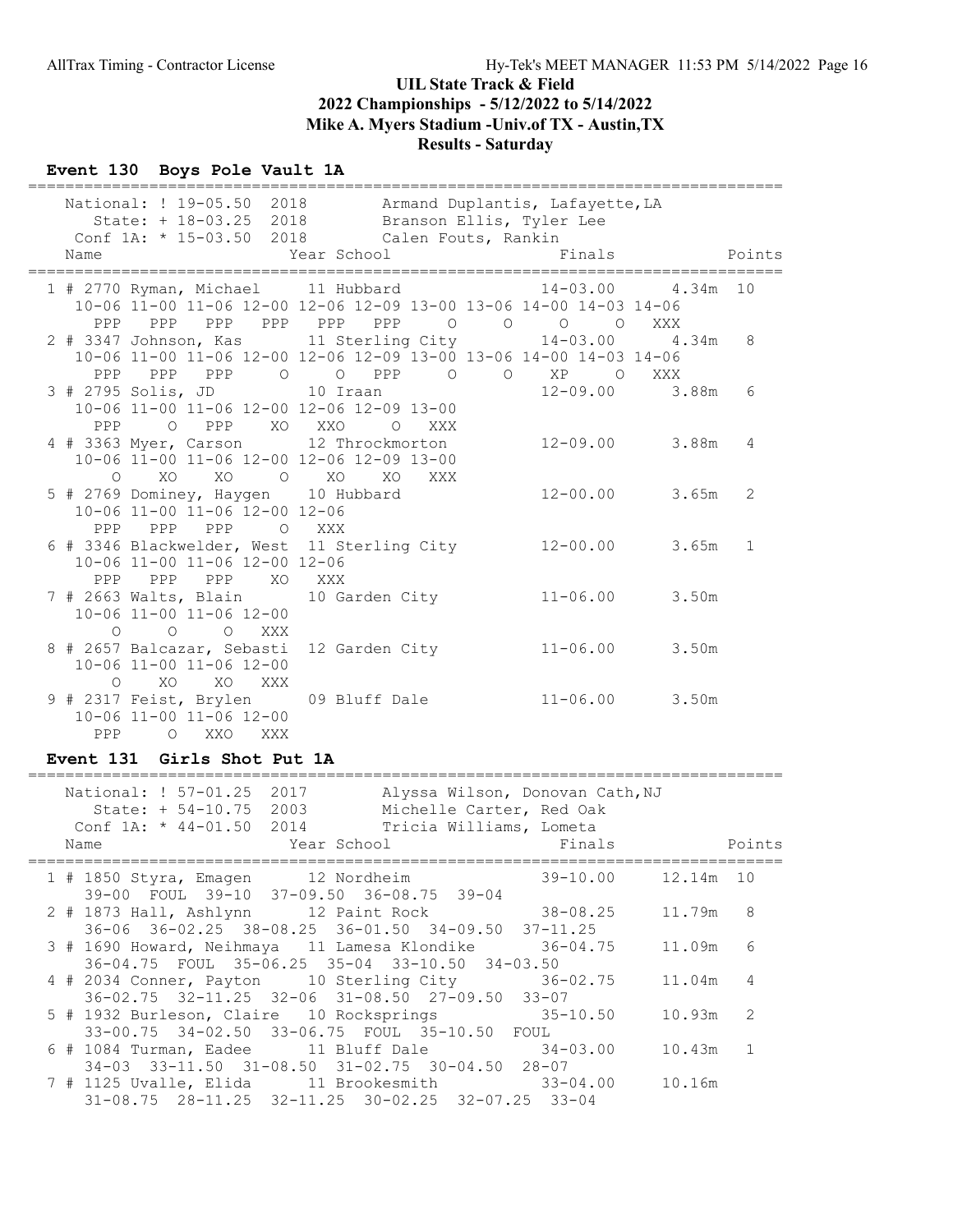### ....Event 131 Girls Shot Put 1A

| 8 # 1929 Hood, Braylee | 12 Robert Lee                                            | $33 - 00.00$ | 10.05m |
|------------------------|----------------------------------------------------------|--------------|--------|
|                        | FOUL 29-10.25 FOUL 32-05.25 33-00 33-00                  |              |        |
|                        | 9 # 1455 Sanders, Rexie      10 Gail Borden Co.          | $32 - 04.75$ | 9.87m  |
|                        | $30-11.25$ $30-04.25$ $29-10$ $32-04.75$ $29-09$ $30-10$ |              |        |

### Event 132 Boys Shot Put 1A

|  | National: ! 77-00 1979 MIchael Carter, Dallas Jefferson, TX<br>State: + 77-00 1979 Michael Carter, Dallas Jefferson                            |           |   |
|--|------------------------------------------------------------------------------------------------------------------------------------------------|-----------|---|
|  | Conf 1A: * 57-04.75 2014 Kylor Gilbreath, Guthrie<br><b>Example 2018</b> Year School <b>Example 2018</b> Points<br>Name                        |           |   |
|  | 1 # 2880 Chavez, Theodore 12 Lazbuddie 54-03.25<br>50-00.50 52-09.25 53-01.50 53-07 54-01.50 54-03.25                                          | 16.54m 10 |   |
|  | 2 # 2427 Bond, Joseph 11 Cherokee 51-08.00 15.74m 8<br>45-10.50 FOUL FOUL FOUL 51-08 FOUL                                                      |           |   |
|  | 3 # 2914 Castillo, Luis 12 Loop 49-05.75                                                                                                       | 15.08m    | 6 |
|  | 48-08.25 47-02 FOUL 45-10.25 49-05.75 47-11<br>4 # 3016 Casteneda, Niko 12 Meadow 47-05.25                                                     | 14.45m 4  |   |
|  | 43-06.50 46-11 FOUL FOUL 47-05.25 43-04.75<br>5 # 2877 Thomas, Deandre 11 Laneville 45-05.75                                                   | 13.86m 2  |   |
|  | $42-03.75$ $42-08.50$ $43-08$ $44-02.25$ $45-05.75$ $42-10$<br>6 # 3048 Loper, Aiden 11 Munday 44-11.00                                        | 13.69m 1  |   |
|  | 42-11 41-10.25 43-03.50 42-03.25 44-11 43-03<br>7 # 2793 Brauchi, Cole 12 Imperial Bue 43-10.75 13.37m                                         |           |   |
|  | $43-10.75$ $42-10.75$ $43-09$ $43-02.50$ $41-04$ $38-11.25$<br>8 # 2478 Roberson, Trenton 12 Cranfills Gap 42-09.25 13.03m                     |           |   |
|  | 39-01.50 FOUL 42-09.25 FOUL 39-06.75 FOUL<br>9 # 3362 Grenko, Cooper 10 Throckmorton 38-01.25 11.61m<br>FOUL FOUL 38-01.25 35-02.75 28-00 FOUL |           |   |

### Event 133 Girls Triple Jump 1A

======================================================================================

| National: ! 44-10 2019<br>State: + 44-10 2019<br>Conf 1A: * 39-01.50 2017 Ella Anttila, Jonesboro<br>Name                                                                                                                                                 | Jasmine Moore, Mansfield Lake Ridge, TX<br>Jasmine Moore, Mansfld Lake Ridge |  | Points       |
|-----------------------------------------------------------------------------------------------------------------------------------------------------------------------------------------------------------------------------------------------------------|------------------------------------------------------------------------------|--|--------------|
| 1 # 2159 Miller, Hanna 12 Woodson 38-00.00 1.8 11.58m 10                                                                                                                                                                                                  |                                                                              |  |              |
| $35-10.75(0.7)$ $37-01(1.5)$ $FOUL(1.2)$ $33-10.25(1.0)$ $36-01(1.4)$ $38-00(1.8)$<br>2 # 1797 James, Kaeqen 12 Mertzon Irion Co 37-00.25 1.9 11.28m 8<br>FOUL $(-0.4)$ 36-04.75 $(2.9)$ 35-10 $(0.3)$ 36-03.75 $(0.8)$ 35-09.75 $(0.1)$ 37-00.25 $(1.9)$ |                                                                              |  |              |
| 3 # 1517 Reel, Coulter<br>$33-03.25(0.7)$ $34-05(3.3)$ $34-09.50(1.1)$ $35-00.25(3.4)$ $36-03.50(3.2)$ $35-02(2.9)$                                                                                                                                       | 36-03.50 3.2 11.06m 6<br>12 Guthrie                                          |  |              |
| 4 # 2104 Harrison, Alliyah 11 Veribest 36-00.25 2.5 10.97m 4<br>$36-00.25(2.5)$ FOUL $(-0.3)$ $34-05.75(1.3)$ FOUL $(0.2)$ $35-02.25(2.0)$ FOUL $(2.1)$                                                                                                   |                                                                              |  |              |
| 5 # 1943 Salinas, Ilse<br>FOUL $(1.9)$ 35-05.50 $(-0.2)$ 35-00.50 $(0.7)$ 33-10.50 $(1.5)$ 33-09 $(2.8)$ 35-09 $(1.6)$                                                                                                                                    | 12 Round Top-Carmine 35-09.00 1.6 10.89m                                     |  | -2           |
| 6 # 1585 Morris, Jenna<br>FOUL $(1.7)$ 34-09.75 $(0.9)$ 34-09.75 $(1.7)$ 35-03.75 $(1.0)$ FOUL $(3.2)$ 35-06.50 $(2.4)$                                                                                                                                   |                                                                              |  | $\mathbf{1}$ |
| $34-01.50(0.3)$ FOUL $(3.7)$ $33-06(3.9)$ FOUL $(4.1)$ $34-01.25(2.7)$ FOUL $(1.7)$                                                                                                                                                                       |                                                                              |  |              |
| 8 # 1627 Shumate, Alissa 11 Jonesboro 33-09.50 1.1 10.29m<br>$33-09.50(1.1)$ $32-00.50(1.0)$ $FOUT(2.6)$ $FOUT(2.9)$ $FOUT(1.5)$ $FOUT(0.3)$                                                                                                              |                                                                              |  |              |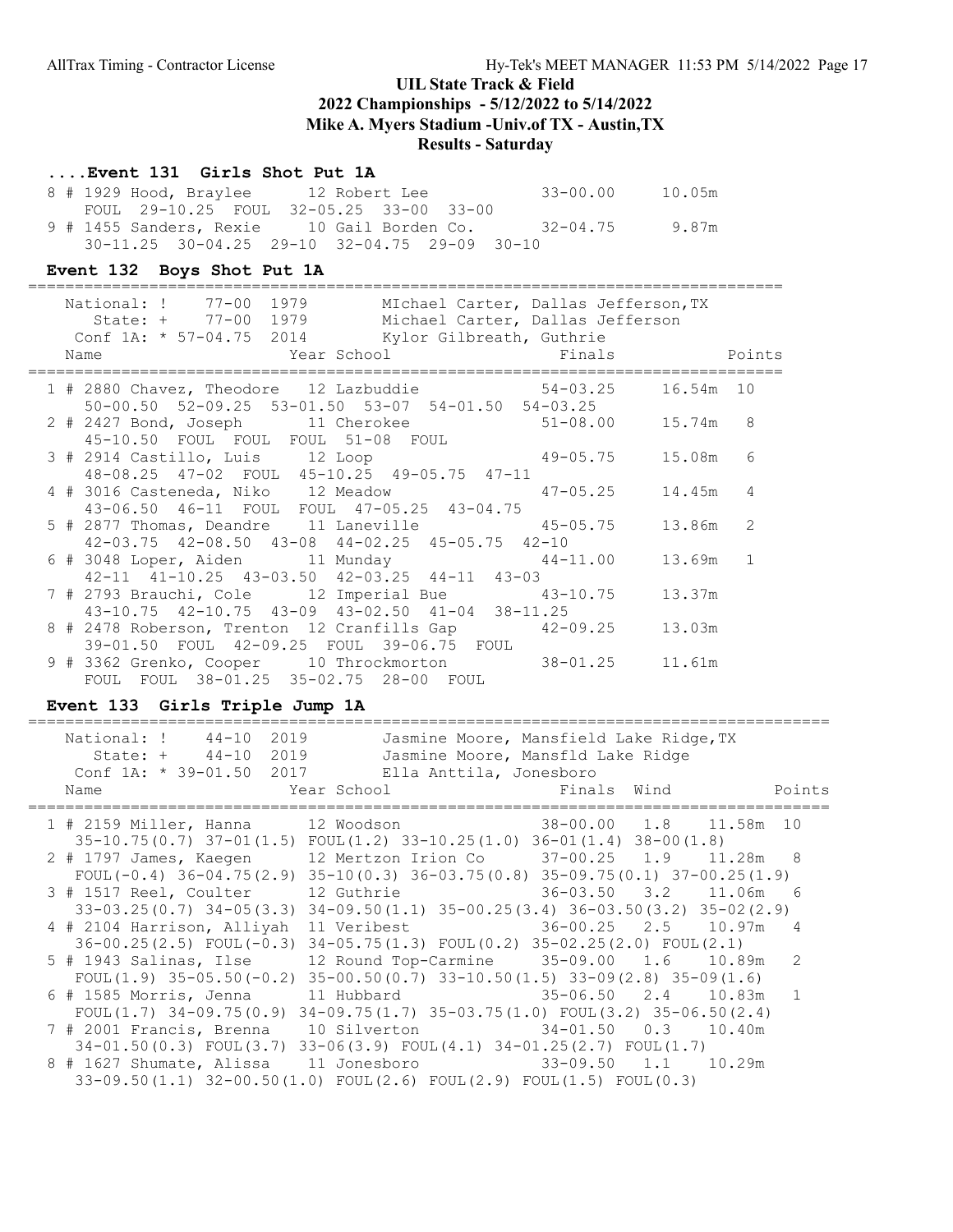### ....Event 133 Girls Triple Jump 1A

 9 # 1888 Vansbuskirk, Abig 12 Perrin-Whitt 33-07.25 1.9 10.24m 33-06.75(1.4) 32-06.75(1.8) 33-07.25(1.9) 32-01(0.6) 32-10(2.2) 33-03(0.4)

### Event 134 Boys Triple Jump 1A

| National: ! 52-10.50 1980<br>Charles Mayfield, Pasadena Muir, CA<br>State: + 51-11.75 2002<br>Jaimoy Bryant, Jasper<br>Conf 1A: * 44-11.75 2014 Jacobe Essary, Milford<br>Finals Wind Points<br>External School Year School<br>Name |  |
|-------------------------------------------------------------------------------------------------------------------------------------------------------------------------------------------------------------------------------------|--|
| 1 # 2751 Coker, Christian 11 Henrietta Midway 45-01.00* 0.4 13.74m 10<br>43-06.50(1.2) 44-03.50(0.5) 44-09.25(1.1) 43-11.25(1.7) 43-08.75(0.2) 45-01(0.4)                                                                           |  |
| 2 # 2992 Cottrill, Anthony 12 McDade 43-10.75 1.1 13.37m 8                                                                                                                                                                          |  |
| $42-08.50(1.8)$ $41-09.75(0.7)$ $41-06.75(2.5)$ $42-07.50(2.0)$ $43-10.75(1.1)$ $43-04.50(1.2)$                                                                                                                                     |  |
| 3 # 3462 Bryant, Dustin 12 Wildorado 43-10.00 0.9 13.36m 6                                                                                                                                                                          |  |
| $42-04.25(2.5)$ $42-11.75(1.0)$ $42-07.75(1.2)$ $39-10(0.8)$ $43-03.75(1.4)$ $43-10(0.9)$                                                                                                                                           |  |
| 4 # 2752 Smith, Colter 12 Hermleigh 43-06.00 0.2 13.25m 4                                                                                                                                                                           |  |
| $43-04.50(1.8)$ $43-00.50(0.4)$ $43-02.25(1.0)$ $43-06(0.2)$ $42-03.50(0.3)$ FOUL $(1.0)$                                                                                                                                           |  |
| 5 # 2477 Marquez-Peter, El 12 Cranfills Gap 43-00.75 2.9 13.12m 2                                                                                                                                                                   |  |
| $40-06.25(0.6)$ $41-11.25(-0.1)$ $42-02.25(1.6)$ $42-01.75(0.6)$ $43-00.75(2.9)$ $40-11.50(1.3)$                                                                                                                                    |  |
| 6 # 3027 Harrison, Jordan 11 Mertzon Irion Co   42-09.00   1.5   13.03m   1                                                                                                                                                         |  |
| $40-07.25(0.4)$ FOUL $(0.4)$ $42-09(1.5)$ $42-02.75(3.1)$ $41-08.75(+0.0)$ $42-08.75(1.9)$<br>7 # 2865 Boschman, David 12 Lamesa Klondike 42-05.00 1.3 12.92m                                                                       |  |
| $41-06.25(0.9)$ $42-01.50(0.8)$ $42-05(1.3)$ $41-00.75(2.8)$ $40-04.25(0.8)$ FOUL(3.7)                                                                                                                                              |  |
| 8 # 3289 Mendoza, Jaime 12 San Isidro 42-03.75 2.9 12.89m                                                                                                                                                                           |  |
| FOUL $(0.8)$ 40-06.75 $(0.5)$ 42-03.75 $(2.9)$ 42-02 $(1.9)$ 42-03.25 $(1.3)$ 41-08.75 $(2.6)$                                                                                                                                      |  |
| 9 # 2590 White, Hunter Evant 6 17-04.25 2.5 11.38m                                                                                                                                                                                  |  |
| FOUL(1.0) $37-00.50(0.5)$ FOUL(0.2) $36-02.75(1.5)$ FOUL(1.2) $37-04.25(2.5)$                                                                                                                                                       |  |

### Event 601 Girls 3200 Meter Run 6A

| National: ! 9:47.88<br>State: + 9:58.77 2021 Brynn Brown, Denton Guyer<br>Conf 6A: * 9:58.77 2021 Brynn Brown, Denton Guyer<br>Name | 2018 | Katelyn Touhy, Thiells North Rockl<br>Year School and the School | Finals Points                                    |                                                  |
|-------------------------------------------------------------------------------------------------------------------------------------|------|------------------------------------------------------------------|--------------------------------------------------|--------------------------------------------------|
| 1 # 1710 Cook, Natalie 12 Lville Flowr Mnd 9:48.25+ 10                                                                              |      |                                                                  |                                                  |                                                  |
| $1:09.364$ (1:09.364) $2:23.079$ (1:13.715) $3:36.451$ (1:13.373) $4:50.119$ (1:13.669)                                             |      |                                                                  |                                                  |                                                  |
| $6:04.381$ $(1:14.262)$ $7:19.494$ $(1:15.113)$ $8:35.186$ $(1:15.693)$ $9:48.242$ $(1:13.056)$                                     |      |                                                                  |                                                  |                                                  |
| 2 # 1716 Humphries, Samant 10 Lville Flowr Mnd 10:23.68 8                                                                           |      |                                                                  |                                                  |                                                  |
| $1:13.504$ $(1:13.504)$ $2:31.093$ $(1:17.590)$ $3:49.869$ $(1:18.777)$ $5:08.603$ $(1:18.734)$                                     |      |                                                                  |                                                  |                                                  |
| 6:28.679 (1:20.076) 7:48.757 (1:20.079) 9:08.331 (1:19.574) 10:23.674 (1:15.344)                                                    |      |                                                                  |                                                  |                                                  |
| 3 # 1713 Fox, Alexandra 09 Lville Flowr Mnd 10:36.48 6                                                                              |      |                                                                  |                                                  |                                                  |
| $1:13.775$ $(1:13.775)$ $2:31.357$ $(1:17.583)$ $3:50.144$ $(1:18.787)$ $5:08.887$ $(1:18.744)$                                     |      |                                                                  |                                                  |                                                  |
| $6:29.086$ (1:20.199) 7:50.520 (1:21.435) 9:14.842 (1:24.322) 10:36.477 (1:21.636)                                                  |      |                                                                  |                                                  |                                                  |
| 4 # 1662 Hoots, Gabrielle 12 Klein Oak                                                                                              |      |                                                                  | $10:48.84$ 4                                     |                                                  |
| $1:14.131$ $(1:14.131)$ $2:32.916$ $(1:18.785)$ $3:53.947$ $(1:21.031)$ $5:15.034$ $(1:21.087)$                                     |      |                                                                  |                                                  |                                                  |
| $6:38.902$ $(1:23.869)$ $8:04.099$ $(1:25.197)$                                                                                     |      |                                                                  | $9:28.722$ $(1:24.624)$ $10:48.831$ $(1:20.109)$ |                                                  |
| 5 # 1357 Leal, San Juanita 10 Edinburg North                                                                                        |      |                                                                  | 10:51.71 2                                       |                                                  |
| $1:12.674$ $(1:12.674)$ $2:31.622$ $(1:18.949)$ $3:50.917$ $(1:19.295)$ $5:14.488$ $(1:23.572)$                                     |      |                                                                  |                                                  |                                                  |
| $6:39.652$ $(1:25.165)$ $8:04.719$ $(1:25.067)$                                                                                     |      |                                                                  | $9:30.988$ $(1:26.270)$ $10:51.708$ $(1:20.720)$ |                                                  |
| 6 # 1887 Peters, Madison 10 Pearland 10:58.91 1                                                                                     |      |                                                                  |                                                  |                                                  |
| $1:14.897$ $(1:14.897)$ $2:34.746$ $(1:19.849)$ $3:54.471$ $(1:19.726)$ $5:15.472$ $(1:21.002)$                                     |      |                                                                  |                                                  |                                                  |
| $6:39.256$ $(1:23.784)$ $8:05.071$ $(1:25.815)$                                                                                     |      |                                                                  |                                                  | $9:33.351$ $(1:28.280)$ $10:58.909$ $(1:25.559)$ |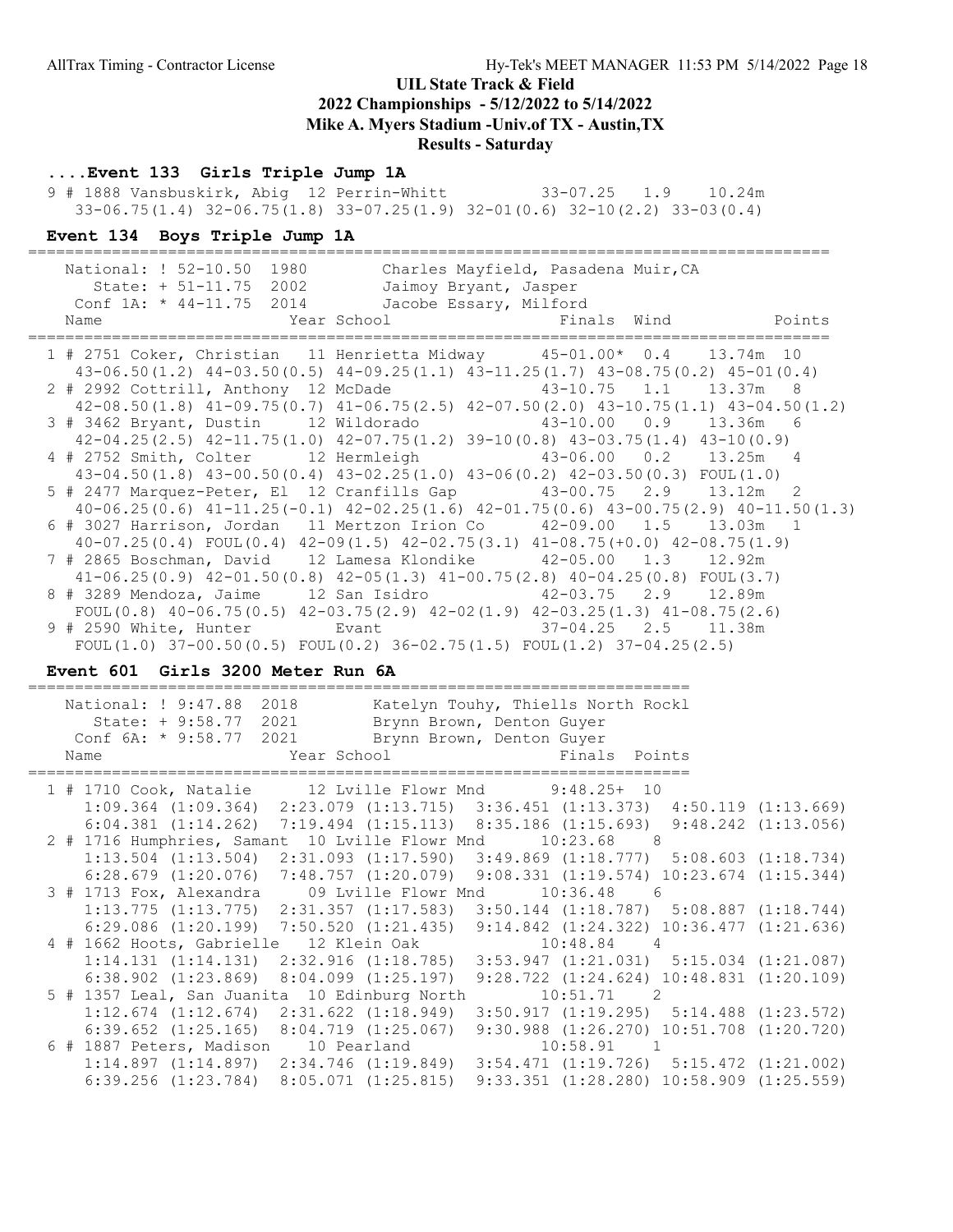### ....Event 601 Girls 3200 Meter Run 6A

 7 # 1111 Ellis, Emily 11 Bridgeland 11:00.97 1:14.561 (1:14.561) 2:34.958 (1:20.397) 3:58.271 (1:23.314) 5:22.991 (1:24.720) 6:49.763 (1:26.773) 8:17.207 (1:27.445) 9:44.606 (1:27.399) 11:00.966 (1:16.361) 8 # 1211 Rodriguez-Wade, E 09 CP Vista Ridge 11:02.39 1:14.042 (1:14.042) 2:32.110 (1:18.069) 3:51.855 (1:19.745) 5:15.527 (1:23.673) 6:42.054 (1:26.527) 8:11.681 (1:29.627) 9:40.099 (1:28.419) 11:02.384 (1:22.285) 9 # 1633 Mueller, Alison 12 Katy Cinco Ranch 11:24.70 1:15.211 (1:15.211) 2:36.357 (1:21.147) 4:00.300 (1:23.944) 5:26.368 (1:26.069) 6:55.949 (1:29.582) 8:27.592 (1:31.643) 9:58.154 (1:30.563) 11:24.692 (1:26.539)

#### Event 602 Boys 3200 Meter Run 6A

| National: ! 8:34.23 2008 German Fernandez, Riverbank, CA<br>State: + 8:50.43 2016 Reed Brown, Southlake Carroll<br>Conf 6A: * 8:50.43 2016 Reed Brown, Southlake Carroll<br>Year School <a> Finals Points<br/>Name</a> |                       |                                                               |                         |
|------------------------------------------------------------------------------------------------------------------------------------------------------------------------------------------------------------------------|-----------------------|---------------------------------------------------------------|-------------------------|
| 1 # 2279 Sanchez, Kevin 11 Austin Vandegrift 8:57.85 10                                                                                                                                                                |                       |                                                               |                         |
| $1:05.352$ $(1:05.352)$ $2:12.525$ $(1:07.173)$ $3:19.602$ $(1:07.078)$ $4:27.115$ $(1:07.513)$                                                                                                                        |                       |                                                               |                         |
| 5:36.323 (1:09.209) 6:45.889 (1:09.566) 7:54.295 (1:08.406) 8:57.847 (1:03.553)                                                                                                                                        |                       |                                                               |                         |
| 2 # 2766 Vannerson, Reese 11 Strake Jesuit 9:01.17 8                                                                                                                                                                   |                       |                                                               |                         |
| $1:05.832$ $(1:05.832)$ $2:13.222$ $(1:07.391)$ $3:20.125$ $(1:06.904)$ $4:27.402$ $(1:07.277)$                                                                                                                        |                       |                                                               |                         |
| 5:36.573 (1:09.171) 6:46.162 (1:09.590) 7:54.790 (1:08.629) 9:01.165 (1:06.375)                                                                                                                                        |                       |                                                               |                         |
| 3 # 3480 Berhane, Nathanae 12 Wylie 3 .02.88 6                                                                                                                                                                         |                       |                                                               |                         |
| $1:05.560$ $(1:05.560)$ $2:13.469$ $(1:07.909)$ $3:20.130$ $(1:06.661)$ $4:28.305$ $(1:08.175)$                                                                                                                        |                       |                                                               |                         |
| 5:37.918 (1:09.614) 6:48.890 (1:10.972) 7:59.976 (1:11.087) 9:02.876 (1:02.900)                                                                                                                                        |                       |                                                               |                         |
| 4 # 2581 Pastor, Luis $11$ El Paso Coronado $9:03.83$ 4                                                                                                                                                                |                       |                                                               |                         |
| $1:06.554$ $(1:06.554)$ $2:13.749$ $(1:07.195)$ $3:20.922$ $(1:07.173)$ $4:28.852$ $(1:07.931)$                                                                                                                        |                       |                                                               |                         |
| 5:39.275 (1:10.423) 6:49.955 (1:10.680) 7:59.773 (1:09.819) 9:03.828 (1:04.056)                                                                                                                                        |                       |                                                               |                         |
| 5 # 2839 Kubala, Thomas 11 Klein 5 9:04.20 2                                                                                                                                                                           |                       |                                                               |                         |
| $1:06.150$ $(1:06.150)$ $2:13.280$ $(1:07.130)$ $3:20.278$ $(1:06.999)$ $4:28.075$ $(1:07.798)$                                                                                                                        |                       |                                                               |                         |
| 5:38.448 (1:10.373) 6:49.464 (1:11.017) 7:59.509 (1:10.045) 9:04.194 (1:04.685)                                                                                                                                        |                       |                                                               |                         |
| 6 # 3150 Heikkinen, Hudson 12 Plano West 9:09.24 1                                                                                                                                                                     |                       |                                                               |                         |
| $1:06.389$ (1:06.389) $2:13.773$ (1:07.384) $3:21.192$ (1:07.420) $4:30.117$ (1:08.925)                                                                                                                                |                       |                                                               |                         |
| 5:39.925 (1:09.809) 6:51.513 (1:11.588) 8:03.020 (1:11.508) 9:09.237 (1:06.217)                                                                                                                                        |                       |                                                               |                         |
| 7 # 3136 Haileab, Noah 12 Pearland Dawson 9:12.15                                                                                                                                                                      |                       |                                                               |                         |
| $1:05.821$ $(1:05.821)$ $2:13.043$ $(1:07.222)$ $3:20.495$ $(1:07.453)$ $4:28.253$ $(1:07.758)$                                                                                                                        |                       |                                                               |                         |
| $5:38.292$ $(1:10.040)$ $6:51.200$ $(1:12.909)$ $8:03.318$ $(1:12.119)$                                                                                                                                                |                       |                                                               | $9:12.146$ $(1:08.828)$ |
| 8 # 3167 Solis, Hector                                                                                                                                                                                                 | 12 PSJA North 9:13.88 |                                                               |                         |
| $1:05.586$ $(1:05.586)$                                                                                                                                                                                                |                       | 2:12.845 (1:07.259) 3:19.882 (1:07.038) 4:27.815 (1:07.934)   |                         |
| 5:38.928 (1:11.114) 6:51.477 (1:12.549) 8:03.898 (1:12.422) 9:13.875 (1:09.978)                                                                                                                                        |                       |                                                               |                         |
| 9 # 2812 Rojas, Ruben 12 Katy Seven Lakes 9:33.37                                                                                                                                                                      |                       |                                                               |                         |
| $1:06.079$ $(1:06.079)$ $2:13.598$ $(1:07.519)$ $3:21.623$ $(1:08.026)$ $4:30.645$ $(1:09.022)$                                                                                                                        |                       |                                                               |                         |
| $5:42.997$ $(1:12.353)$                                                                                                                                                                                                |                       | $6:58.640$ (1:15.643) 8:16.290 (1:17.651) 9:33.370 (1:17.080) |                         |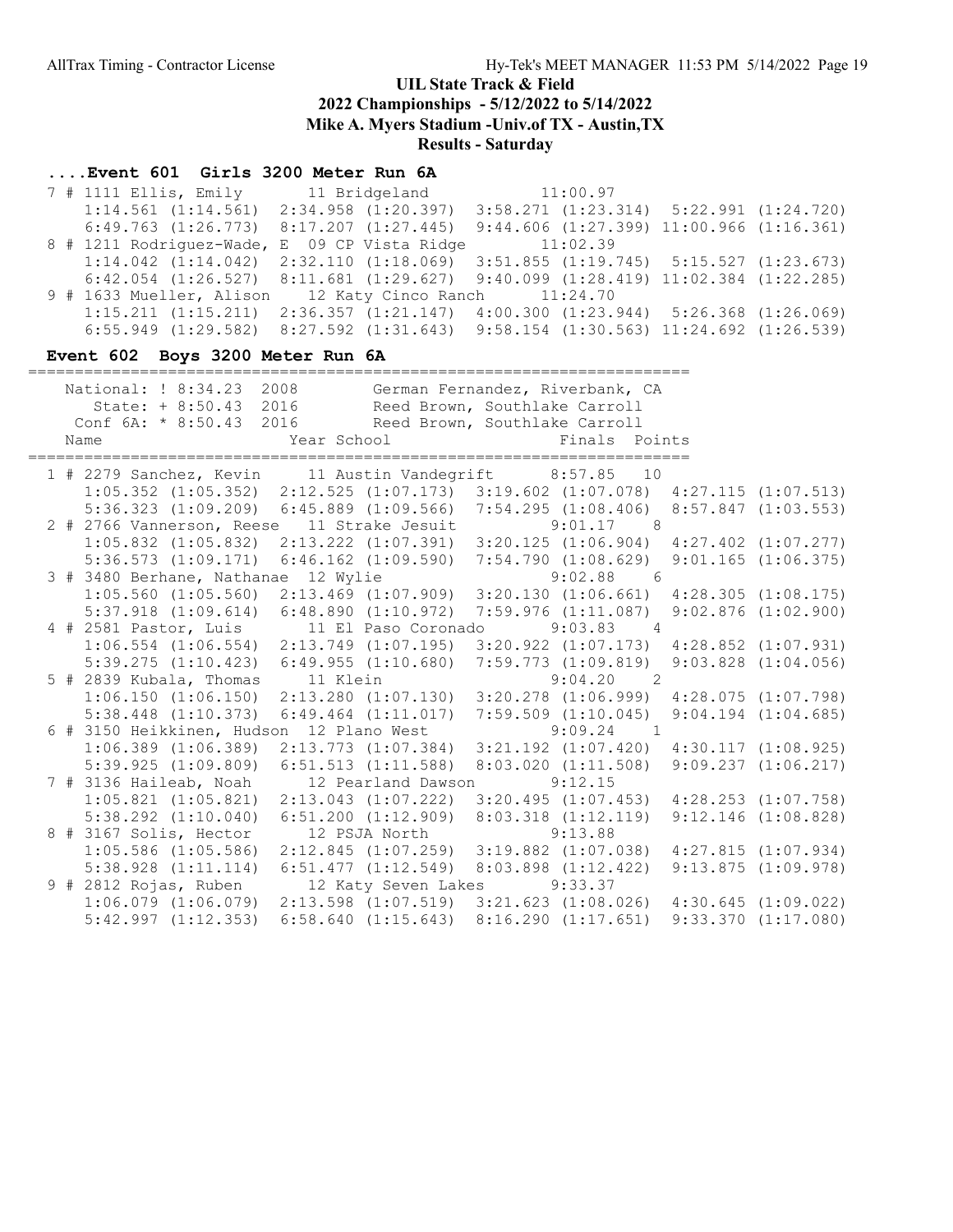#### Event 603 Girls 4x100 Meter Relay 6A

======================================================================= National: ! 44.24 2019 DeSoto, DeSoto, TX J Griffin, J Hollis, T Armstrong, R Effiong State: + 44.24 2019 DeSoto, DeSoto J Griffin, J Hollis, T Armstrong, R Effiong Conf 6A: \* 44.60 2004 Dallas Skyline, Dallas Skyline Thomas/Lacy/Curry/Greer Finals Points ======================================================================= 1 Fort Bend Bush 45.33 20 1) #1392 Russell, Raylen 12 2) #1389 Joseph, Rachel 12 3) #1391 Pleasant, Christina 12 4) #1388 Hardeman, Amariya 09 2 Plano East 45.38 16 1) #1898 Moody, Kaylee 12 2) #1900 Richardson, Janiya 11 3) #1899 Qualls, Kaley 12 4) #1897 Kelley, Tiriah 12 3 Klein Forest 45.98 12 1) #1661 Meyers, Kayla 12 2) #1656 Childress, C'Nai 11 3) #1659 Heggar, Chelsea 12 4) #1657 Davis, Kyaliah 09 4 Duncanville 46.12 8 1) #1352 Lister, Ashley 09 2) #1349 Gipson, Aaliyah 10 3) #1350 Goodgames, Gabrielle 09 4) #1353 Simpson, De'Kayla 09 5 San Antonio Reagan 46.40 4 1) #1947 Beach, Kayla 11 2) #1955 Wise, Taylen 12 3) #1952 Douglas, Kiana 10 4) #1954 Simmons, Hunter 12 6 Round Rock Cedar Ridge 46.46 2 1) #1937 Gordon, Finley 09 2) #1939 Rankin, MyRajah 12 3) #1940 Ufodiama, Elizabeth 12 4) #1941 Ufodiama, Kelly 10 7 Houston Stratford 46.50 1) #1582 Osborne, Mikayla 12 2) #1578 Akpan, Sophia 12 3) #1583 Strange, Paris 09 4) #1577 Akpan, Sarah 12 8 Arlington Bowie 16, 1990 16, 1991 16, 1992 16, 1992 16, 1992 17: 18, 1992 17: 18, 1992 17: 18, 1993 17: 18, 1 1) #1053 Brown, Tyler 12 2) #1056 Nkwoparah, Janet 12 3) #1058 Vasher, Camryn 11 4) #1054 Johnson, Bailey 09 9 Humble Summer Creek 47.01 1) #1613 Moore, Cinaya 09 2) #1611 Johnson, Jade 12 3) #1608 Brent, Autumn 11 4) #1610 Holland, Bailey 12

#### Event 604 Boys 4x100 Meter Relay 6A

======================================================================= National: ! 39.76 1998 Ft. Worth Wyatt, TX, Fort Worth Wyat Wesley/Clopton/Franklin/Wesley State: + 39.76 1998 Fort Worth Wyatt, Fort Worth Wyatt Wesley/Clopton/Frankli/Wesley Conf 6A: \* 39.76 1998 Fort Worth Wyatt, Fort Worth Wyatt Wesley/Clopton/Franklin/Wesley School **Finals Points** ======================================================================= 1 Duncanville 39.98 20 1) #2560 Durham, Caden 10 2) #2561 Goree, Pierre 12 3) #2562 Hamilton, Donte 12 4) #2570 Washington, Jaylen 11 2 Klein Forest 16 and 16 and 16 and 16 and 16 and 16 and 16 and 16 and 16 and 16 and 16 and 16 and 16 and 16 and 16 and 16 and 16 and 16 and 16 and 16 and 16 and 16 and 16 and 16 and 16 and 16 and 16 and 16 and 16 and 16 a 1) #2848 Galloway, Jaden 11 2) #2847 Compton, Jacob 12 3) #2849 Jenkins, Parker 11 4) #2852 Watkins, Jelani 10 3 Alvin Shadow Creek 40.28 12 1) #2226 Anderson, Jay'Vion 11 2) #2228 Brunn, Tyriq 12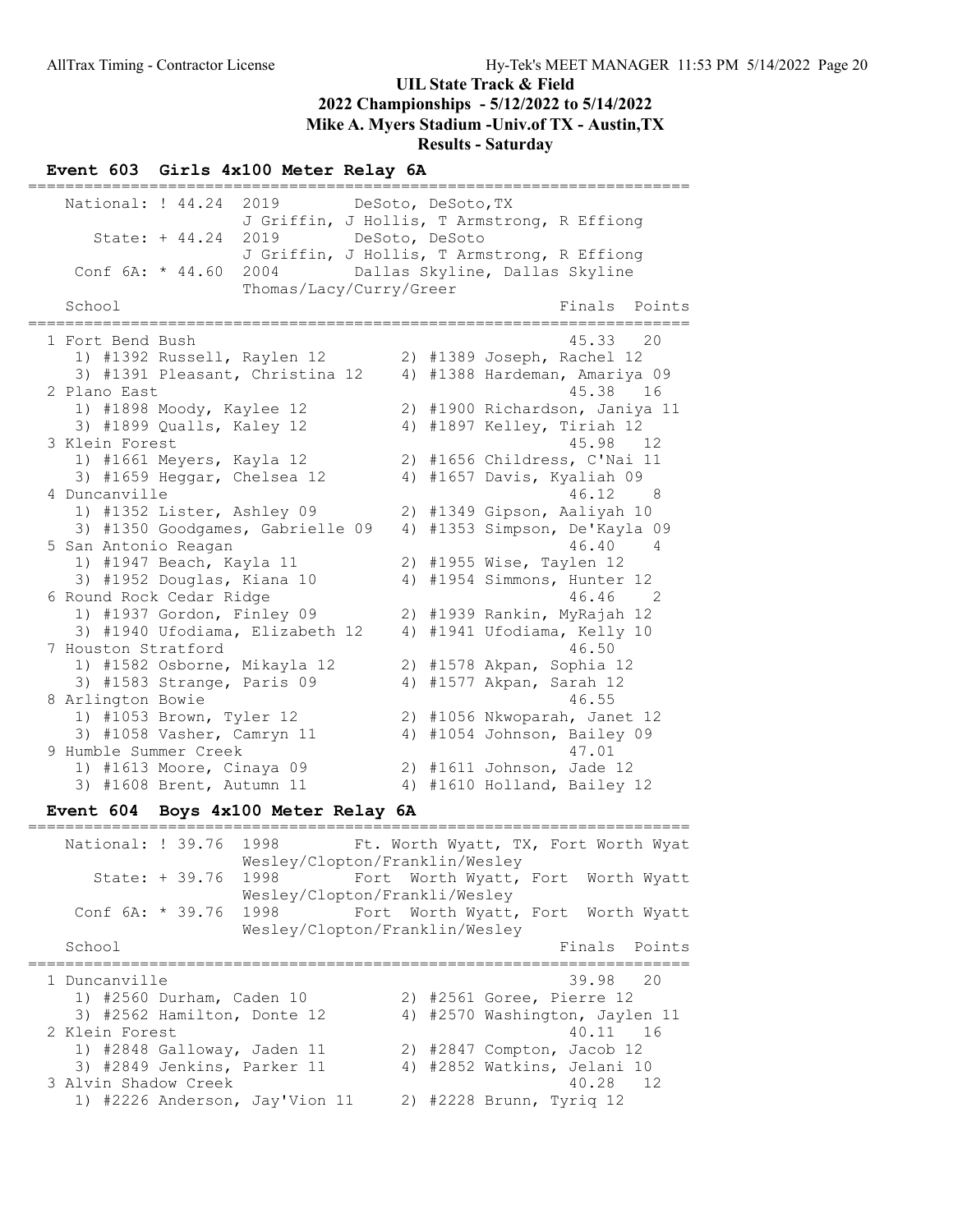### ....Event 604 Boys 4x100 Meter Relay 6A

|                       | 3) #2231 Strange, Michael 12                                   |  | 4) #2229 Henderson, Isaac 12  |
|-----------------------|----------------------------------------------------------------|--|-------------------------------|
| 4 Allen               |                                                                |  | 40.29 8                       |
|                       | 1) #2220 Mosley, Korey 11                                      |  | 2) #2218 Fazarro, Tsegaya 12  |
|                       | 3) #2222 Shuva, Sign 12                                        |  | 4) #2223 Simms, Jonathan 09   |
| 5 San Antonio Reagan  |                                                                |  | 40.82<br>4                    |
|                       | 1) #3277 Opara, Ikenna 11                                      |  | 2) #3279 Sessi, Giuseppe 11   |
|                       | 3) #3281 Williams, Grant 11                                    |  | 4) #3275 Hunter, Grant 12     |
| 6 Katy Mayde Creek    |                                                                |  | 40.84 2                       |
|                       | 1) #2808 Turner, Braden 11                                     |  | 2) #2807 Nelson, Eric 09      |
|                       | 3) #2804 Bateast, Jaylen 12                                    |  | 4) #2809 Wilson, Tay'Shawn 11 |
| 7 FW Chisholm Trail   |                                                                |  | 41.76                         |
|                       | 1) #2651 Neuse, Connor 11                                      |  | 2) #2648 Holmes, Jaxon 10     |
|                       | 3) #2654 Washington, Cameron 12                                |  | 4) #2645 Barrientes, Eddie 12 |
| 8 Humble Summer Creek |                                                                |  | 41.78                         |
|                       | 1) #2780 Bradley, Donovan 11                                   |  | 2) #2784 Jacobs, Dylan 12     |
|                       | 3) #2783 Gibson, Blake 12                                      |  | 4) #2788 Thomas, Myles 12     |
| 9 Northside Brandeis  |                                                                |  | 41.93                         |
|                       | 1) #3078 Inesta-Rodriquez, Aiden 1 2) #3081 Thomas, Michael 12 |  |                               |
|                       | 3) #3082 Yzaquirre, Julian 12                                  |  | 4) #3080 Sumpter, Deon 12     |

### Event 605 Girls 800 Meter Run 6A

| National: ! 2:02.04 2011<br>Conf $6A: * 2:06.71$ 2016<br>Name                            | Amy Weissenbach, Harvrd-Westlak, C<br>State: + 2:06.71 2016 Aaliyah Miller, McKinney Boyd<br>Aaliyah Miller, McKinney Boyd<br>Year School States School | Finals Points |               |
|------------------------------------------------------------------------------------------|---------------------------------------------------------------------------------------------------------------------------------------------------------|---------------|---------------|
| $1:01.482$ $(1:01.482)$ $2:07.672$ $(1:06.190)$                                          | 1 # 1716 Humphries, Samant 10 Lville Flowr Mnd 2:07.68 10                                                                                               |               |               |
| 2 # 1908 O'Connell, Aubrey 12 Prosper<br>$1:01.392$ $(1:01.392)$ $2:09.052$ $(1:07.660)$ |                                                                                                                                                         | 2:09.06       | 8             |
| 3 # 1644 Crawford, Sasha 11 Keller<br>$1:01.634$ $(1:01.634)$ $2:09.136$ $(1:07.502)$    |                                                                                                                                                         | 2:09.14       | 6             |
| $1:02.787$ $(1:02.787)$ $2:13.030$ $(1:10.244)$                                          | 4 # 1859 Lyons, Caila 09 Northside Brennan                                                                                                              | 2:13.03       | 4             |
| $1:03.970$ $(1:03.970)$ $2:14.420$ $(1:10.450)$                                          | 5 # 1942 Gangadharan, Priy 11 Round Rock Westwood                                                                                                       | 2:14.42       | $\mathcal{L}$ |
| 6 # 1632 Pantophlet, Sarah 09 Katy<br>$1:01.878$ $(1:01.878)$ $2:14.536$ $(1:12.658)$    |                                                                                                                                                         | 2:14.54       | $\mathbf{1}$  |
| 7 # 1300 Goeke, Emma 69 Cypress Ranch<br>$1:02.883$ $(1:02.883)$ $2:14.913$ $(1:12.030)$ |                                                                                                                                                         | 2:14.92       |               |
| 8 # 1340 Bailey, Taryn 09 DeSoto<br>$1:01.706$ $(1:01.706)$ $2:15.308$ $(1:13.602)$      |                                                                                                                                                         | 2:15.31       |               |
| 9 # 1579 Collins, Niamh<br>$1:05.242$ $(1:05.242)$ $2:24.380$ $(1:19.138)$               | 10 Houston Stratford                                                                                                                                    | 2:24.38       |               |

## Event 606 Boys 800 Meter Run 6A

| National: ! 1:46.45 1996  |                        |             | Michael Granville, Bell Gardens, C |  |               |  |
|---------------------------|------------------------|-------------|------------------------------------|--|---------------|--|
|                           | State: $+1:48.21$ 2001 |             | Jonathan Johnson, Abilene          |  |               |  |
| Conf $6A: * 1:48.21$ 2001 |                        |             | Jonathan Johnson, Abilene          |  |               |  |
| Name                      |                        | Year School |                                    |  | Finals Points |  |
|                           |                        |             |                                    |  |               |  |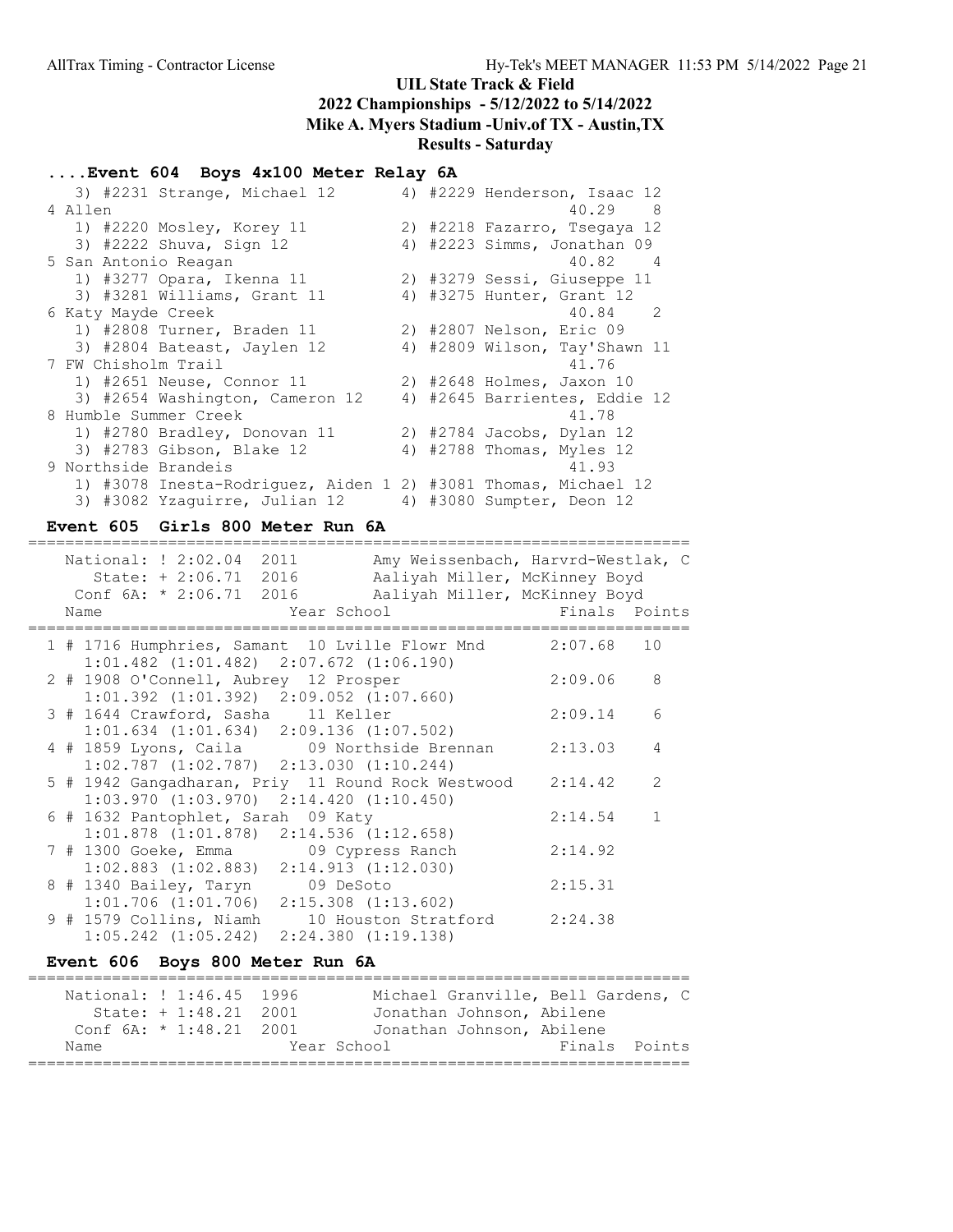## ....Event 606 Boys 800 Meter Run 6A

|  | 1 # 2787 Rainey, Darius    | 12 Humble Summer Creek              | 1:50.63 | 10             |
|--|----------------------------|-------------------------------------|---------|----------------|
|  | 53.561 (53.561)            | $1:50.621$ (57.060)                 |         |                |
|  | 2 # 3138 Ibrahim, Omer     | 11 Pebble Hills                     | 1:51.81 | 8              |
|  | 53.946 (53.946)            | $1:51.801$ (57.855)                 |         |                |
|  | 3 # 2827 Crittendon, Aaron | 11 Killeen Ellison                  | 1:52.49 | $6^{6}$        |
|  | 54.612 (54.612)            | $1:52.489$ (57.878)                 |         |                |
|  | 4 # 3234 Grimm, King       | 12 Round Rock McNeil                | 1:52.65 | $\overline{4}$ |
|  | 53.959 (53.959)            | $1:52.641$ (58.683)                 |         |                |
|  | 5 # 2775 Killian, Aidan    | 12 Humble Atascocita                | 1:53.02 | 2              |
|  | 53.364 (53.364)            | 1:53.013(59.650)                    |         |                |
|  | 6 # 3091 Tello, Carlos     | 12 Northwest Nelson                 | 1:53.52 | 1              |
|  | 54.817 (54.817)            | $1:53.513$ (58.697)                 |         |                |
|  | 7 # 2578 Laverty, Jared    | 12 El Paso Americas                 | 1:55.16 |                |
|  | 54.039 (54.039)            | $1:55.159$ $(1:01.121)$             |         |                |
|  | 8 # 2462 Easton, Kyle      | 12 Conr. The Woodlnd                | 1:56.53 |                |
|  | 54.349 (54.349)            | $1:56.526$ $(1:02.178)$             |         |                |
|  | 9 # 2469 Flores, Santos    | 12 Converse Judson                  | 1:57.75 |                |
|  |                            | 54.153 (54.153) 1:57.744 (1:03.591) |         |                |

### Event 607 Girls 100 Meter Hurdles 6A

|  | Name | National: ! 13.03<br>$State: + 13.22$<br>Conf 6A: * 13.22 2016 | 2007<br>2016 | Year School           | Alexis Duncan, DeSoto<br>Alexis Duncan, DeSoto | Vashti Thomas, San Jose Mt Pleasant, CA | Finals Wind Points |                |
|--|------|----------------------------------------------------------------|--------------|-----------------------|------------------------------------------------|-----------------------------------------|--------------------|----------------|
|  |      | $1$ # 1636 Ballard, Simone                                     |              | 12 Katy Mayde Creek   |                                                | 13.33                                   | 2.3 10             |                |
|  |      | $2$ # 1296 Moore, Zaire                                        |              | 12 Cypress Falls      |                                                | 13.61                                   | 2.3 8              |                |
|  |      | 3 # 1302 Hampton, Rylee                                        |              | 10 Cypress Ridge      |                                                | 13.73                                   | 2.3                | 6              |
|  |      | 4 # 1631 McCoy, Kaycee                                         |              | 12 Katy               |                                                | 13.81                                   | 2.3                | 4              |
|  |      | 5 # 1056 Nkwoparah, Janet                                      |              | 12 Arlington Bowie    |                                                | 13.85                                   | 2.3                | $\overline{2}$ |
|  |      | 6 # 1661 Meyers, Kayla                                         |              | 12 Klein Forest       |                                                | 13.87                                   | 2.3                | $\overline{1}$ |
|  |      | 7 # 1059 McKissic, Daisa                                       |              | 12 Arlington Martin   |                                                | 14.10                                   | 2.3                |                |
|  |      | 8 # 1861 Hinds, Brianna                                        |              | 12 Northside Marshall |                                                | 14.50                                   | 2.3                |                |
|  |      | 9 # 1950 Dagrosa, Isabella                                     |              | 10 San Antonio Reagan |                                                | 14.85                                   | 2.3                |                |

### Event 608 Boys 110 Meter Hurdles 6A

| National: ! 13.30<br>1990<br>State: + 13.34<br>1980<br>Conf $6A: * 13.34$<br>1980<br>Name | Chris Nelloms, Dayton Dunbar, OH<br>Dennis Brantley, Houston Worthing<br>Dennis Brantley, Houston Worthing<br>Year School | Finals Wind Points |     |               |
|-------------------------------------------------------------------------------------------|---------------------------------------------------------------------------------------------------------------------------|--------------------|-----|---------------|
| 1 # 3214 Alves, Samuel                                                                    | 12 Rockwall                                                                                                               | 13.70              | 0.8 | 1 O           |
| 2 # 2780 Bradley, Donovan                                                                 | 11 Humble Summer Creek                                                                                                    | 13.71              | 0.8 | - 8           |
| 3 # 3208 Gardner, Shane                                                                   | 12 Rich.GeorgeRanch                                                                                                       | 13.73              | 0.8 | 6             |
| 4 # 3339 Jackson, Cameron                                                                 | 11 Spring                                                                                                                 | 13.86              | 0.8 | 4             |
| 5 # 2533 Kiser, Austin                                                                    | 11 Denton Braswell                                                                                                        | 13.92              | 0.8 | $\mathcal{L}$ |
| 6 # 3271 Fairley, Canaan                                                                  | 12 San Antonio Johnson                                                                                                    | 14.29              | 0.8 |               |
| 7 # 3235 James, Braylon                                                                   | 11 RR Stony Point                                                                                                         | 14.33              | 0.8 |               |
| 8 # 2899 Davis, Cooper                                                                    | Lville Flowr Mnd                                                                                                          | 14.57              | 0.8 |               |
| $--$ # 2782 Davis, Aaron                                                                  | 12 Humble Summer Creek                                                                                                    | FS                 | 0.8 |               |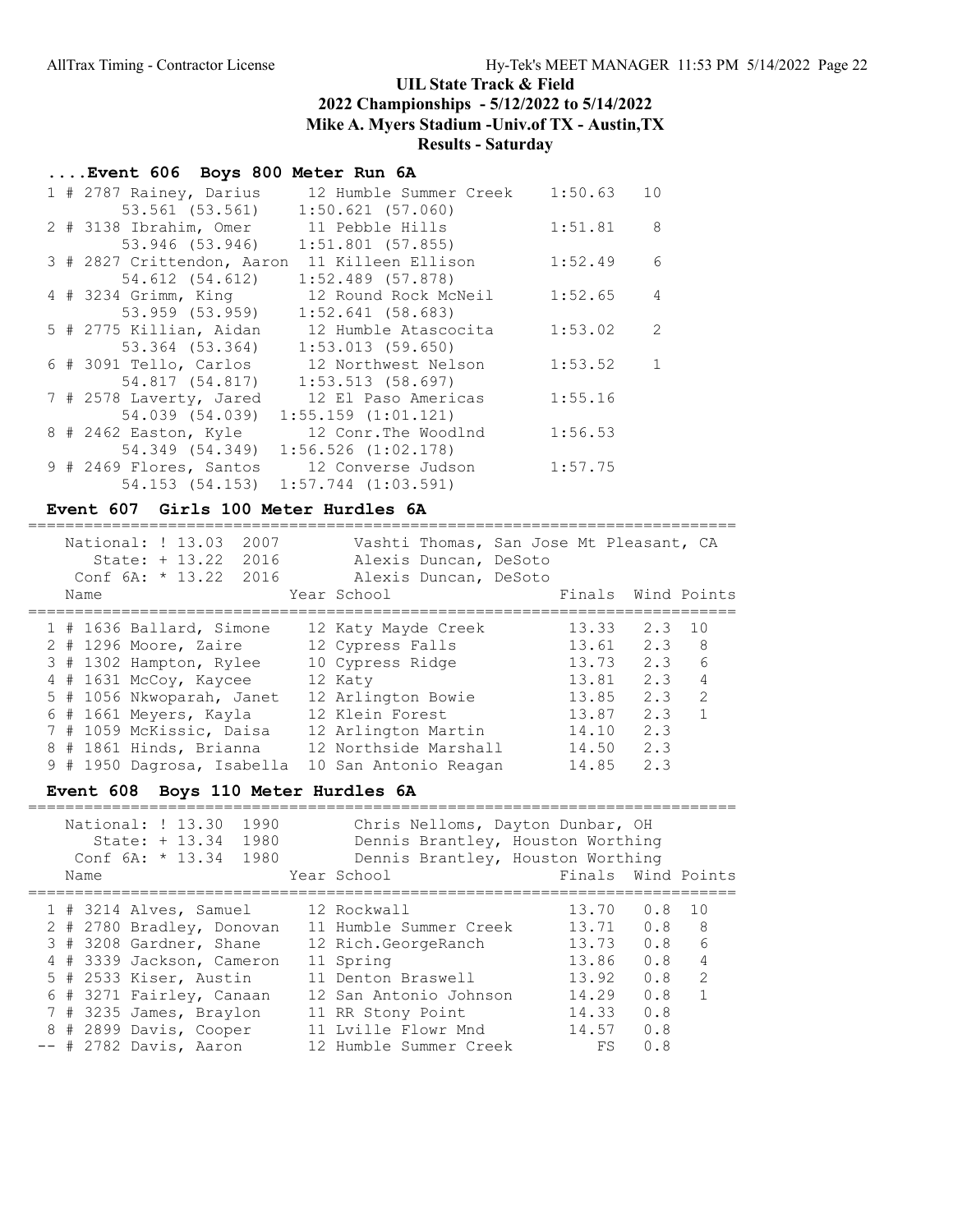#### Event 609 Girls 100 Meter Dash 6A

|  | Name | National: ! 11.14<br>1992<br>$State: + 11.16$<br>2008<br>Conf $6A: * 11.28 2002$ | Marion Jones, Thousand Oaks, CA<br>Victoria Jordan, Fort Worth Dunbar<br>Marshevet Hooker, South San Antonio<br>Year School | Finals Wind Points |     |                 |
|--|------|----------------------------------------------------------------------------------|-----------------------------------------------------------------------------------------------------------------------------|--------------------|-----|-----------------|
|  |      | $1$ # 1897 Kelley, Tiriah                                                        | 12 Plano East                                                                                                               | 11.40              | 0.9 | $\overline{10}$ |
|  |      | 2 # 1606 Koom-Dadzie, Nita                                                       | 10 Humble Kingwood                                                                                                          | 11.53              | 0.9 | - 8             |
|  |      | 3 # 1963 Friendly, Saniya                                                        | 12 Schertz Clemens                                                                                                          | 11.57              | 0.9 | 6               |
|  |      | 4 # 1639 Tate, Alyssa                                                            | 11 Katy Seven Lakes                                                                                                         | 11.69              | 0.9 | $\overline{4}$  |
|  |      | $5$ # 1060 Falquay, Mak'hi                                                       | 12 Austin Akins                                                                                                             | 11.73              | 0.9 | 2               |
|  |      | 6 # 1705 Harlin, Te'Anna                                                         | 11 Lewisville                                                                                                               | 11.77              | 0.9 | $\overline{1}$  |
|  |      | 7 # 1459 Swann, Kennedy                                                          | 12 Garland Sachse                                                                                                           | 11.83              | 0.9 |                 |
|  |      | 8 # 1341 Mcdaniel, Chrysta                                                       | 12 DeSoto                                                                                                                   | 11.86              | 0.9 |                 |
|  |      | 9 # 1344 Lee, Jada                                                               | 11 Dickinson                                                                                                                | 11.90              | 0.9 |                 |

#### Event 610 Boys 100 Meter Dash 6A

============================================================================ National: ! 10.13 2019 Matthew Boling, Hou.Strake Jesuit,TX

|      | $NQL+VHQ+$ , $\pm V+L$<br>$2U+7$<br>State: + 10.13 2019<br>Conf $6A: * 10.13$ 2019 | Matthew BOITHQ, HOU.Strane Sesure, In<br>Matthew Boling, Strake Jesuit<br>Matthew Boling, Hou. Strake Jesuit |                    |          |        |  |
|------|------------------------------------------------------------------------------------|--------------------------------------------------------------------------------------------------------------|--------------------|----------|--------|--|
| Name |                                                                                    | Year School                                                                                                  | Finals Wind Points |          |        |  |
|      | 1 # 2561 Goree, Pierre 12 Duncanville                                              |                                                                                                              | $10.22 - 0.5$ 10   |          |        |  |
|      | 2 # 2229 Henderson, Isaac                                                          | 12 Alvin Shadow Creek                                                                                        | 10.31              | $-0.5$   | - 8    |  |
|      | 3 # 3357 Taylor, Tr'Darius                                                         | 12 Temple                                                                                                    | 10.53              | $-0.5$   | 6      |  |
|      | 4 # 2896 Lewis, Xavier                                                             | 11 Lewisville                                                                                                | $10.56 - 0.5$      |          | 4      |  |
|      | $5$ # 2788 Thomas, Myles                                                           | 12 Humble Summer Creek                                                                                       | $10.60 - 0.5$ 2    |          |        |  |
|      | 6 # 2405 Scales, King Mica                                                         | 11 Cedar Hill                                                                                                | 10.61              | $-0.5$ 1 | 10.604 |  |
|      | 7 # 2514 Krepp, Hunter                                                             | 12 Dallas Jesuit                                                                                             | 10.61              | $-0.5$   | 10.609 |  |
|      | 8 # 3275 Hunter, Grant                                                             | 12 San Antonio Reagan                                                                                        | 10.71              | $-0.5$   |        |  |
|      | 9 # 2458 Williams, Tevijon 12 Smithson Valley                                      |                                                                                                              | 10.77              | $-0.5$   |        |  |
|      |                                                                                    |                                                                                                              |                    |          |        |  |

### Event 611 Girls 4x200 Meter Relay 6A

| 2014<br>National: ! 1:33.43                       | Aquinas, CA, Aquinas, CA<br>Sparling/Spalding/Jean-Baptiste/Ellis                 |
|---------------------------------------------------|-----------------------------------------------------------------------------------|
| State: $+1:34.51$ 2003                            | Alief Elsik, Alief Elsik<br>Richie/Ketchum/Jones/Willard                          |
| Conf 6A: * 1:34.51 2003                           | Alief Elsik, Alief Elsik                                                          |
| School                                            | Richie/Ketchum/Jones/Willard<br>Finals Points                                     |
| 1 Alvin Shadow Creek                              | $1:35.14$ 20<br>1) #1029 Kennison-Jenkins, Amaya 1 2) #1027 Collins, Mackenzie 09 |
| 3) #1026 Bryant, Sydney 11                        | 4) #1031 Parks, Nia 11                                                            |
| 2 Arlington Bowie<br>1) #1056 Nkwoparah, Janet 12 | $1:35.89$ 16<br>2) #1058 Vasher, Camryn 11                                        |
| 3) #1053 Brown, Tyler 12<br>3 Dallas Skyline      | 4) #1054 Johnson, Bailey 09<br>$1:36.49$ 12                                       |
| 1) #1325 Johnson, Kennedi 11                      | 2) #1321 Anderson, Ke'Liyah 10                                                    |
| 3) #1323 Brown, Royaltee 10<br>4 Lewisville       | 4) #1326 Jones, Makayla 11<br>$1:36.94$ 8                                         |
| 1) #1703 Allen, Ryan 10                           | 2) #1704 Harlin, Bre'Anna 11                                                      |
| 3) #1708 Wilson, Sydnee 10                        | 4) #1705 Harlin, Te'Anna 11                                                       |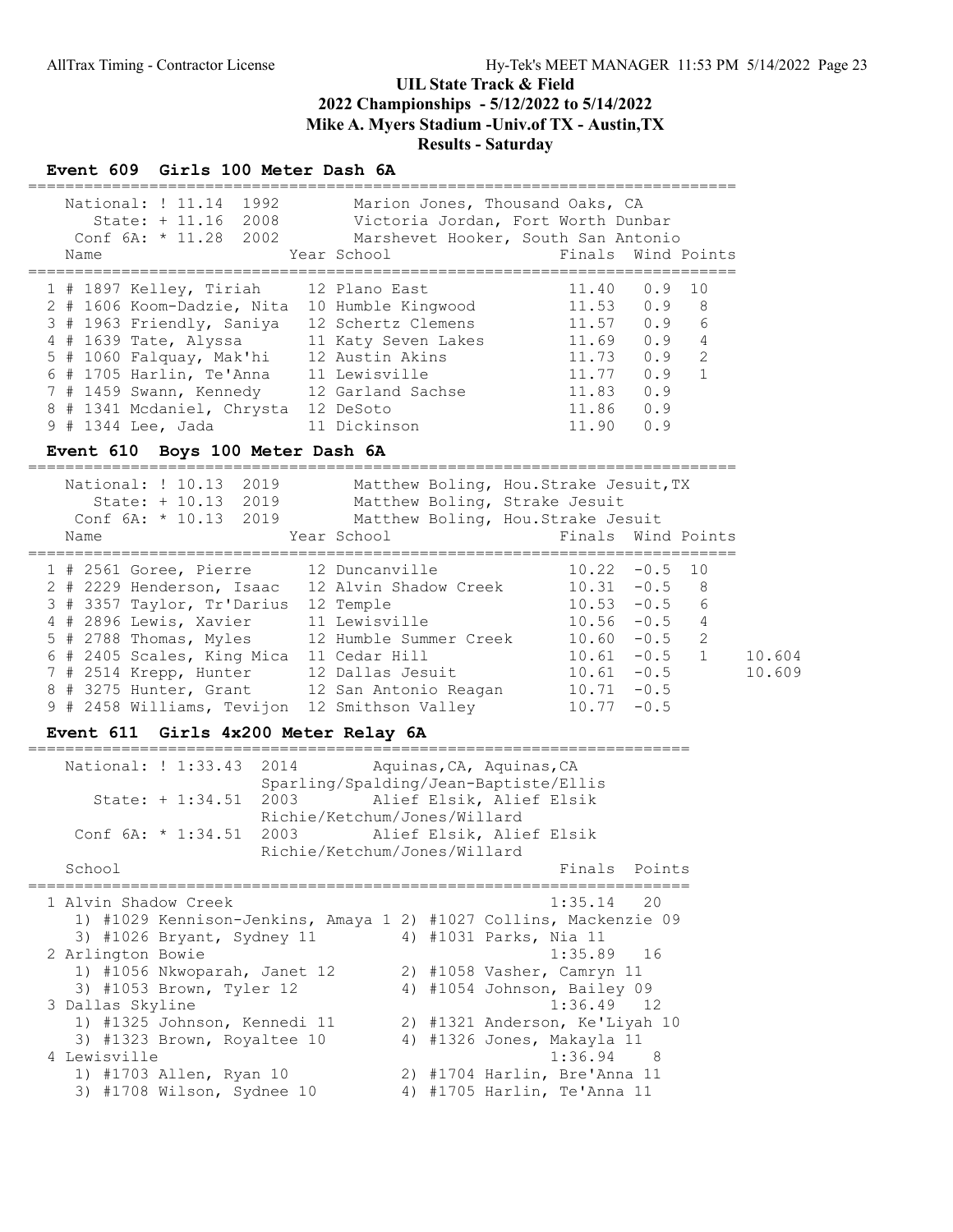#### ....Event 611 Girls 4x200 Meter Relay 6A

| 5 Fort Bend Bush               | 1:37.39                         |
|--------------------------------|---------------------------------|
| 1) #1392 Russell, Raylen 12    | 2) #1391 Pleasant, Christina 12 |
| 3) #1387 Duplechain, Demeri 12 | 4) #1388 Hardeman, Amariya 09   |
| 6 Cypress Ranch                | $1:37.64$ 2                     |
| 1) #1301 Robinson, Celeste 09  | 2) #1297 Ayers, Hailey          |
| 3) #1299 Ezeoka, Favor         | 4) #1298 Clark, Camryn 11       |
| 7 Humble Atascocita            | 1:37.87                         |
| 1) #1600 Johnson, Danielle 11  | 2) #1597 Barclay, Lashavia 11   |
| 3) #1604 Richardson, Jonae 12  | 4) #1601 Jones, Alaila 11       |
| 8 San Antonio Reagan           | 1:38.21                         |
| 1) #1948 Brown, Lauren 12      | 2) #1954 Simmons, Hunter 12     |
| 3) #1953 Opara, Nnenna 09      | 4) #1951 Dagrosa, Mackenzie 10  |
| -- Converse Judson             | Zone Volition<br>DO             |
| 1) #1278 Williams, Asia 12     | 2) #1277 Taylor, Darinasia 09   |
| 3) #1275 Jessie, Alexis 11     | 4) #1276 Pettit, Rayjanae 12    |

#### Event 612 Boys 4x200 Meter Relay 6A

======================================================================= National: ! 1:23.25 2018 Conroe The Woodlands, Conr The Woo E.Bonner, J.Lanier, D.Alexander, K.Carter State: + 1:23.25 2018 Conroe The Woodlands, Conr.The Woo E.Bonner, J.Lanier, D.Alexander, K.Carter Conf 6A: \* 1:23.25 2018 Conroe The Woodlands, Conr.The Woo E.Bonner, J.Lanier, D.Alexander, K.Carter School **Finals** Points ======================================================================= 1 Klein Forest 1:23.37 20 1) #2848 Galloway, Jaden 11 2) #2847 Compton, Jacob 12 3) #2850 Robinson, Ahmir 10 4) #2852 Watkins, Jelani 10 2 Duncanville 1:23.90 16 1) #2563 Hicks, Chris 12 2) #2561 Goree, Pierre 12 3) #2560 Durham, Caden 10 4) #2570 Washington, Jaylen 11 3 Lewisville 1:24.60 12 1) #2896 Lewis, Xavier 11 2) #2898 Williams, Leon 11 3) #2893 Jenkins, Caden 11 4) #2894 Jenkins, Cameren 11 4 Killeen Shoemaker 1:24.84 8 1) #2833 Trice, Ethan 11 2) #2828 Caldwell, Jaylin 11 3) #2829 Hicks, Jerrod 10 4) #2830 Starr, Maurice 09 5 Converse Judson 1:25.73 4 1) #2466 Davis, Myles 10 2) #2468 Evans, Anthony 11 3) #2471 Jones, Jeremiah 10 4) #2467 Escobar, DeMarco 12 6 Humble Atascocita 1:25.83 2 1) #2776 Parker, Jordan 10 2) #2778 Wright, Wazel 10 3) #2777 Peters, De'Marcus 12 4) #2773 Fontenot, Landon 10 7 Houston Clear Lake 1:25.87 1) #2759 Medina, Josh 12 2) #2760 Minter, Tyler 11 3) #2761 Moddon, Hunter 10 4) #2757 Humphrey, Julian 12 8 Richardson Berkner 1:26.50 1) #3200 Williams, Jamary 10 2) #3196 Burns, Omoriyon 3) #3199 Hollman, Nicholas 12 4) #3201 Williams, Nathan 12 9 San Antonio Reagan 1:27.50 1) #3277 Opara, Ikenna 11 2) #3280 Torres, Joshua 11 3) #3281 Williams, Grant 11 4) #3279 Sessi, Giuseppe 11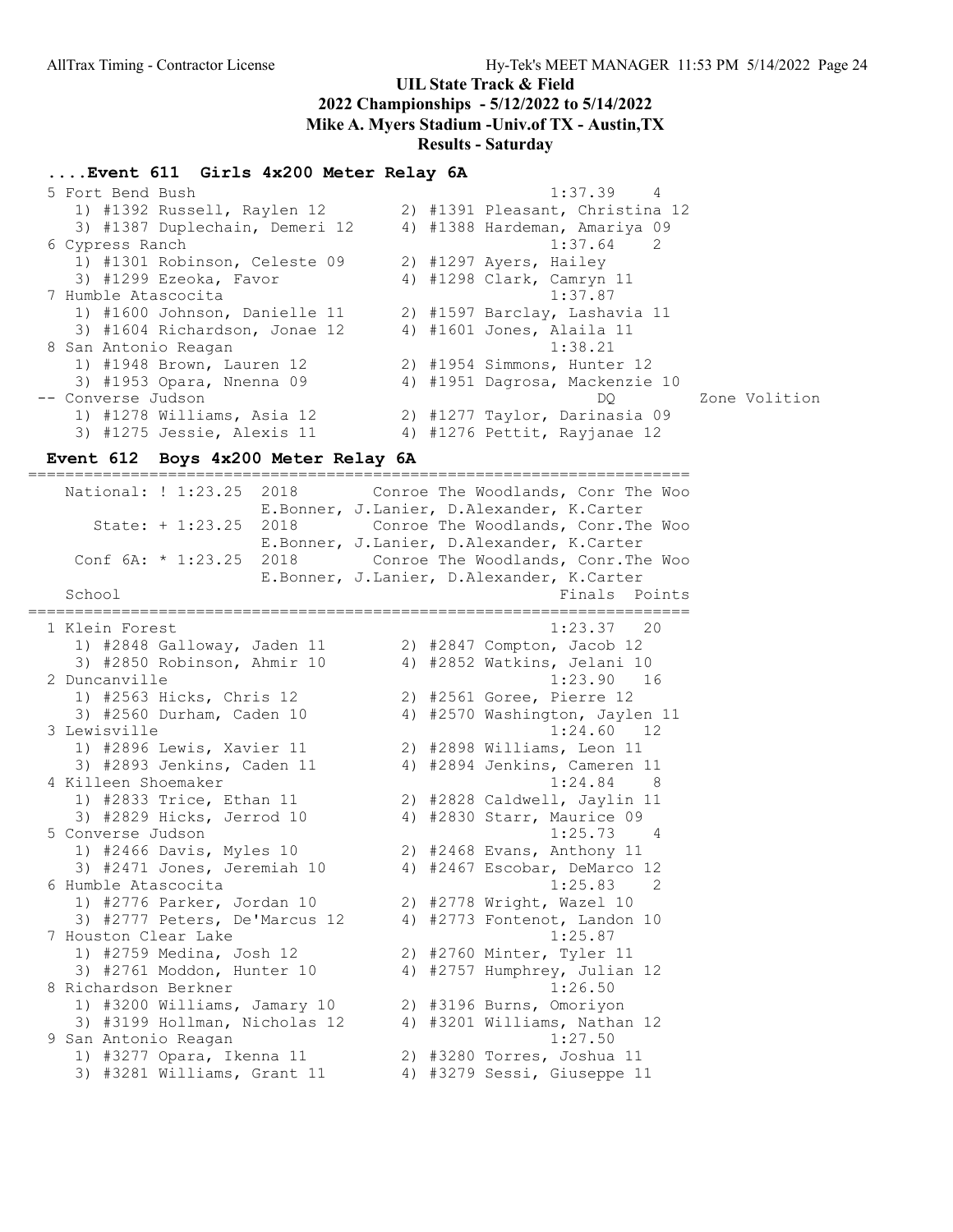#### Event 613 Girls 400 Meter Dash 6A

| National: ! 50.74<br>2000<br>State: $+ 52.40 2012$<br>2005<br>Conf $6A: * 52.46$<br>Name | Monique Henderson, San Diego Morse,<br>Courtney Okolo, Carrollton Smith<br>Brandi Cross, Fort Bend Marshall<br>Year School | Finals Points |                |
|------------------------------------------------------------------------------------------|----------------------------------------------------------------------------------------------------------------------------|---------------|----------------|
| 1 # 1907 Lewis, Lauren                                                                   | 11 Prosper                                                                                                                 | 52.54         | 10             |
| $2$ # 1640 Tate, Haley                                                                   | 12 Katy Seven Lakes                                                                                                        | 53.03 8       |                |
| 3 # 1389 Joseph, Rachel                                                                  | 12 Fort Bend Bush                                                                                                          | 53.42         | 6              |
| 4 # 1394 Andrew, Mfoniso                                                                 | 12 Fort Bend Elkins                                                                                                        | 54.46         | $\overline{4}$ |
| 5 # 1964 Sutton, Ariana                                                                  | 11 Schertz Clemens                                                                                                         | 54.76         | 2              |
| $6$ # 1268 Singh, Jazmyn                                                                 | 10 Smithson Valley                                                                                                         | 55.04         | $\mathbf{1}$   |
| 7 # 1331 Alvord, Emma                                                                    | 11 Denton Guyer                                                                                                            | 55.66         |                |
| 8 # 2169 Weller, Sian                                                                    | 12 Klein                                                                                                                   | 56.04         |                |
| 9 # 1657 Davis, Kyaliah                                                                  | 09 Klein Forest                                                                                                            | 58.33         |                |

#### Event 614 Boys 400 Meter Dash 6A

======================================================================= National: ! 45.19 2012 Aldrich Bailey, Mansfield TImberview State: + 45.24 1994 Marlon Ramsey, Beaumont West Brook Conf 6A: \* 45.24 1994 Marlon Ramsey, Beaumont West Brook Name Year School Finals Points ======================================================================= 1 # 2787 Rainey, Darius 12 Humble Summer Creek 46.36 10 2 # 3481 Popelka, Logan 12 Wylie 46.67 8 3 # 2467 Escobar, DeMarco 12 Converse Judson 46.69 6 4 # 2956 Byles, Dominic 11 Man.Lake Ridge 47.03 4 5 # 3081 Thomas, Michael 12 Northside Brandeis 47.59 2 6 # 2223 Simms, Jonathan 09 Allen 47.78 1 7 # 2796 Evans, Dea'john 12 Irving MacArthur 48.47 8 # 2789 Washington, Malco 12 Humble Summer Creek 49.13 -- # 2543 Harts, Jamari 12 DeSoto DNF

#### Event 615 Girls 300 Meter Hurdles 6A

| National: ! 39.98<br>Conf $6A: * 40.97$<br>Name                                                                                                                                                                 | 2001<br>2015<br>State: $+ 40.81$<br>2017 | Lashinda Demus, Long Beach Wilson, C<br>Sami Gonzalez, Carroltn Creekvw<br>Milan Young, Hou. Lamar<br>Year School                                                                | Finals Points                                                                 |                                                     |
|-----------------------------------------------------------------------------------------------------------------------------------------------------------------------------------------------------------------|------------------------------------------|----------------------------------------------------------------------------------------------------------------------------------------------------------------------------------|-------------------------------------------------------------------------------|-----------------------------------------------------|
| 2 # 1661 Meyers, Kayla<br>3 # 1022 Green, Sidney<br>$4$ # 1955 Wise, Taylen<br>5 # 1302 Hampton, Rylee<br>$6$ # 1596 Harris, Magi<br>7 # 1296 Moore, Zaire<br>8 # 1718 Vreeland, Eva<br>9 # 1861 Hinds, Brianna | $1$ # 1636 Ballard, Simone               | 12 Katy Mayde Creek<br>12 Klein Forest<br>11 Allen<br>12 San Antonio Reagan<br>10 Cypress Ridge<br>12 Humble<br>12 Cypress Falls<br>12 Lville Flowr Mnd<br>12 Northside Marshall | 41.11<br>41.51<br>42.18<br>42.19<br>42.23<br>42.96<br>43.17<br>43.25<br>43.69 | 10<br>8<br>6<br>$\overline{4}$<br>2<br>$\mathbf{1}$ |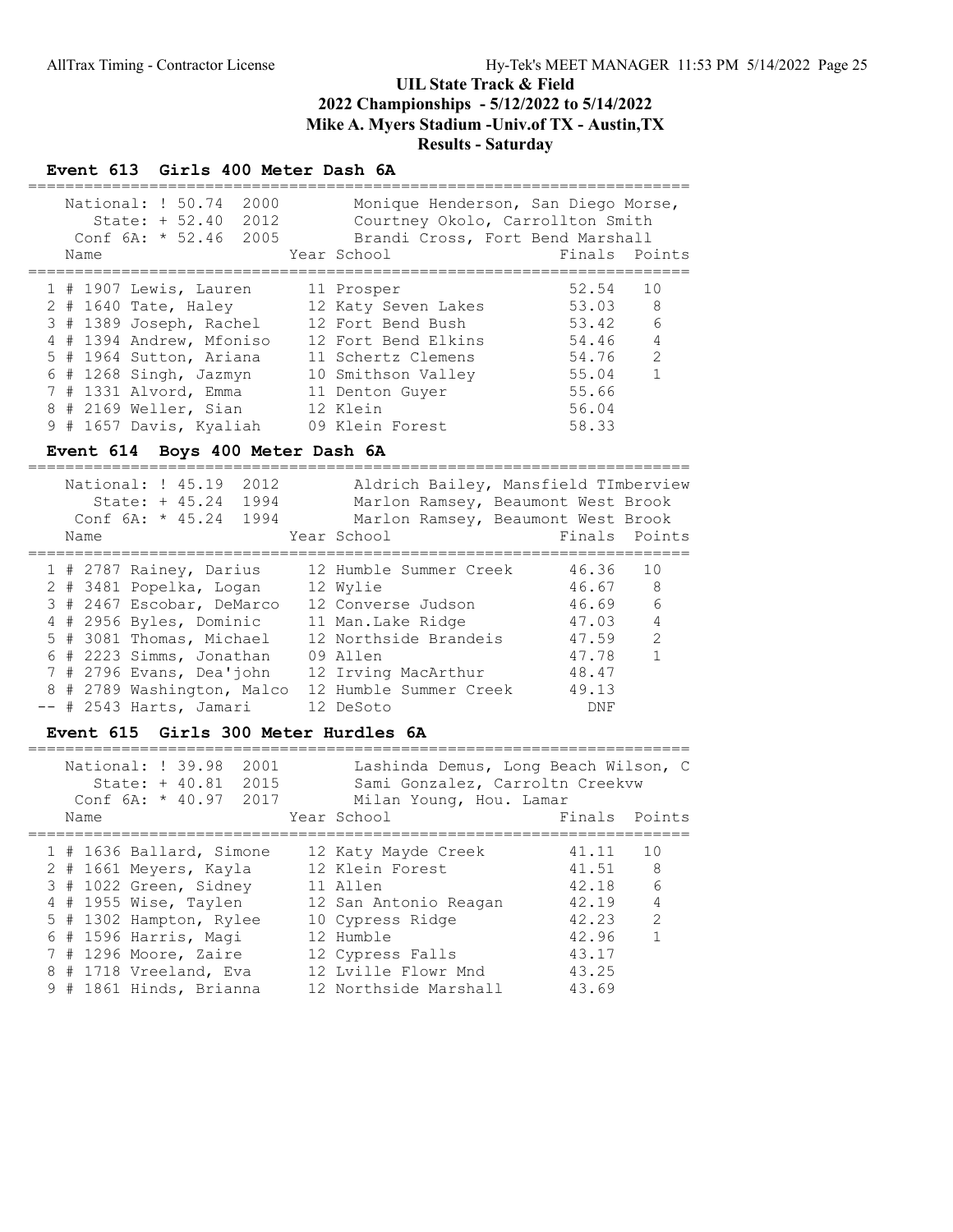#### Event 616 Boys 300 Meter Hurdles 6A

| National: ! 35.02<br>2009<br>State: $+ 35.33$<br>2007<br>Conf $6A: * 35.47$<br>2003 | Reggie Wyatt, Riverside La Sierra, C<br>Robert Griffin, Copperas Cove<br>Kerron Clement, La Porte |                       |        |
|-------------------------------------------------------------------------------------|---------------------------------------------------------------------------------------------------|-----------------------|--------|
| Name                                                                                | Year School                                                                                       | Finals<br>Points      |        |
| $1$ # 2503 Liger, Eugene                                                            | 12 Cypress Woods                                                                                  | 10<br>36.57           |        |
| 2 # 3029 Boger, Cameron                                                             | 12 Mesquite                                                                                       | 8<br>37.18            | 37.176 |
| 3 # 2780 Bradley, Donovan                                                           | 11 Humble Summer Creek                                                                            | 6<br>37.18            | 37.180 |
| 4 # 2878 Ornelas, Alex                                                              | 11 Langham Creek                                                                                  | 4<br>37.49            |        |
| 5 # 3271 Fairley, Canaan                                                            | 12 San Antonio Johnson                                                                            | 2<br>37.66            |        |
| 6 # 2764 Cavanaugh, Jacob                                                           | 11 Strake Jesuit                                                                                  | $\mathbf{1}$<br>37.88 |        |
| 7 # 2280 Edgar, Christian                                                           | 12 Austin Westlake                                                                                | 38.03                 | 38.022 |
| 8 # 2533 Kiser, Austin                                                              | 11 Denton Braswell                                                                                | 38.03                 | 38.027 |
| 9 # 3432 Crippen, Bryson                                                            | 12 Weatherford                                                                                    | 38.32                 |        |

#### Event 617 Girls 200 Meter Dash 6A

============================================================================ National: ! 22.52 2003 Allyson Felix, Los Angeles Baptist, CA State: + 22.84 2007 Tiffany Townsend, Killeen Conf 6A: \* 23.04 1981 La Shon Nedd, Dallas Skyline Name The Year School The Points Wind Points ============================================================================ 1 # 1897 Kelley, Tiriah 12 Plano East 23.06 -0.4 10 2 # 1424 Dickson, Camryn 12 Clear Brook 23.20 -0.4 8 3 # 1963 Friendly, Saniya 12 Schertz Clemens 23.59 -0.4 6 4 # 1323 Brown, Royaltee 10 Dallas Skyline 23.68 -0.4 4 5 # 1606 Koom-Dadzie, Nita 10 Humble Kingwood 23.75 -0.4 2 23.743 6 # 1060 Falquay, Mak'hi 12 Austin Akins 23.75 -0.4 1 23.745 7 # 1349 Gipson, Aaliyah 10 Duncanville 24.16 -0.4 8 # 1115 Jackson, Anya 10 Bridgeland 24.23 -0.4 -- # 1907 Lewis, Lauren 11 Prosper DNF -0.4

#### Event 618 Boys 200 Meter Dash 6A

| --<br>___ |     |                                          |                 | ____<br>____               |
|-----------|-----|------------------------------------------|-----------------|----------------------------|
| NAT       | 985 | $+ \cdot \cdot$<br>IVI 2<br>K(<br>$\sim$ | Dallas Roosevel | <b>m</b> y<br><b>+</b> 4 + |

|      | State: $+ 20.24$<br>1985   | Roy Martin, Dallas Roosevelt |                    |                |    |        |
|------|----------------------------|------------------------------|--------------------|----------------|----|--------|
|      | Conf $6A: * 20.24$ 1985    | Roy Martin, Dallas Roosevelt |                    |                |    |        |
| Name |                            | Year School                  | Finals Wind Points |                |    |        |
|      | 1 # 2852 Watkins, Jelani   | 10 Klein Forest              | 20.78              | $0.4 \quad 10$ |    |        |
|      | 2 # 2228 Brunn, Tyrig      | 12 Alvin Shadow Creek        | 21.00              | 0.4            | -8 |        |
|      | 3 # 2468 Evans, Anthony    | 11 Converse Judson           | 21.10              | 0.4            | 6  |        |
|      | 4 # 2757 Humphrey, Julian  | 12 Houston Clear Lake        | 21.44              | 0.4            | 4  |        |
|      | 5 # 2458 Williams, Tevijon | 12 Smithson Valley           | 21.49              | 0.4            | 2  |        |
|      | 6 # 3135 Ferguson, Omarion | 11 Pearland Dawson           | 21.50              | 0.4            |    | 21.493 |
|      | 7 # 2218 Fazarro, Tsegaya  | 12 Allen                     | 21.50              | 0.4            |    | 21.498 |
|      | 8 # 3201 Williams, Nathan  | 12 Richardson Berkner        | 21.78              | 0.4            |    |        |
|      | -- # 2832 Terrell, Khamari | 12 Killeen Shoemaker         | DNF                | 0.4            |    |        |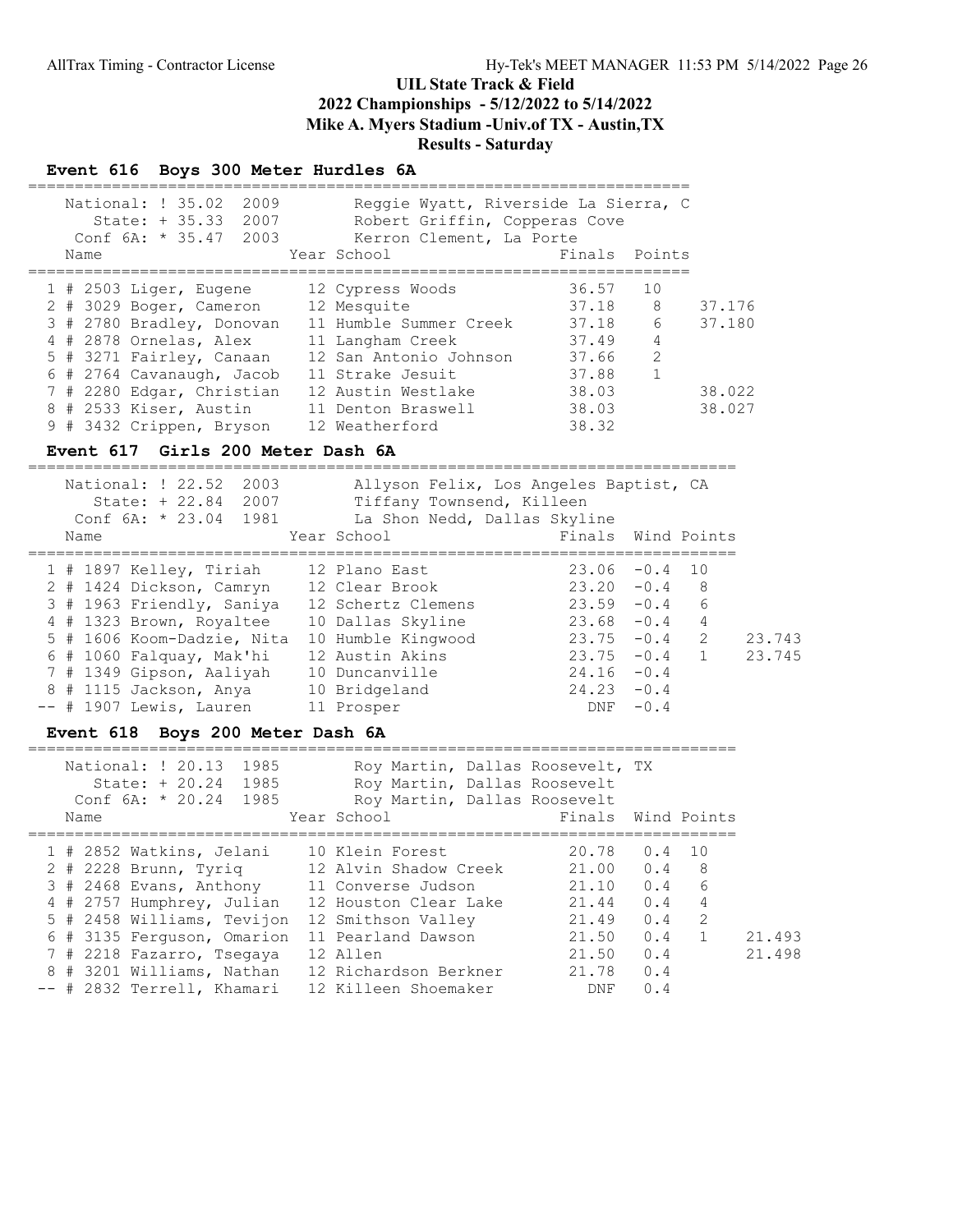### Event 619 Girls 1600 Meter Run 6A

| National: ! 4:33.29 2014 Alexa Efraimson, Camas, WA                                                                                                                              |
|----------------------------------------------------------------------------------------------------------------------------------------------------------------------------------|
| State: + 4:40.97 2015<br>Julia Heymach, Houston Lamar                                                                                                                            |
| Conf $6A: * 4:40.97$ 2015<br>Julia Heymach, Houston Lamar                                                                                                                        |
| Year School<br>Finals Points<br>Name                                                                                                                                             |
|                                                                                                                                                                                  |
| 1 # 1710 Cook, Natalie 12 Lville Flowr Mnd<br>$4:40.29+10$                                                                                                                       |
| $1:07.964$ $(1:07.964)$<br>$2:18.104$ $(1:10.140)$ $3:28.819$ $(1:10.716)$ $4:40.288$ $(1:11.469)$                                                                               |
| 2 # 1716 Humphries, Samant 10 Lville Flowr Mnd<br>4:53.50<br>8 <sup>8</sup>                                                                                                      |
| $1:11.544$ (1:11.544) $2:27.133$ (1:15.589) $3:42.861$ (1:15.729)<br>$4:53.493$ $(1:10.633)$                                                                                     |
| 3 # 1715 Humphries, Nicole 10 Lville Flowr Mnd<br>4:53.59<br>6                                                                                                                   |
| $1:11.306$ (1:11.306) $2:26.913$ (1:15.607) $3:42.713$ (1:15.800) $4:53.588$ (1:10.875)                                                                                          |
| 4 # 1357 Leal, San Juanita 10 Edinburg North<br>4:53.85<br>$\overline{4}$                                                                                                        |
| $1:09.429$ $(1:09.429)$<br>$2:26.038$ $(1:16.609)$ $3:42.641$ $(1:16.604)$<br>$4:53.848$ $(1:11.207)$                                                                            |
| 5 # 1211 Rodriguez-Wade, E 09 CP Vista Ridge<br>$4:54.25$ 2                                                                                                                      |
| $1:11.734$ $(1:11.734)$ $2:27.198$ $(1:15.464)$ $3:42.996$ $(1:15.799)$<br>$4:54.244$ $(1:11.249)$                                                                               |
| 6 # 1272 Beijen, Natasja 12 Conr. The Woodlnd 4:56.37 1                                                                                                                          |
| 2:27.392 (1:15.554) 3:43.229 (1:15.837) 4:56.365 (1:13.137)<br>$1:11.839$ $(1:11.839)$                                                                                           |
| 7 # 1887 Peters, Madison 10 Pearland<br>5:04.88                                                                                                                                  |
| $1:11.552$ $(1:11.552)$<br>$2:27.443$ $(1:15.892)$ $3:44.776$ $(1:17.333)$<br>$5:04.874$ $(1:20.099)$                                                                            |
| 8 # 1655 Koonts, Kathryn 10 Klein<br>5:05.34                                                                                                                                     |
| $1:11.313$ $(1:11.313)$ $2:27.039$ $(1:15.726)$ $3:44.853$ $(1:17.814)$<br>5:05.333(1:20.480)                                                                                    |
| 9 # 1607 Parker, Carson 12 Humble Kingwood 5:08.29                                                                                                                               |
| 1:11.536 (1:11.536) 2:27.482 (1:15.946) 3:46.241 (1:18.759) 5:08.284 (1:22.044)                                                                                                  |
|                                                                                                                                                                                  |
|                                                                                                                                                                                  |
| Event 620 Boys 1600 Meter Run 6A                                                                                                                                                 |
|                                                                                                                                                                                  |
| National: ! 3:59.51 2001<br>Alan Webb, Reston South Lakes, VA                                                                                                                    |
| State: + 4:02.30 2017<br>Sam Worley, Comal Canyon                                                                                                                                |
| Conf 6A: * 4:02.30 2017<br>Sam Worley, Comal Canyon                                                                                                                              |
| Year School<br>Finals Points<br>Name                                                                                                                                             |
|                                                                                                                                                                                  |
| 1 # 2767 Galdino, Emanuel 12 Houston Stratford 4:06.40<br>10                                                                                                                     |
| $1:01.534$ $(1:01.534)$ $2:04.256$ $(1:02.723)$ $3:06.865$ $(1:02.609)$<br>4:06.395(59.530)                                                                                      |
|                                                                                                                                                                                  |
| 2 # 3150 Heikkinen, Hudson 12 Plano West 4:08.47 8<br>1:02.804 (1:02.804) 2:06.033 (1:03.229) 3:09.300 (1:03.268)<br>$4:08.466$ (59.167)                                         |
| 3 # 2812 Rojas, Ruben 12 Katy Seven Lakes 4:08.76 6                                                                                                                              |
| $1:01.871$ $(1:01.871)$ $2:04.656$ $(1:02.785)$ $3:08.173$ $(1:03.517)$<br>$4:08.759$ $(1:00.587)$                                                                               |
| 4 # 2840 Mendez, Jerry<br>$4:10.29$ 4<br>Klein                                                                                                                                   |
|                                                                                                                                                                                  |
| $1:02.358$ $(1:02.358)$ $2:05.891$ $(1:03.534)$ $3:09.638$ $(1:03.747)$ $4:10.288$ $(1:00.650)$<br>5 # 2581 Pastor, Luis 11 El Paso Coronado 4:11.34<br>$\overline{\phantom{a}}$ |
| $1:03.114$ $(1:03.114)$ $2:06.409$ $(1:03.295)$ $3:10.760$ $(1:04.351)$ $4:11.333$ $(1:00.574)$                                                                                  |
| 6 # 3480 Berhane, Nathanae 12 Wylie<br>4:12.49<br>$\mathbf{1}$                                                                                                                   |
| $2:06.162$ $(1:03.310)$<br>$1:02.852$ $(1:02.852)$<br>$3:10.289$ $(1:04.127)$<br>$4:12.485$ $(1:02.197)$                                                                         |
| 7 # 3167 Solis, Hector<br>12 PSJA North<br>4:12.81                                                                                                                               |
| $1:02.494$ $(1:02.494)$<br>$4:12.803$ $(1:01.502)$<br>2:06.211(1:03.717)<br>$3:11.301$ $(1:05.090)$                                                                              |
| 8 # 3272 Underwood, Tate<br>11 San Antonio Johnson<br>4:13.19                                                                                                                    |
| $1:03.054$ $(1:03.054)$<br>$2:06.672$ $(1:03.618)$<br>$3:11.057$ $(1:04.385)$<br>$4:13.184$ $(1:02.127)$                                                                         |
| 9 # 2279 Sanchez, Kevin<br>11 Austin Vandegrift<br>4:18.97<br>$1:02.631$ $(1:02.631)$<br>$2:05.900$ $(1:03.270)$<br>$4:18.966$ $(1:08.320)$<br>$3:10.647$ $(1:04.747)$           |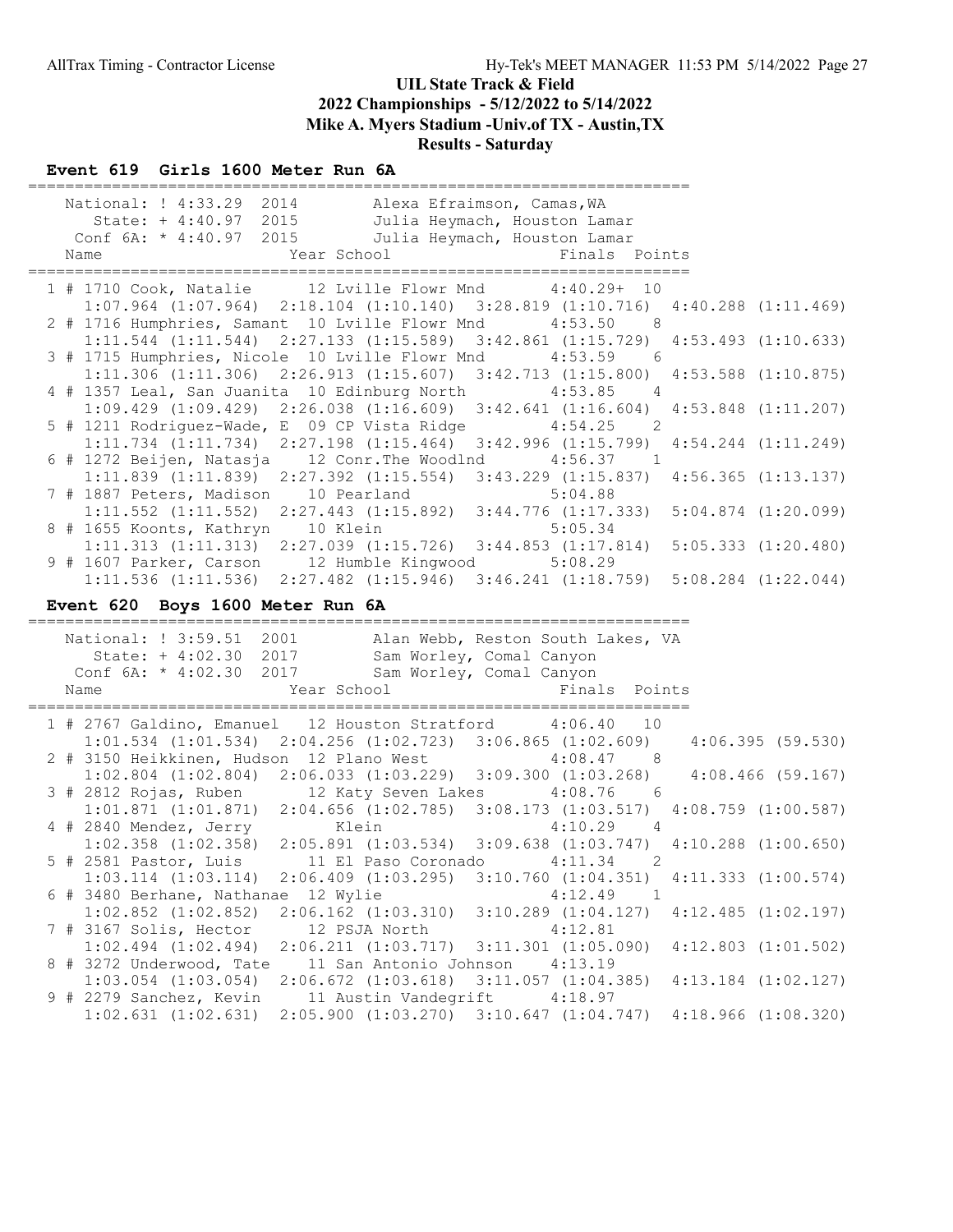Results - Saturday

### Event 621 Girls 4x400 Meter Relay 6A

======================================================================= National: ! 3:35.49 2004 Long Beach Poly, CA, Long Beach Po Woods/ Harris/Lee/Solomon State: + 3:37.85 2017 DeSoto, DeSoto J Moore, R Effiong, C Wash, B Murphy Conf 6A: \* 3:37.85 2017 DeSoto, DeSoto J Moore, R Effiong, C Wash, B Murphy<br>Final Finals Points ======================================================================= 1 Alvin Shadow Creek 3:41.69 20 1) #1027 Collins, Mackenzie 09 2) #1029 Kennison-Jenkins, Amaya 1 3) #1034 Thurmond, Madyson 10 4) #1031 Parks, Nia 11 2:47.354 (2:47.354) 3:41.681 (54.327)<br>2 Comal Smithson Valley 2 Comal Smithson Valley 3:44.59 16 1) #1265 Jones, Alyssa 09 2) #1269 Uduji, Favour 11 3) #1267 Perez, Mia 09 4) #1268 Singh, Jazmyn 10 2:50.600 (2:50.600) 3:44.584 (53.984) 3 Humble Atascocita 3:44.86 12 1) #1604 Richardson, Jonae 12 2) #1597 Barclay, Lashavia 11 3) #1599 Jacquet, Kennedy 11 4) #1601 Jones, Alaila 11 2:50.852 (2:50.852) 3:44.860 (54.009) 4 Fort Bend Elkins 3:47.56 8 1) #1398 Holman, Faith 11 2) #1399 Jackson, Taylor 10 3) #1397 Gill, Emillia 11 4) #1394 Andrew, Mfoniso 12 2:53.659 (2:53.659) 3:47.552 (53.894)<br>5 Duncanville 5 Duncanville 3:48.96 4 1) #1352 Lister, Ashley 09 2) #1349 Gipson, Aaliyah 10 3) #1351 Hill, Kayli 11 4) #1354 Walton, Indyia 11 2:51.997 (2:51.997) 3:48.960 (56.963) 6 Allen 3:49.05 2 1) #1021 Conley, Aaniyah 09 2) #1024 Taylor, Lauren 12 3) #1023 Tasker, Sahara 10 4) #1022 Green, Sidney 11 2:52.084 (2:52.084) 3:49.044 (56.960) 7 Lewisville Flower Mound 3:50.96 1) #1712 Felicien, Dayana 12 2) #1714 Gray, London 12 3) #1717 Schultz, Mckenzie 12 4) #1709 Black, Abigail 12 2:53.145 (2:53.145) 3:50.960 (57.816)<br>8 San Antonio Reagan 8 San Antonio Reagan 3:51.23 1) #1950 Dagrosa, Isabella 10 2) #1956 Zink, Josephine 11 3) #1953 Opara, Nnenna 09 4) #1951 Dagrosa, Mackenzie 10 2:55.246 (2:55.246) 3:51.224 (55.979) 9 Bridgeland 3:51.29 1) #1113 Huggins, Cameilla 12 2) #1114 Huggins, Rosa 11 3) #1117 Wilson, Madeleine 12 4) #1115 Jackson, Anya 10 2:54.782 (2:54.782) 3:51.289 (56.507)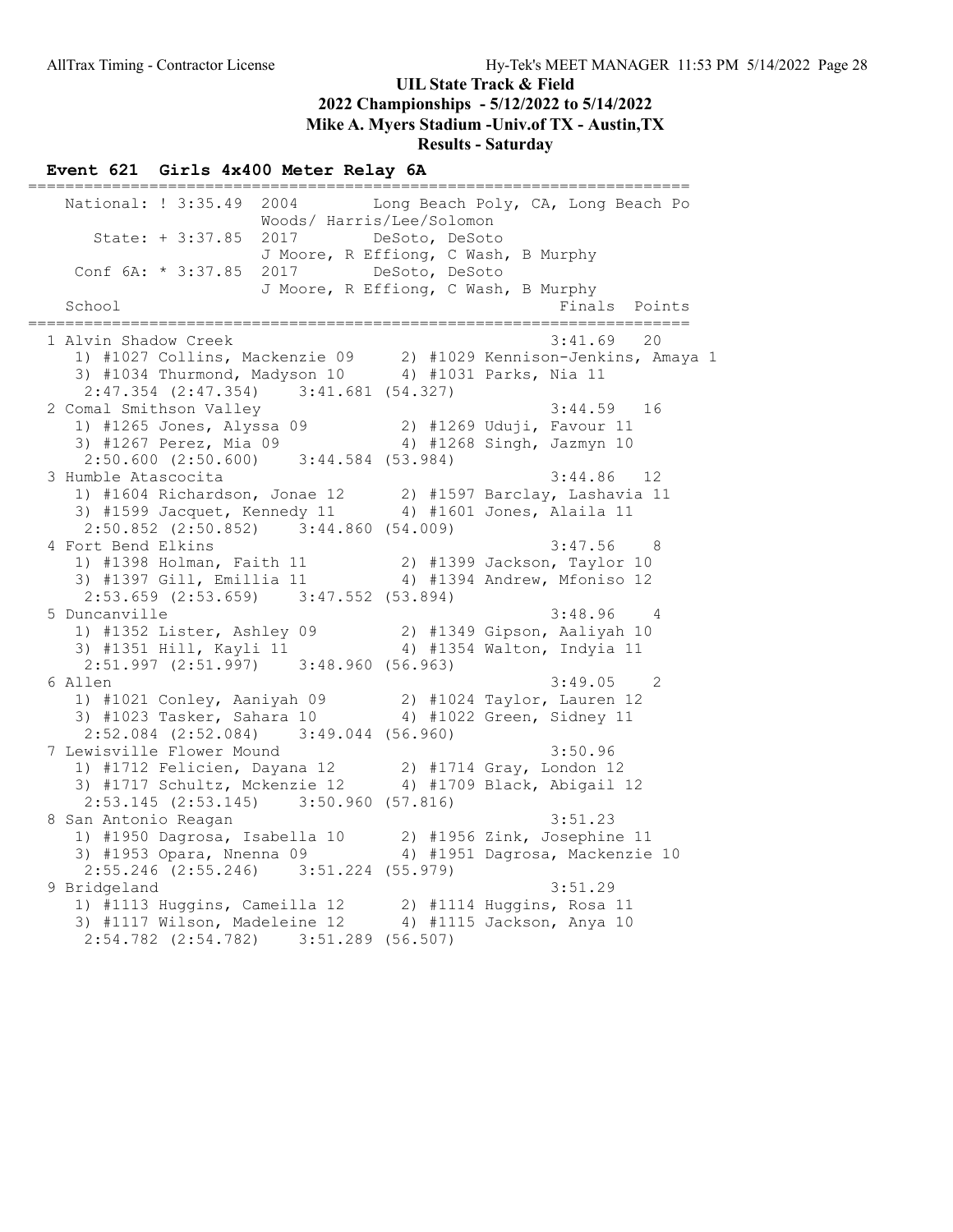#### Event 622 Boys 4x400 Meter Relay 6A

======================================================================= National: ! 3:07.40 1985 Hawthorne, CA, Hawthorne, CA March/Graham/Kelly/Thomas State: + 3:09.14 1984 Dallas Roosevelt, Dallas Roosevelt Allen/Melton/Carden/Martin Conf 6A: \* 3:09.14 1984 Dallas Roosevelt, Dallas Roosevelt Allen/Melton/Carden/Martin Finals Points ======================================================================= 1 Humble Summer Creek 3:10.36 20 1) #2789 Washington, Malcolm 12 2) #2784 Jacobs, Dylan 12 3) #2783 Gibson, Blake 12 4) #2787 Rainey, Darius 12 2:24.486 (2:24.486) 3:10.353 (45.867)<br>2 Mansfield Lake Ridge 2 Mansfield Lake Ridge 3:12.71 16 1) #2955 Blakey, Jayden 12 2) #2954 Alexander, Jacob 11 3) #2953 Akins, Chris 12 4) #2956 Byles, Dominic 11 2:25.564 (2:25.564) 3:12.709 (47.146) 3 Klein 3:13.29 12 1) #2838 Johnson, Sam 12 2) #2834 Brown, A'Isayah 11 3) #2837 Jacobs, Lawson 10 4) #2836 Harden, Luke 12 2:25.289 (2:25.289) 3:13.289 (48.001) 4 Duncanville 3:13.49 8 1) #2559 Brooks, Garik 12 2) #2564 Jeffries, Jason 10 3) #2569 Smith, Sherrod 12 4) #2567 Simmons, Christian 12 2:25.266 (2:25.266) 3:13.489 (48.223) 5 Converse Judson 3:15.97 4 1) #2468 Evans, Anthony 11 2) #2469 Flores, Santos 12 3) #2471 Jones, Jeremiah 10 4) #2467 Escobar, DeMarco 12 2:29.190 (2:29.190) 3:15.969 (46.779) 6 McKinney Boyd 3:17.70 2 1) #3001 Eaton, Jack 12 2) #3002 Noble, Miles 12 3) #3005 Thompson, Julius 12 4) #3004 Shaw, Peyton 12 2:28.984 (2:28.984) 3:17.694 (48.710) 7 FW Chisholm Trail 3:19.22 1) #2653 Sexton, Devon 12 2) #2645 Barrientes, Eddie 12 3) #2648 Holmes, Jaxon 10 4) #2654 Washington, Cameron 12 2:28.535 (2:28.535) 3:19.217 (50.682)<br>8 Northside Brandeis 8 Northside Brandeis 3:21.11 1) #3079 Salgado, August 11 2) #3080 Sumpter, Deon 12 3) #3077 Davis, Rueben 12 4) #3081 Thomas, Michael 12 2:30.827 (2:30.827) 3:21.108 (50.281) 9 Houston Clear Lake 3:21.27 1) #2762 Musgrave, Jack 10 2) #2759 Medina, Josh 12 3) #2761 Moddon, Hunter 10 4) #2757 Humphrey, Julian 12 2:29.955 (2:29.955) 3:21.270 (51.316)

#### Event 623 Girls Discus Throw 6A

================================================================================= National: ! 191-06 2012 Shelbi Vaughan, Mansfield Legacy, TX State: + 187-10 2012 Shelbi Vaughan, Mansf. Legacy Conf 6A: \* 187-10 2012 Shelbi Vaughan, Mansfield Legacy Name Year School Finals Points ================================================================================= 1 # 1724 Sralla, Emma 11 Lewisville Marcus 174-03 53.11m 10 174-03 165-07 FOUL 155-11 165-04 FOUL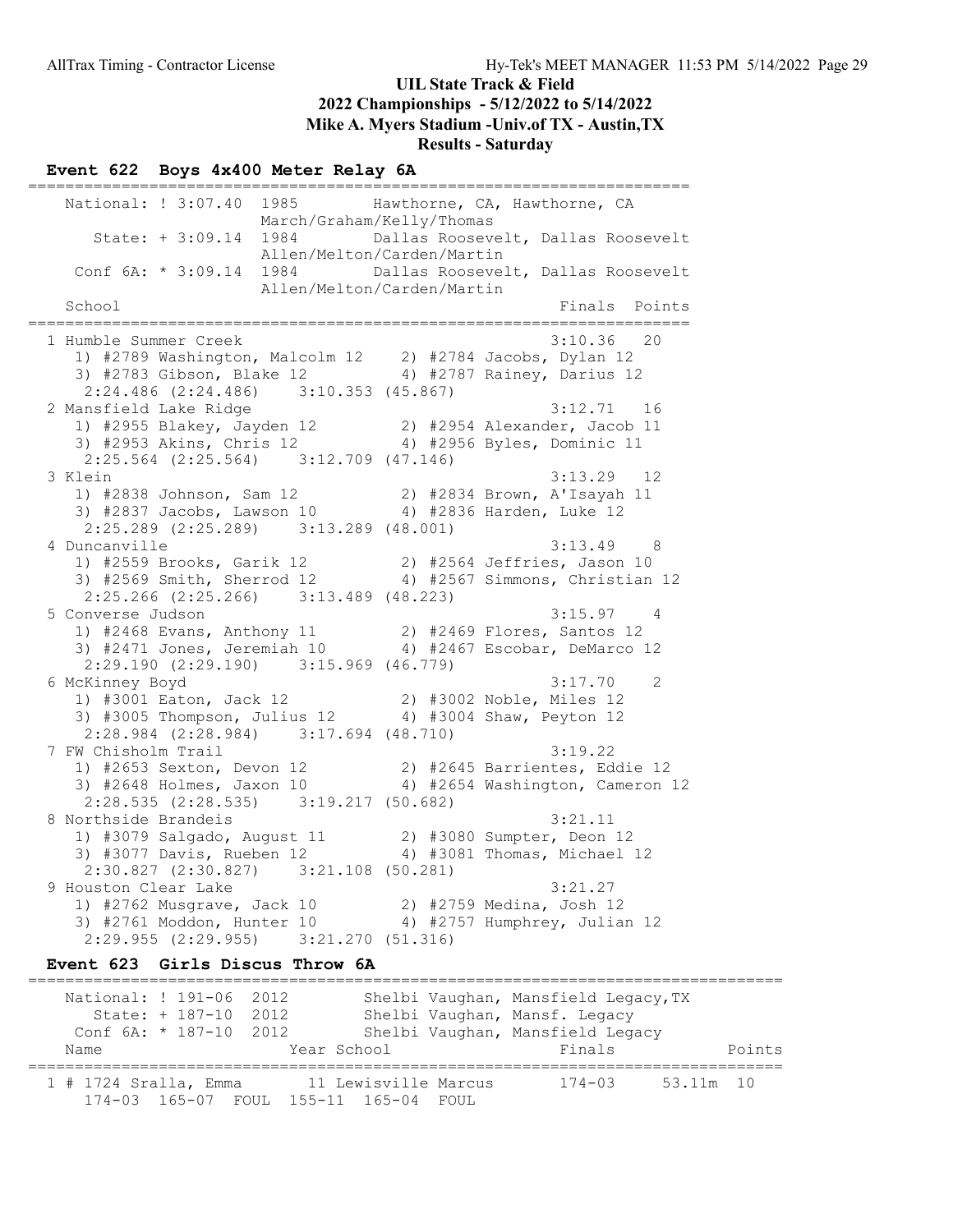### UIL State Track & Field

2022 Championships - 5/12/2022 to 5/14/2022

Mike A. Myers Stadium -Univ.of TX - Austin,TX

Results - Saturday

### ....Event 623 Girls Discus Throw 6A

|  | 12 Lewisville Hebron<br>2 # 1721 Bohlman, Skylar | $162 - 07$ | 49.55m | 8              |
|--|--------------------------------------------------|------------|--------|----------------|
|  | 151-02 FOUL 156-06 155-06 158-03 162-07          |            |        |                |
|  | 3 # 1212 Scott, Chesni 11 CP Vista Ridge         | $149 - 07$ | 45.59m | - 6            |
|  | 149-07 130-11 147-00<br>122-06 FOUL 134-10       |            |        |                |
|  | 4 # 1396 Freeman, Sydney 10 Fort Bend Elkins     | $147 - 05$ | 44.93m | $\overline{4}$ |
|  | 145-03 124-07 FOUL 136-00 139-03 147-05          |            |        |                |
|  | 5 # 1615 Wooden, Amirah 12 Hurst Bell            | $144 - 02$ | 43.94m | 2              |
|  | 144-02 135-05 135-11 FOUL 136-03 FOUL            |            |        |                |
|  | 6 # 1698 Marshall, Makenna 12 Langham Creek      | $143 - 02$ | 43.63m | $\overline{1}$ |
|  | 141-10 104-03 143-02 141-01 FOUL 136-10          |            |        |                |
|  | 7 # 1653 Otis, Keyona 11 Kil. Harker Hght        | $137 - 10$ | 42.01m |                |
|  | 137-02 129-11 134-11<br>FOUL FOUL 137-10         |            |        |                |
|  | 8 # 1637 Campbell, Janey 09 Katy Seven Lakes     | $136 - 10$ | 41.70m |                |
|  | 133-06 136-10 FOUL 135-09 136-08<br>FOUL         |            |        |                |
|  | 9 # 1538 Thompson, Jazmine 10 Harlingen          | $128 - 11$ | 39.29m |                |
|  | FOUL FOUL 128-11<br>$87 - 04$<br>FOUL<br>FOUL    |            |        |                |

#### Event 624 Boys Discus Throw 6A

|  | National: ! 236-06 2009<br>Mason Finley, Buena Vista, CO<br>State: + 208-08 1996<br>Roger Roesler, Round Rock<br>Conf 6A: * 208-08 1996 Roger Roesler, Round Rock<br>Year School and the School<br>Name | Finals     |           | Points        |
|--|---------------------------------------------------------------------------------------------------------------------------------------------------------------------------------------------------------|------------|-----------|---------------|
|  |                                                                                                                                                                                                         |            |           |               |
|  | 1 # 2278 Davis, Cristion 12 Austin Vandegrift<br>175-05 180-08 FOUL 182-01 FOUL<br>FOUL                                                                                                                 | 182-01     | 55.49m 10 |               |
|  | 2 # 2461 Blakeslee, Mitche 11 Conr.The Woodlnd<br>155-02 FOUL 181-00 171-00 176-03 178-00                                                                                                               | $181 - 00$ | 55.16m    | 8             |
|  | 3 # 3137 Herpin, Chris 11 Pearland Dawson<br>162-01 167-11 176-06 FOUL 169-00 FOUL                                                                                                                      | 176-06     | 53.79m    | 6             |
|  | 4 # 2879 Tijerina, Julian 11 Laredo Alexander<br>170-08 164-06 FOUL 172-10 172-09 174-10                                                                                                                | $174 - 10$ | 53.28m    | 4             |
|  | 5 # 2582 Villalva, Logan 12 El Paso Eastlake<br>157-07 165-06 160-03 168-10 138-01 153-07                                                                                                               | 168-10     | 51.46m    | $\mathcal{L}$ |
|  | 6 # 2814 Flynt, Ian 10 Katy Taylor<br>127-01 FOUL 165-02 161-01 166-03 FOUL                                                                                                                             | 166-03     | 50.67m    | $\mathbf{1}$  |
|  | 7 # 3075 Clendenin, Rafe 11 Northside Brandeis<br>152-01 145-04 159-08 152-09 FOUL FOUL                                                                                                                 | 159-08     | 48.66m    |               |
|  | 8 # 2843 Rawls, Lukia 12 Klein Cain<br>147-03 158-01 155-08 FOUL FOUL<br>$142 - 03$                                                                                                                     | $158 - 01$ | 48.18m    |               |
|  | 9 # 3090 Erb, Hunter 12 Northwest Eaton<br>148-00<br>FOUL FOUL FOUL 154-09 139-04                                                                                                                       | 154-09     | 47.16m    |               |

### Event 625 Girls High Jump 6A

================================================================================= National: ! 6-04.50 2015 Vashti Cunningham, Bishop Gorman,NV State: + 6-02 1992 Amy Acuff, Corpus Christi Calallen Conf 6A: \* 6-01.50 1984 Jolanda Jones, Alief Elsik Name  $Year School$  Finals Points ================================================================================= 1 # 1719 Ward, Riley 11 Lville Flowr Mnd 5-10.00 1.77m 10 5-02 5-04 5-06 5-08 5-10 6-00 PPP O O O XXO XXX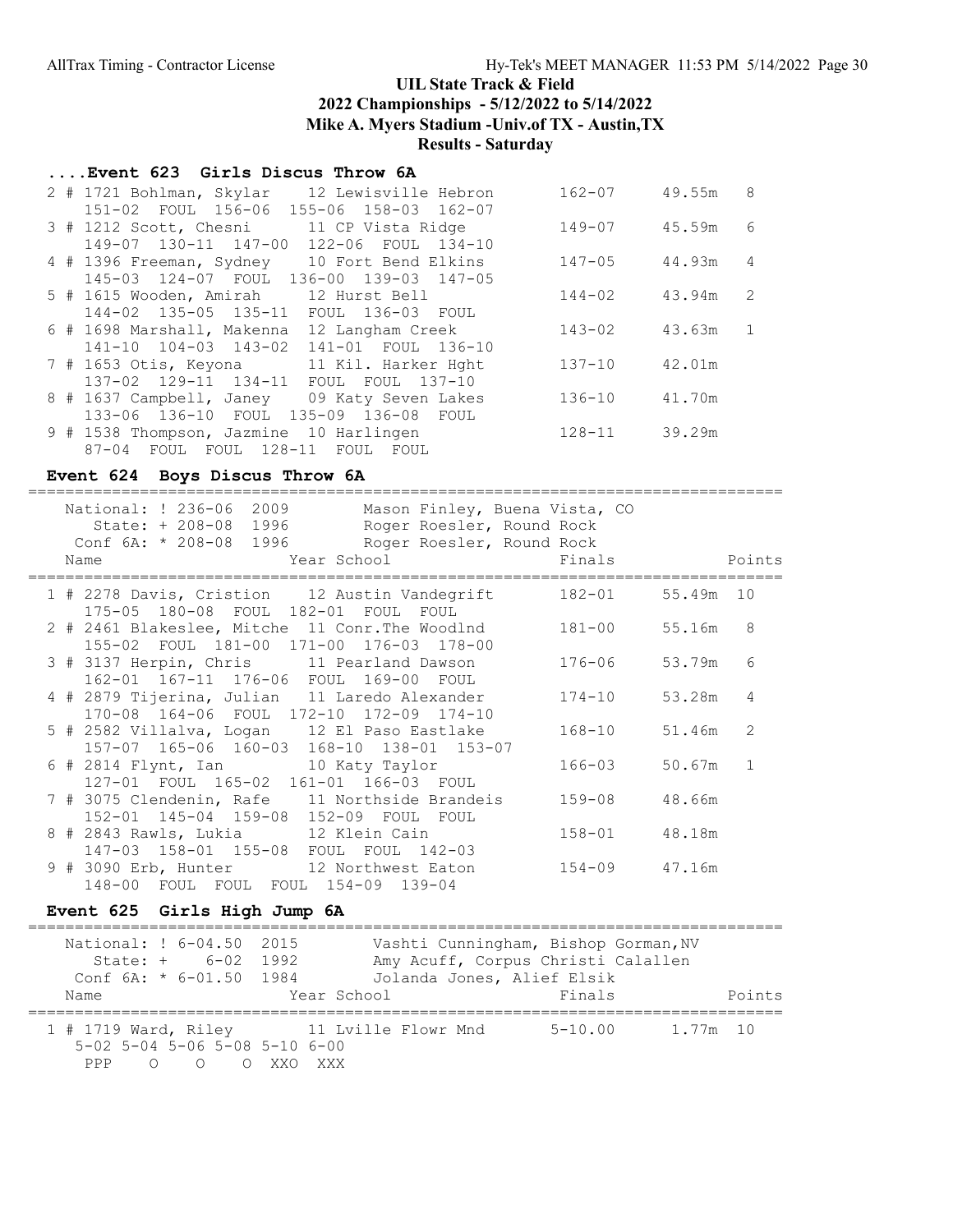| Event 625 Girls High Jump 6A                                                                                 |                                      |                        |   |
|--------------------------------------------------------------------------------------------------------------|--------------------------------------|------------------------|---|
| 2 # 1271 Auguste, Jaela 10 Conroe Grand Oaks 5-08.00 1.72m 7<br>$5 - 02$ $5 - 04$ $5 - 06$ $5 - 08$ $5 - 10$ |                                      |                        |   |
| PPP 0 0 0 XXX                                                                                                |                                      |                        |   |
| 2 # 1935 Lowrey, Claire 11 Rockwall                                                                          |                                      | 5-08.00 1.72m          | 7 |
| $5 - 02$ $5 - 04$ $5 - 06$ $5 - 08$ $5 - 10$<br>PPP O PPP O XXX                                              |                                      |                        |   |
| 4 # 1951 Dagrosa, Mackenzi 10 San Antonio Reagan 5-08.00 1.72m                                               |                                      |                        | 4 |
| $5 - 02$ $5 - 04$ $5 - 06$ $5 - 08$ $5 - 10$                                                                 |                                      |                        |   |
| PPP O O XO XXX                                                                                               |                                      |                        |   |
| 5 # 1838 Morrow, Abigail 12 New Braunfels<br>$5 - 02$ $5 - 04$ $5 - 06$ $5 - 08$ $5 - 10$                    |                                      | 5-08.00 1.72m          | 2 |
| O O O XXO XXX                                                                                                |                                      |                        |   |
| 6 # 1580 Lavielle, Evelyn 12 Houston Stratford 5-06.00 1.67m 0.50                                            |                                      |                        |   |
| $5 - 02$ $5 - 04$ $5 - 06$ $5 - 08$                                                                          |                                      |                        |   |
| PPP 0 0 XXX                                                                                                  |                                      |                        |   |
| 6 # 1280 Schuller, Skyler 11 Coppell<br>$5 - 02$ $5 - 04$ $5 - 06$ $5 - 08$                                  |                                      | $5 - 06.00$ 1.67m 0.50 |   |
| O O O XXX                                                                                                    |                                      |                        |   |
| 8 # 1614 Rivers, Brianna                                                                                     | 09 Humble Summer Creek 5-06.00 1.67m |                        |   |
| $5 - 02$ $5 - 04$ $5 - 06$ $5 - 08$                                                                          |                                      |                        |   |
| O O XO XXX                                                                                                   |                                      |                        |   |
| 9 # 1574 Bryant, Cali (09 Houston Memorial (5-06.00 1.67m)                                                   |                                      |                        |   |
| $5 - 02$ $5 - 04$ $5 - 06$ $5 - 08$                                                                          |                                      |                        |   |
| O XXO XXX<br>$\circ$                                                                                         |                                      |                        |   |

# Event 626 Boys High Jump 6A

| National: ! 7-06 2017<br>State: + 7-04.75 1983                                                                                          | Vernon Tucker, Yukon, OK<br>James Lott, Refugio<br>Conf 6A: * 7-04 2004 Scott Sellers, Katy Cinco Ranch                             |                        |            |                 |
|-----------------------------------------------------------------------------------------------------------------------------------------|-------------------------------------------------------------------------------------------------------------------------------------|------------------------|------------|-----------------|
| Name                                                                                                                                    | Year School Finals                                                                                                                  |                        |            | Points          |
|                                                                                                                                         | 1 # 2765 Posey, Jace $11$ Strake Jesuit 7-04.25*<br>$6-02$ $6-04$ $6-06$ $6-08$ $6-09$ $6-10$ $7-00$ $7-01$ $7-02$ $7-04.25$ $7-05$ |                        | $2.24m$ 10 |                 |
| O XO<br>$6 - 02$ $6 - 04$ $6 - 06$ $6 - 08$ $6 - 09$ $6 - 10$                                                                           | 0 0 PPP 0 0 0 0 0 XXX<br>2 # 3149 Hayes, Aiden 12 Plano East 6-08.00 2.03m                                                          |                        |            | 8               |
| 0 0 0 0 PPP XXX<br>3 # 2565 Jones, Calen 12 Duncanville<br>$6 - 02$ $6 - 04$ $6 - 06$ $6 - 08$ $6 - 09$ $6 - 10$<br>O XO XO XXO PPP XXX |                                                                                                                                     | $6 - 08.00$ 2.03m      |            | $6\overline{6}$ |
| $6 - 02$ $6 - 04$ $6 - 06$ $6 - 08$<br>XO O O XXX                                                                                       | 4 # 2818 Thornton, Levar 11 Keller Timber Creek 6-06.00 1.98m 4                                                                     |                        |            |                 |
| $5$ # 2363 Turner, Tyson<br>$6 - 02$ $6 - 04$ $6 - 06$ $6 - 08$<br>O OXXOXXX                                                            | 10 Bryan                                                                                                                            | 6-06.00 1.98m 2        |            |                 |
| $6$ # 2655 Harris, Jaden<br>$6 - 02$ $6 - 04$ $6 - 06$ $6 - 08$<br>O XXO XXO XXX                                                        | 12 Galena Park NS                                                                                                                   | $6 - 06.00$ 1.98m 0.50 |            |                 |
| $6 - 02$ $6 - 04$ $6 - 06$ $6 - 08$<br>XXO OXXOXXX                                                                                      | 6 # 3298 Fisher, Christian 12 Schertz Clemens 6-06.00 1.98m 0.50                                                                    |                        |            |                 |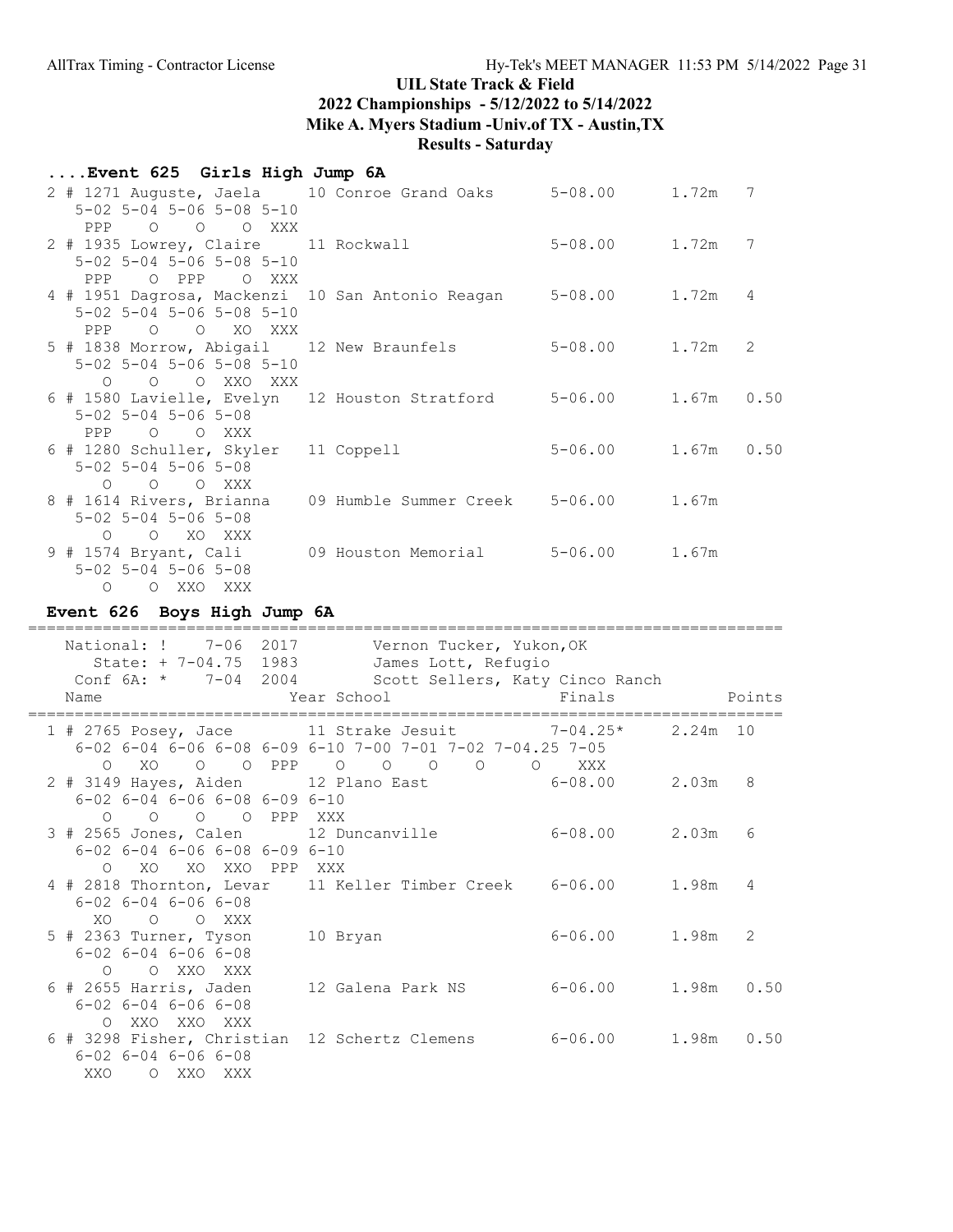## ....Event 626 Boys High Jump 6A

| 8 # 3384 O'Bryant, Cory    | 11 Tomball Memorial  | $6 - 04.00$ | 1.93m |
|----------------------------|----------------------|-------------|-------|
| $6 - 02$ $6 - 04$ $6 - 06$ |                      |             |       |
| O XO XXX                   |                      |             |       |
| 9 # 3083 Acevedo, Armando  | 11 Northside Brennan | 6-04.00     | 1.93m |
| $6 - 02$ $6 - 04$ $6 - 06$ |                      |             |       |
| XXO XXX                    |                      |             |       |

### Event 627 Girls Long Jump 6A

| National: ! 22-01.75 1976<br>Kathy McMillan, Raeford Hoke Co, NC<br>State: + 21-03.25 2001 Ychlindria Spears, Luling<br>Conf $6A: * 21-02.75$ 2017 Kynnedy Flannel, Alvin<br>Name | Points         |
|-----------------------------------------------------------------------------------------------------------------------------------------------------------------------------------|----------------|
| 1 # 1071 Jones, Ayanna 12 Belton 10 11-03.50 2.1 6.48m 10<br>FOUL (2.6) $20-09(2.2)$ $20-05(1.3)$ $20-07(0.4)$ $20-08.50(0.6)$ $21-03.50(2.1)$                                    |                |
| 2 # 1654 Alix, India 11 Klein 11 Alein 20-00.00 1.4 6.09m 8<br>$19-09.50(1.3)$ $20-00(1.4)$ $FOUT(1.2)$ $18-07.25(0.9)$ $18-04.50(1.0)$ $FOUT(2.7)$                               |                |
| $19-10.00$ $1.3$ 6.04m<br>3 # 1909 Watson, Kayla 11 Prosper<br>$15-03.50(2.5)$ $18-04.75(1.0)$ $FOUT(0.2)$ $19-00.50(0.3)$ $FOUT(0.2)$ $19-10(1.3)$                               | 6              |
| 4 # 1955 Wise, Taylen 12 San Antonio Reagan 19-05.00 2.3 5.91m<br>$18-09.25(1.5)$ $18-08.25(0.2)$ $18-03(2.6)$ $18-10.25(1.5)$ $19-01(1.0)$ $19-05(2.3)$                          | $\overline{4}$ |
| $18-00.50(-0.1)$ FOUL $(1.4)$ $19-01(0.5)$ $19-01.25(0.6)$ $19-00.50(2.9)$ FOUL $(2.7)$                                                                                           | 2              |
| 6 # 1611 Johnson, Jade 12 Humble Summer Creek 19-00.25 2.1 5.79m<br>$18-04.75(0.3)$ FOUL $(2.1)$ PASS $18-06.50(0.7)$ FOUL $(1.4)$ 19-00.25 $(2.1)$                               |                |
| 7 # 1659 Heggar, Chelsea 12 Klein Forest 18-09.00 1.1 5.71m<br>$16-11.50(1.6)$ $18-09(1.1)$ $17-04.25(2.9)$ $18-00.25(1.7)$ $18-03(0.8)$ $18-07.25(1.7)$                          |                |
| 8 # 1921 Granger, Reed 12 Richardson 18-09.00 1.7 5.71m<br>$17-04.50(1.6)$ FOUL $(1.5)$ $17-08.25(0.6)$ $17-05.50(1.3)$ $18-09(1.7)$ $18-06.75(3.1)$                              |                |
| 9 # 1343 Artmore, Ra'Ianna 11 Dickinson 18-00.75 3.4<br>5.50m<br>FOUL $(1.4)$ 16-09 $(0.1)$ 17-07.50 $(1.2)$ 18-00 $(1.8)$ 18-00.75 $(3.4)$ 17-03 $(1.2)$                         |                |

# Event 628 Boys Long Jump 6A

| National: ! 26-04.75 1989<br>State: + 26-01.50 2008<br>Name | James Stallworth, Tulare, CA<br>Marquise Goodwin, Garland Rowlett<br>Conf 6A: * 26-01.50 2008 Marquise Goodwin, Garland Rowlett<br>Year School and Finals Wind  | Points |  |
|-------------------------------------------------------------|-----------------------------------------------------------------------------------------------------------------------------------------------------------------|--------|--|
|                                                             | 1 # 2782 Davis, Aaron 12 Humble Summer Creek 25-03.75 1.6 7.71m 10 24-10.25                                                                                     |        |  |
|                                                             | $24-06.25(1.0)$ $23-10.75(2.0)$ $24-10.25(1.4)$ $24-06.25(-0.3)$ $24-09.75(1.1)$ $25-03.75(1.6)$                                                                |        |  |
|                                                             | 2 # 2281 Torns, Ashton 11 Austin Westlake 25-03.75 1.6 7.71m 8 24-7.5 -                                                                                         |        |  |
|                                                             | $24-07.50(1.6)$ $23-06(1.4)$ $FOUL(2.2)$ $24-01.25(0.2)$ $24-03.25(1.3)$ $25-03.75(1.6)$                                                                        |        |  |
|                                                             | 3 # 2815 Keys, Jayden 10 Katy Tompkins 24-08.25 2.5 7.52m 6                                                                                                     |        |  |
|                                                             | $22-07(2.2)$ $23-07.25(1.6)$ $23-10(1.7)$ $23-05(1.4)$ $22-11.50(0.5)$ $24-08.25(2.5)$                                                                          |        |  |
|                                                             |                                                                                                                                                                 |        |  |
|                                                             | $23-01(2.3)$ $23-11(1.5)$ $FOUT(0.3)$ $23-05.75(0.8)$ $FOUT(1.7)$ $23-07.25(0.8)$                                                                               |        |  |
|                                                             | 5 # 2587 Dean, Damarion 11 Euless Trinity 23-08.75 2.9 7.23m 2                                                                                                  |        |  |
|                                                             | FOUL $(0.9)$ FOUL $(0.9)$ 23-08.75 $(2.9)$ 22-00.75 $(1.0)$ FOUL $(1.4)$ FOUL $(2.5)$                                                                           |        |  |
|                                                             | 6 # 3297 Dubose, Frederick 10 Schertz Clemens 22-10.00 1.0 6.95m 1<br>$21-07.50(1.3)$ $22-04.25(2.3)$ $21-02.75(0.1)$ $21-11(0.6)$ $22-04.50(1.6)$ $22-10(1.0)$ |        |  |
|                                                             | 7 # 3384 O'Bryant, Cory 11 Tomball Memorial 22-08.50 0.1 6.92m                                                                                                  |        |  |
|                                                             | $21-09.50(0.4)$ $21-02.50(1.3)$ $22-08.50(0.1)$ $21-07.75(0.9)$ $21-09.25(1.2)$ $21-03.50(2.7)$                                                                 |        |  |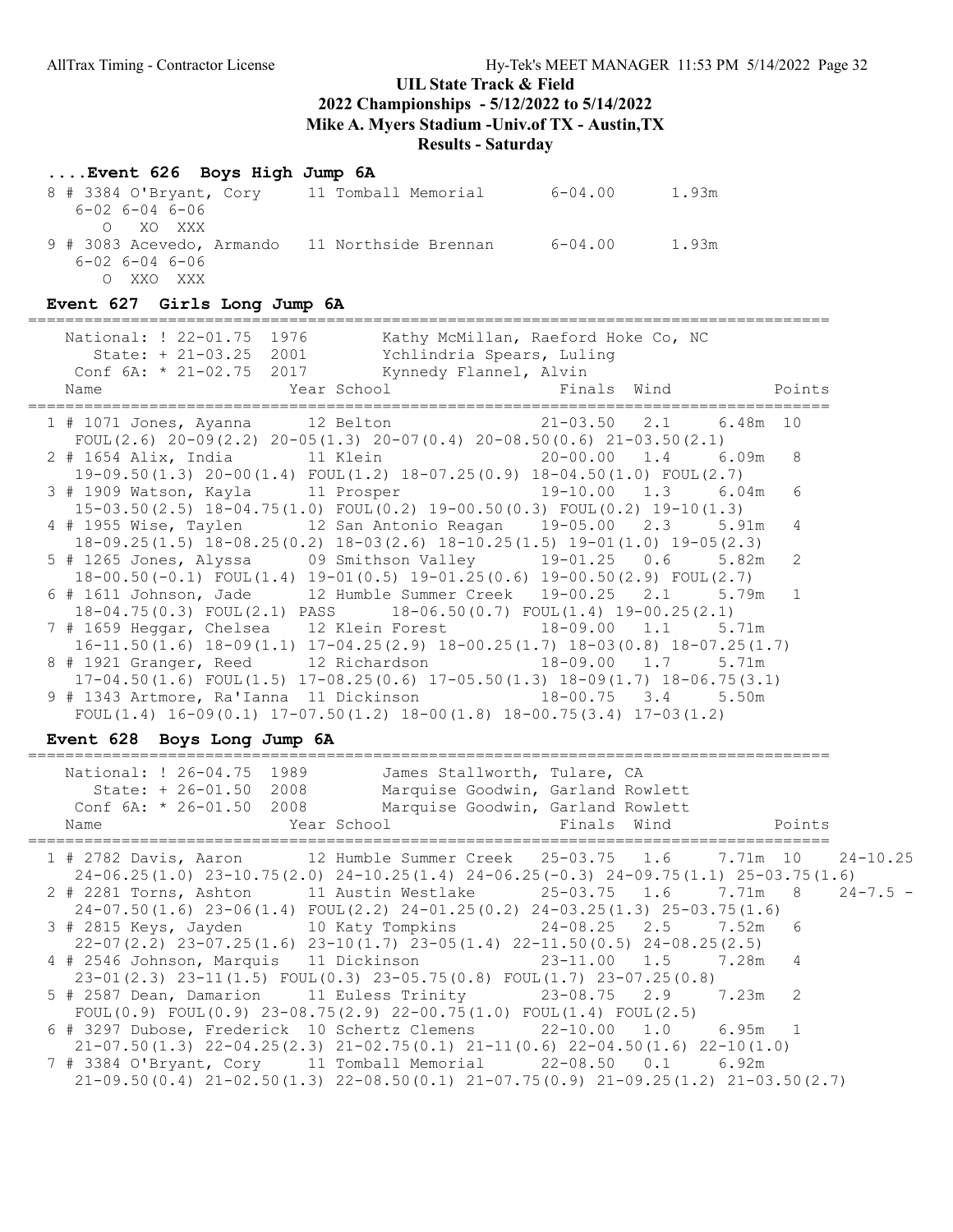### ....Event 628 Boys Long Jump 6A

 8 # 2649 Jones, Justice 11 FW Chisholm Trail 21-07.50 1.7 6.59m 21-07.50(1.7) 21-04.50(1.7) 21-04.75(0.7) 20-04(1.5) 19-01.50(1.8) 18-00(1.3) -- # 3338 Friend, Dorian 12 Spring FOUL FOUL(0.4) FOUL(1.3) FOUL(1.2)

### Event 629 Girls Pole Vault 6A

| ===========                                                                                                  |                                                                                                                                                                                                       |                    |        |
|--------------------------------------------------------------------------------------------------------------|-------------------------------------------------------------------------------------------------------------------------------------------------------------------------------------------------------|--------------------|--------|
| State: + 13-09 2013<br>Name                                                                                  | National: ! 14-04 2017 Rachel Baxter, Anaheim Canyon, CA<br>Freier/Campbell/Fitzsimmons, NoW/New Caney/AuL<br>Conf 6A: * 13-09 2013 D. Freier / E. Fitzsimmons-'21, Northwest / Au Lak<br>Year School | Finals             | Points |
| 1 # 2080 Haywood, Molly 11 Tomball Memorial 14-03.00+ 4.34m 10<br>PPP PPP 0 0 0<br>PPP                       | 11-06 12-00 12-06 13-00 13-06 13-09 14-00 14-03 14-10<br>XXO<br>XO                                                                                                                                    | XXX                |        |
| 2 # 1280 Schuller, Skyler 11 Coppell<br>PPP PPP PPP O                                                        | 11-06 12-00 12-06 13-00 13-06 13-09 14-00 14-03<br>O XO XXO<br>XXX                                                                                                                                    | $14-00.00+ 4.26m$  | 8      |
| 3 # 1839 Vajdos, Caressa 11 New Braunfels 12-06.00 3.81m<br>11-06 12-00 12-06 13-00<br>$O$ $O$ $O$ $XXX$     |                                                                                                                                                                                                       |                    | 6      |
| 4 # 1061 Fitzsimmons, Emil 12 Austin Lake Travis 12-06.00 3.81m<br>11-06 12-00 12-06 13-00<br>PPP PPP XO XXX |                                                                                                                                                                                                       |                    | 4      |
| 5 # 1645 Rose, Jacqueline 10 Keller<br>11-06 12-00 12-06 13-00<br>O XO XO XXX                                |                                                                                                                                                                                                       | $12 - 06.00$ 3.81m | 2      |
| 6 # 1638 Schmitt, Lauren<br>11-06 12-00 12-06<br>O O XXX                                                     | 12 Katy Seven Lakes   12-00.00   3.65m   1                                                                                                                                                            |                    |        |
| 7 # 1641 Tupper, Aubrey 12 Katy Seven Lakes 11-06.00 3.50m<br>$11 - 06$ $12 - 00$<br>O XXX                   |                                                                                                                                                                                                       |                    |        |
| -- # 1303 Calhoun, Quinn 12 Cypress Woods<br>$11 - 06$<br>XXX                                                |                                                                                                                                                                                                       | ΝH                 |        |
| -- # 1062 Nguyen, Y'Lan 11 Austin Lake Travis<br>$11 - 06$ $12 - 00$<br>PPP XXX                              |                                                                                                                                                                                                       | ΝH                 |        |

#### Event 630 Boys Pole Vault 6A

================================================================================= National: ! 19-05.50 2018 Armand Duplantis, Lafayette, LA State: + 18-03.25 2018 Branson Ellis, Tyler Lee Conf 6A: \* 18-03.25 2018 Branson Ellis, Tyler Lee Name **Name** Year School **Finals** Points ================================================================================= 1 # 2816 Kumar, Matthew 12 Katy Tompkins 16-03.00 4.95m 10 14-00 14-06 15-00 15-06 16-00 16-03 16-06 PPP PPP O O XXO O XXX 2 # 2274 Mann, Jack 12 Austin Lake Travis 16-00.00 4.87m 8 14-00 14-06 15-00 15-06 16-00 16-03 16-06 PPP PPP PPP PPP XO PPP XXX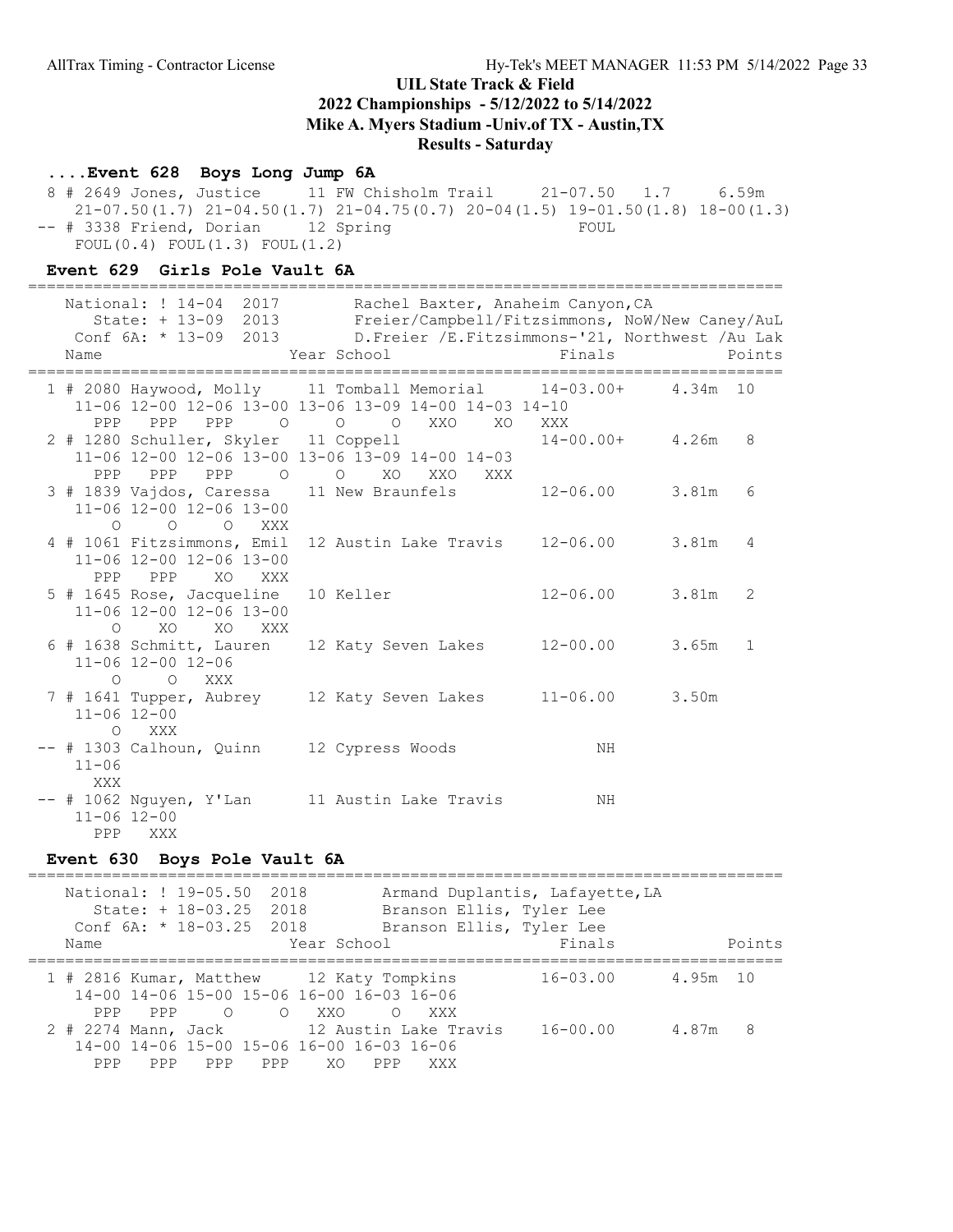## ....Event 630 Boys Pole Vault 6A

|     | $14-00$ $14-06$ $15-00$ $15-06$ $16-00$ $16-03$ $16-06$ | 3 # 2275 Rivas, Sergio 12 Austin Lake Travis 16-00.00 4.87m 6    |    |  |
|-----|---------------------------------------------------------|------------------------------------------------------------------|----|--|
|     | PPP PPP PPP<br>O XXO                                    | XPP<br>XX.                                                       |    |  |
|     |                                                         | 4 # 2768 Samuelson, Parker 12 Houston Stratford 15-06.00 4.72m 4 |    |  |
| PPP | 14-00 14-06 15-00 15-06 16-00<br>O O O XXX              |                                                                  |    |  |
|     |                                                         | 5 # 2460 Zimmerman, Silas 11 Conroe Grand Oaks 15-06.00 4.72m 2  |    |  |
|     | 14-00 14-06 15-00 15-06 16-00                           |                                                                  |    |  |
| PPP | XXO<br>XO<br>O XXX                                      |                                                                  |    |  |
|     |                                                         | 6 # 2900 Jones, Brayden 11 Lewisville Hebron 15-06.00 4.72m 1    |    |  |
|     | 14-00 14-06 15-00 15-06 16-00                           |                                                                  |    |  |
|     | O O XO XXO XXX                                          |                                                                  |    |  |
|     |                                                         | 7 # 2534 Dorrell, Jacob 11 Denton Guyer 15-00.00 4.57m           |    |  |
|     | 14-00 14-06 15-00 15-06                                 |                                                                  |    |  |
| PPP | XO XO XXX                                               |                                                                  |    |  |
|     |                                                         |                                                                  |    |  |
|     | 14-00 14-06 15-00 15-06                                 |                                                                  |    |  |
| PPP | XO<br>XO<br><b>XXX</b>                                  |                                                                  |    |  |
|     | -- # 2844 Rhodes, Colton 12 Klein Cain                  |                                                                  | NH |  |
|     |                                                         | 14-00 14-06 15-00 15-06 16-00 16-03 16-06 16-09                  |    |  |
| PPP | PPP<br>PPP<br>PPP                                       | PPP<br>XPP<br>PPP<br>XX.                                         |    |  |

### Event 631 Girls Shot Put 6A

| National: ! 57-01.25 2017<br>Alyssa Wilson, Donovan Cath, NJ<br>State: + 54-10.75 2003 Michelle Carter, Red Oak<br>Conf 6A: * 51-02 1990 Stevanie Wadsworth, Hurst Bell<br>Year School <a> Finals <a> Finals <a> Points<br/>Name</a></a></a> |          |                |
|----------------------------------------------------------------------------------------------------------------------------------------------------------------------------------------------------------------------------------------------|----------|----------------|
| 1 # 1458 Anyanwu, Favor 10 Garland Sachse 45-01.50 13.75m 10                                                                                                                                                                                 |          |                |
| 44-03.25 44-09.75 43-07 43-04.25 42-07 45-01.50<br>2 # 1808 Acosta, Leah 11 Midland Lee 44-03.75 13.50m 8<br>41-11.75 42-10 41-09.75 42-00 44-03.75 44-02                                                                                    |          |                |
| 3 # 1724 Sralla, Emma 11 Lewisville Marcus 44-03.50                                                                                                                                                                                          | 13.50m   | 6              |
| 42-03.75 43-06.25 FOUL FOUL FOUL 44-03.50<br>4 # 1653 Otis, Keyona 11 Kil. Harker Hght 43-07.75<br>$43-07.75$ $42-07$ $41-11.50$ $42-01.75$ $42-11.50$ $42-01$                                                                               | 13.30m   | $\overline{4}$ |
| 5 # 1637 Campbell, Janey 09 Katy Seven Lakes 42-06.00<br>42-01 42-06 FOUL FOUL 39-04.50 37-01.50                                                                                                                                             | 12.95m   | $\mathcal{L}$  |
| 6 # 1019 Akaolisa, Desiree 12 Allen (1941-10.50)<br>FOUL 40-01.75 40-09 40-09.25 40-04.50 41-10.50                                                                                                                                           | 12.76m 1 |                |
| 7 # 1538 Thompson, Jazmine 10 Harlingen 41-10.00                                                                                                                                                                                             | 12.75m   |                |
| $41-07.25$ $40-02.50$ $39-07.75$ $39-05.50$ $41-10$ $41-09.25$<br>8 # 1602 Kimble, Paris 11 Humble Atascocita 41-00.75<br>FOUL 39-03.50 40-08 40-08.50 40-06.50 41-00.75                                                                     | 12.51m   |                |
| 9 # 1329 Houff, Zaeda 12 Del Valle 38-08.25 11.79m<br>38-00.75 38-03.50 36-07 36-10.50 38-08.25 FOUL                                                                                                                                         |          |                |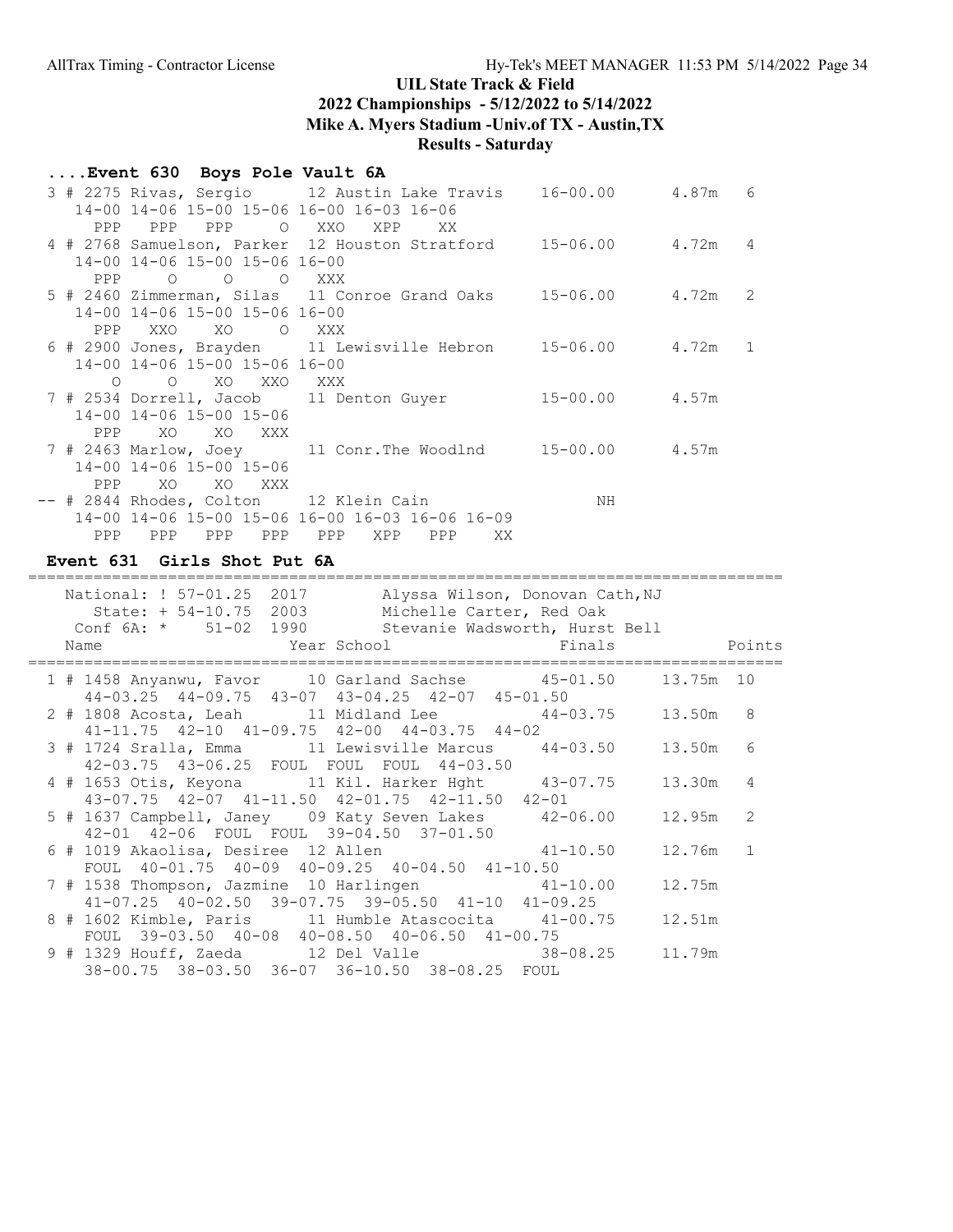## Event 632 Boys Shot Put 6A

| _________________________<br>National: ! 77-00 1979 Michael Carter, Dallas Jefferson, TX<br>State: + 75-09 1979 Michael Carter, Dallas Jefferson<br>Conf 6A: * 75-09 1979 Michael Carter, Dallas Jefferson<br>Year School<br>Finals<br>Name  |           | Points       |
|----------------------------------------------------------------------------------------------------------------------------------------------------------------------------------------------------------------------------------------------|-----------|--------------|
| 1 # 2813 Rueff, Matthew 12 Katy Seven Lakes 68-01.75<br>$64-01.50$ $63-04.75$ $66-01.25$ $65-05.50$ $64-10.50$ $68-01.75$                                                                                                                    | 20.77m 10 |              |
| 2 # 3270 Pinones, Michael 11 SA East Central 66-05.75<br>66-05.75 62-08.25 64-05.50 65-05.75 63-02 FOUL                                                                                                                                      | 20.26m    | 8            |
| 3 # 2791 Wilson, Trey 11 Hurst Bell 62-02.75<br>61-05.75 60-02.25 60-01.75 FOUL 58-10.25 62-02.75                                                                                                                                            | 18.96m    | 6            |
| 4 # 2781 Craft, Justin 12 Humble Summer Creek 60-06.75<br>57-10.75 59-11 FOUL FOUL 60-06.75 FOUL                                                                                                                                             | 18.45m    | 4            |
| 5 # 3267 Allen, James 12 Churchill<br>$58 - 11.75$<br>50-02.75 FOUL 58-11.75 54-05.50 56-05.25 FOUL                                                                                                                                          | 17.97m    | 2            |
| 6 # 2879 Tijerina, Julian 11 Laredo Alexander<br>58-09.50<br>52-02.75 56-08.25 58-05.25 58-09.50 FOUL 58-08.50                                                                                                                               | 17.91m    | $\mathbf{1}$ |
| 7 # 2652 Norwich, Hayden 11 FW Chisholm Trail<br>$57 - 02.50$<br>52-04.75 FOUL 57-02.50 FOUL 50-07.75 FOUL                                                                                                                                   | 17.43m    |              |
| 8 # 2845 Burgess, Kenneth 12 Klein Collins<br>$57 - 02.00$<br>52-06.25 FOUL 55-01.75 57-02 FOUL FOUL                                                                                                                                         | 17.42m    |              |
| $56 - 10.00$<br>9 # 2664 Deal, Markis 11 Garland Naam<br>FOUL 45-11 FOUL 53-08.75 55-03.75 56-10                                                                                                                                             | 17.32m    |              |
| Event 633 Girls Triple Jump 6A                                                                                                                                                                                                               |           |              |
| National: ! 44-10 2019 Jasmine Moore, Man.Lake Ridge<br>State: + 44-10 2019 Jasmine Moore, Man.Lake Ridge<br>Conf 6A: * 44-10 2019 Jasmine Moore, Mansfld Lake R:<br>Jasmine Moore, Mansfld Lake Ridge<br>Finals Wind<br>Year School<br>Name |           | Points       |
|                                                                                                                                                                                                                                              |           |              |
| 1 # 1611 Johnson, Jade 12 Humble Summer Creek 42-06.00 2.3 12.95m 10                                                                                                                                                                         |           |              |
| FOUL(1.2) FOUL(1.4) $38-08.25(+0.0)$ $41-06.50(0.9)$ $39-01.75(1.3)$ $42-06(2.3)$<br>2 # 1955 Wise, Taylen 12 San Antonio Reagan 42-00.00 2.0 12.80m                                                                                         |           | 8            |
| $37-11.50(0.7)$ $39-05.75(3.4)$ $38-10.50(2.2)$ $38-08(2.1)$ $40-06.25(0.1)$ $42-00(2.0)$<br>3 # 1654 Alix, India 11 Klein 11 + 41-11.25 2.0 12.78m                                                                                          |           | 6            |
| FOUL(1.0) $39-07.50(-0.2)$ $40-10.25(1.3)$ $41-11.25(2.0)$ $41-10(+0.0)$ FOUL(2.8)<br>4 # 1071 Jones, Ayanna<br>12 Belton<br>41-09.00 2.1 12.72m                                                                                             |           | 4            |
| 39-11.75(3.1) 40-08.50(0.7) 40-06.50(0.7) 41-06.50(0.8) 41-01.25(2.9) 41-09(2.1)<br>5 # 1860 Webb, Iyanna 10 Northside Harlan 40-05.75 -1.0 12.33m                                                                                           |           | 2            |
| $39-02.25(2.7)$ $40-04(+0.0)$ $39-06.75(0.6)$ $40-02(2.8)$ $39-09.50(0.9)$ $40-05.75(-1.0)$<br>$6$ # 1064 Segura, Avery 12 Austin Vandegrift $40-02.00$ 1.5                                                                                  |           | $12.24m$ 1   |
| 39-03 (1.0) 40-02 (1.5) 39-11.50 (1.8) 39-07.75 (1.9) 39-08.25 (1.3) 38-11.25 (1.1)<br>7 # 1332 Day, Sophia<br>11 Denton Guyer<br>$39 - 04.50$ 1.2                                                                                           |           | 12.00m       |
| 36-10.25(1.6) 38-10.75(1.0) 39-04.50(1.2) 37-08.25(-0.2) 38-09(-0.1) 38-09.25(1.9)<br>10 Houston Memorial 37-11.50 2.2<br>8 # 1575 Dotson, Indya<br>FOUL (0.9) $37-11.50(2.2)$ $35-04.75(1.8)$ $36-07(-0.9)$ $36-06.75(3.1)$ $F0UL(1.2)$     |           | 11.56m       |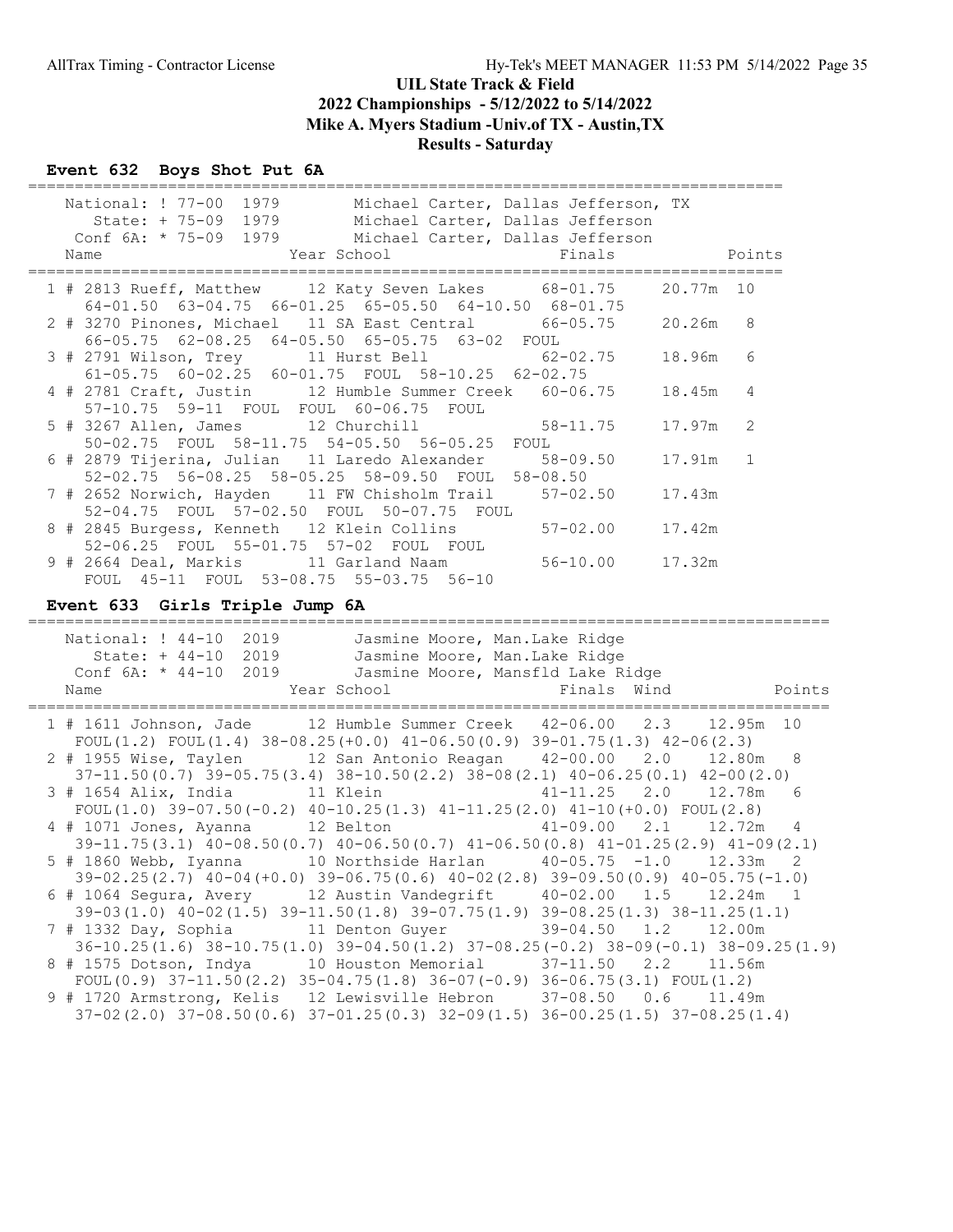| National: ! 52-10.50 1980 Charles Mayfield, Pasadena Muir, CA<br>State: + 51-11.75 2002 Jaimoy Bryant, Jasper<br>Conf 6A: * 51-06.25 2001 Stephen Brown, Houston Nimitz |                |                                                                                |                |     |
|-------------------------------------------------------------------------------------------------------------------------------------------------------------------------|----------------|--------------------------------------------------------------------------------|----------------|-----|
| 1 # 2613 Olukosi, Damilare 12 Fort Bend Travis 51-08.75* +0.0 15.76m 10<br>$50-10.50(-0.1)$ FOUL $(0.9)$ FOUL $(0.8)$ $51-07.25(1.0)$ FOUL $(-1.4)$ $51-08.75(+0.0)$    |                |                                                                                |                |     |
| 2 # 2655 Harris, Jaden 12 Galena Park NS 50-03.75 1.0<br>$47-06.75(0.6)$ $44-07.25(1.1)$ $46-07.75(0.3)$ $47-01(-0.7)$ $47-06(1.4)$ $50-03.75(1.0)$                     |                |                                                                                | 15.33m         | 8   |
| 3 # 3335 Stallworth, Micha 12 South Grand Prairie 49-05.25 0.1<br>FOUL(1.6) FOUL(0.2) $49-05.25(0.1)$ FOUL(1.8) $47-11.25(0.1)$ FOUL(0.6)                               |                |                                                                                | 15.06m         | - 6 |
| 4 # 2612 Gordon, Karson 10 FB Ridge Point 49-03.75 1.0 15.03m<br>47-11.25(0.3) FOUL(1.4) 47-08.75(0.2) 49-03.75(1.0) FOUL(2.7) FOUL(1.1)                                |                |                                                                                |                | 4   |
| 5 # 3151 Louis-Charles, Ja 12 Plano West 47-07.75 1.3<br>$47-00.75(1.4)$ $47-07.75(1.3)$ $44-07(1.3)$ $46-01.50(2.2)$ $45-00(1.3)$ $47-01(1.9)$                         |                |                                                                                | 14.52m         | 2   |
| 6 # 3233 Drumgoole, Xavier 10 Round Rock 46-10.50 2.0 14.28m<br>$43-04.25(2.4)$ FOUL $(2.0)$ FOUL $(0.3)$ $45-02(1.1)$ $44-10(1.9)$ $46-10.50(2.0)$                     |                |                                                                                |                | 1   |
| 7 # 3431 Harris, Josh 12 Waxahachie 46-01.25 0.9 14.05m<br>FOUL(2.1) $44-07(1.0)$ $45-09.50(1.1)$ $45-05.50(1.5)$ $46-01.25(0.9)$ $45-03(0.2)$                          |                |                                                                                |                |     |
| 8 # 3297 Dubose, Frederick 10 Schertz Clemens 45-08.75 2.5 13.93m                                                                                                       |                |                                                                                |                |     |
| $43-06.25(2.0)$ $44-05.75(0.5)$ FOUL $(+0.0)$ FOUL $(-1.5)$ FOUL $(-0.1)$ $45-08.75(2.5)$<br>9 # 2841 Richard, Aksel 12 Klein 13.79m                                    |                |                                                                                |                |     |
| FOUL $(1.4)$ FOUL $(2.1)$ 44-00.25 $(1.2)$ 45-03 $(1.0)$ 44-06.25 $(0.2)$ FOUL $(0.5)$                                                                                  |                |                                                                                |                |     |
|                                                                                                                                                                         |                | Women - 1A - Team Rankings - 17 Events Scored                                  |                |     |
| 44<br>1) Ackerly Sands                                                                                                                                                  |                | 2) Cross Plains                                                                | 40             |     |
| 3) Mertzon Irion County 30 (4) Hart                                                                                                                                     |                | $\sim$ 28                                                                      |                |     |
| 4) Miami                                                                                                                                                                | 28             | %, nappy<br>8) Turkey Valley<br>10) Fayetteville<br>10) Wildorado<br>10) Moran | 27             |     |
| 7) Earth Springlake<br>9) Priddy<br>19 (1) Veribest<br>18                                                                                                               |                |                                                                                | 20             |     |
|                                                                                                                                                                         |                |                                                                                | 18<br>18       |     |
| 10) Veribest                                                                                                                                                            | 18             |                                                                                |                |     |
| 10) La Sara                                                                                                                                                             |                |                                                                                | 18             |     |
| 15) Barksdale Nueces Canyon 14 15) Imperial Buena Vista 14<br>15) Rocksprings                                                                                           |                |                                                                                | 12             |     |
|                                                                                                                                                                         |                | 14 18) Sterling City<br>18) Graford                                            | 12             |     |
| 18) Tilden McMullen County 12<br>18) Blum                                                                                                                               | 12             | 22) Nordheim                                                                   | 11             |     |
| 23) Guthrie                                                                                                                                                             |                | 10 23) Round Top-Carmine 10                                                    |                |     |
| 23) Lenorah Grady                                                                                                                                                       | 10             | 23) Richland Springs                                                           | 10             |     |
| 23) Aquilla                                                                                                                                                             | 10             | 23) Nazareth                                                                   | 10             |     |
| 23) Woodson                                                                                                                                                             | 10             | 30) Claude                                                                     | 8              |     |
| 30) Paint Rock                                                                                                                                                          | 8              | 30) Bronte                                                                     | 8              |     |
| 30) Whiteface                                                                                                                                                           | 8              | 30) Silverton                                                                  | 8              |     |
| 35) Moulton                                                                                                                                                             | 6              | 35) May                                                                        | 6              |     |
| 35) Cherokee                                                                                                                                                            | 6              | 35) Lamesa Klondike                                                            | 6              |     |
| 39) Jayton                                                                                                                                                              | 5              | 40) Water Valley                                                               | 4              |     |
| 40) Sulphur Bluff                                                                                                                                                       | $\overline{4}$ | 40) Oakwood                                                                    | $\overline{4}$ |     |
| 40) Gail Borden Co.                                                                                                                                                     | 4              | 44) Westbrook                                                                  | 3              |     |
| 44) Ira                                                                                                                                                                 | 3              | 46) Calvert                                                                    | $\overline{2}$ |     |
| 46) Lometa                                                                                                                                                              | 2              | 48) Roby                                                                       | $\mathbf{1}$   |     |
| 48) Hubbard                                                                                                                                                             | $\mathbf{1}$   | 48) Gorman                                                                     | $\mathbf{1}$   |     |
| 48) Perrin-Whitt                                                                                                                                                        | $\mathbf{1}$   | 48) Bluff Dale                                                                 | $\mathbf 1$    |     |
| 48) Balmorhea                                                                                                                                                           | $\mathbf{1}$   | 48) Iraan                                                                      | $\mathbf{1}$   |     |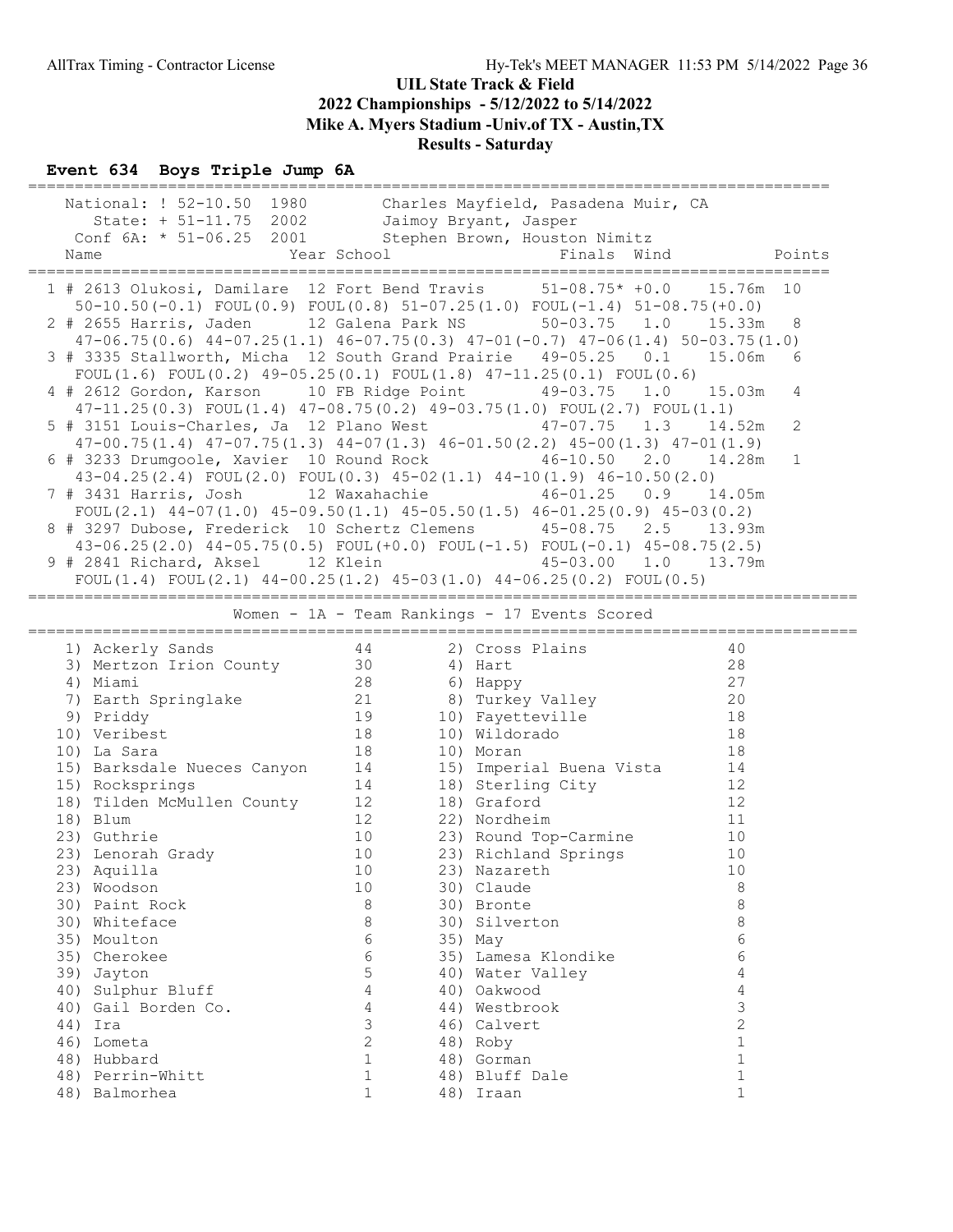| 60<br>58<br>1) Haskell<br>2)<br>Panhandle<br>38<br>35<br>3) Eldorado<br>4) Mason<br>32<br>24<br>5) Junction<br>6) Bremond<br>24<br>6) Shelbyville<br>24<br>6) Joaquin<br>22<br>6) Wellington<br>24<br>10) Normangee<br>11) Goldthwaite<br>20<br>12) San Augustine<br>18<br>18<br>18<br>12) Lovelady<br>12) Refugio<br>16<br>15<br>16) Stamford<br>15) Albany<br>13<br>17) Shiner<br>14<br>18) Windthorst<br>12<br>12<br>19) Gruver<br>19) San Antonio Stacey<br>10<br>11<br>22) Flatonia<br>21) Big Sandy<br>10<br>22) Falls City<br>22) Anson<br>10<br>8<br>25) Schulenburg<br>8<br>25) Harper<br>6<br>8<br>25) Poolville<br>28) Malakoff Cross Roads<br>5<br>6<br>28) Beckville<br>30) Cayuga<br>4<br>5<br>32) Muenster<br>30) Three Rivers<br>4<br>4<br>32) Evadale<br>32) Sundown<br>3<br>4<br>32) New Deal<br>36) Coleman<br>$\overline{2}$<br>3<br>36) Cisco<br>38) Hamlin<br>$\overline{c}$<br>$\mathbf{2}$<br>38) Era<br>38) Douglass<br>$\mathbf{1}$<br>$\mathbf 1$<br>41) Yorktown<br>41) Forsan<br>$\mathbf{1}$<br>$\mathbf{1}$<br>41)<br>Thrall<br>41) Smyer<br>1<br>41) Alvord<br>41) Cooper<br>1<br>1<br>1<br>41) Price Carlisle<br>41) Stinnett West Texas<br>=========================<br>Women - 3A - Team Rankings - 17 Events Scored<br>86<br>2) Fairfield<br>59<br>1) Universal City Randolph<br>52<br>3) Goliad<br>50<br>4) Cameron Yoe<br>Shallowater<br>38<br>38<br>5) Holliday<br>5)<br>22<br>Bushland<br>24<br>Daingerfield<br>7)<br>8)<br>20<br>16<br>9) West<br>10) Boyd<br>15.50<br>12) Gunter<br>14<br>11) Merkel<br>13<br>12<br>13) Lago Vista<br>14) Tatum<br>12<br>14) Canadian<br>12<br>14) Blue Ridge<br>8<br>17) Edna<br>10<br>18) Diana New Diana<br>$\,8\,$<br>8<br>18) Karnes City<br>18) Llano<br>8<br>8<br>18) Whitesboro<br>18) Gladewater<br>8<br>8<br>18) Spearman<br>18) Newton<br>7<br>7<br>25) Blanco<br>25) Cotulla<br>6<br>6.50<br>27) Wallis Brazos<br>28) New Waverly<br>6<br>28) Hempstead<br>28) Pilot Point<br>6 | =================== |  | Women - 2A - Team Rankings - 17 Events Scored |  |
|-----------------------------------------------------------------------------------------------------------------------------------------------------------------------------------------------------------------------------------------------------------------------------------------------------------------------------------------------------------------------------------------------------------------------------------------------------------------------------------------------------------------------------------------------------------------------------------------------------------------------------------------------------------------------------------------------------------------------------------------------------------------------------------------------------------------------------------------------------------------------------------------------------------------------------------------------------------------------------------------------------------------------------------------------------------------------------------------------------------------------------------------------------------------------------------------------------------------------------------------------------------------------------------------------------------------------------------------------------------------------------------------------------------------------------------------------------------------------------------------------------------------------------------------------------------------------------------------------------------------------------------------------------------------------------------------------------------------------------------------------------------------------------------------------------------------------------------------------------------------------------------------------------------------------------------------------------------------------|---------------------|--|-----------------------------------------------|--|
|                                                                                                                                                                                                                                                                                                                                                                                                                                                                                                                                                                                                                                                                                                                                                                                                                                                                                                                                                                                                                                                                                                                                                                                                                                                                                                                                                                                                                                                                                                                                                                                                                                                                                                                                                                                                                                                                                                                                                                       |                     |  |                                               |  |
|                                                                                                                                                                                                                                                                                                                                                                                                                                                                                                                                                                                                                                                                                                                                                                                                                                                                                                                                                                                                                                                                                                                                                                                                                                                                                                                                                                                                                                                                                                                                                                                                                                                                                                                                                                                                                                                                                                                                                                       |                     |  |                                               |  |
|                                                                                                                                                                                                                                                                                                                                                                                                                                                                                                                                                                                                                                                                                                                                                                                                                                                                                                                                                                                                                                                                                                                                                                                                                                                                                                                                                                                                                                                                                                                                                                                                                                                                                                                                                                                                                                                                                                                                                                       |                     |  |                                               |  |
|                                                                                                                                                                                                                                                                                                                                                                                                                                                                                                                                                                                                                                                                                                                                                                                                                                                                                                                                                                                                                                                                                                                                                                                                                                                                                                                                                                                                                                                                                                                                                                                                                                                                                                                                                                                                                                                                                                                                                                       |                     |  |                                               |  |
|                                                                                                                                                                                                                                                                                                                                                                                                                                                                                                                                                                                                                                                                                                                                                                                                                                                                                                                                                                                                                                                                                                                                                                                                                                                                                                                                                                                                                                                                                                                                                                                                                                                                                                                                                                                                                                                                                                                                                                       |                     |  |                                               |  |
|                                                                                                                                                                                                                                                                                                                                                                                                                                                                                                                                                                                                                                                                                                                                                                                                                                                                                                                                                                                                                                                                                                                                                                                                                                                                                                                                                                                                                                                                                                                                                                                                                                                                                                                                                                                                                                                                                                                                                                       |                     |  |                                               |  |
|                                                                                                                                                                                                                                                                                                                                                                                                                                                                                                                                                                                                                                                                                                                                                                                                                                                                                                                                                                                                                                                                                                                                                                                                                                                                                                                                                                                                                                                                                                                                                                                                                                                                                                                                                                                                                                                                                                                                                                       |                     |  |                                               |  |
|                                                                                                                                                                                                                                                                                                                                                                                                                                                                                                                                                                                                                                                                                                                                                                                                                                                                                                                                                                                                                                                                                                                                                                                                                                                                                                                                                                                                                                                                                                                                                                                                                                                                                                                                                                                                                                                                                                                                                                       |                     |  |                                               |  |
|                                                                                                                                                                                                                                                                                                                                                                                                                                                                                                                                                                                                                                                                                                                                                                                                                                                                                                                                                                                                                                                                                                                                                                                                                                                                                                                                                                                                                                                                                                                                                                                                                                                                                                                                                                                                                                                                                                                                                                       |                     |  |                                               |  |
|                                                                                                                                                                                                                                                                                                                                                                                                                                                                                                                                                                                                                                                                                                                                                                                                                                                                                                                                                                                                                                                                                                                                                                                                                                                                                                                                                                                                                                                                                                                                                                                                                                                                                                                                                                                                                                                                                                                                                                       |                     |  |                                               |  |
|                                                                                                                                                                                                                                                                                                                                                                                                                                                                                                                                                                                                                                                                                                                                                                                                                                                                                                                                                                                                                                                                                                                                                                                                                                                                                                                                                                                                                                                                                                                                                                                                                                                                                                                                                                                                                                                                                                                                                                       |                     |  |                                               |  |
|                                                                                                                                                                                                                                                                                                                                                                                                                                                                                                                                                                                                                                                                                                                                                                                                                                                                                                                                                                                                                                                                                                                                                                                                                                                                                                                                                                                                                                                                                                                                                                                                                                                                                                                                                                                                                                                                                                                                                                       |                     |  |                                               |  |
|                                                                                                                                                                                                                                                                                                                                                                                                                                                                                                                                                                                                                                                                                                                                                                                                                                                                                                                                                                                                                                                                                                                                                                                                                                                                                                                                                                                                                                                                                                                                                                                                                                                                                                                                                                                                                                                                                                                                                                       |                     |  |                                               |  |
|                                                                                                                                                                                                                                                                                                                                                                                                                                                                                                                                                                                                                                                                                                                                                                                                                                                                                                                                                                                                                                                                                                                                                                                                                                                                                                                                                                                                                                                                                                                                                                                                                                                                                                                                                                                                                                                                                                                                                                       |                     |  |                                               |  |
|                                                                                                                                                                                                                                                                                                                                                                                                                                                                                                                                                                                                                                                                                                                                                                                                                                                                                                                                                                                                                                                                                                                                                                                                                                                                                                                                                                                                                                                                                                                                                                                                                                                                                                                                                                                                                                                                                                                                                                       |                     |  |                                               |  |
|                                                                                                                                                                                                                                                                                                                                                                                                                                                                                                                                                                                                                                                                                                                                                                                                                                                                                                                                                                                                                                                                                                                                                                                                                                                                                                                                                                                                                                                                                                                                                                                                                                                                                                                                                                                                                                                                                                                                                                       |                     |  |                                               |  |
|                                                                                                                                                                                                                                                                                                                                                                                                                                                                                                                                                                                                                                                                                                                                                                                                                                                                                                                                                                                                                                                                                                                                                                                                                                                                                                                                                                                                                                                                                                                                                                                                                                                                                                                                                                                                                                                                                                                                                                       |                     |  |                                               |  |
|                                                                                                                                                                                                                                                                                                                                                                                                                                                                                                                                                                                                                                                                                                                                                                                                                                                                                                                                                                                                                                                                                                                                                                                                                                                                                                                                                                                                                                                                                                                                                                                                                                                                                                                                                                                                                                                                                                                                                                       |                     |  |                                               |  |
|                                                                                                                                                                                                                                                                                                                                                                                                                                                                                                                                                                                                                                                                                                                                                                                                                                                                                                                                                                                                                                                                                                                                                                                                                                                                                                                                                                                                                                                                                                                                                                                                                                                                                                                                                                                                                                                                                                                                                                       |                     |  |                                               |  |
|                                                                                                                                                                                                                                                                                                                                                                                                                                                                                                                                                                                                                                                                                                                                                                                                                                                                                                                                                                                                                                                                                                                                                                                                                                                                                                                                                                                                                                                                                                                                                                                                                                                                                                                                                                                                                                                                                                                                                                       |                     |  |                                               |  |
|                                                                                                                                                                                                                                                                                                                                                                                                                                                                                                                                                                                                                                                                                                                                                                                                                                                                                                                                                                                                                                                                                                                                                                                                                                                                                                                                                                                                                                                                                                                                                                                                                                                                                                                                                                                                                                                                                                                                                                       |                     |  |                                               |  |
|                                                                                                                                                                                                                                                                                                                                                                                                                                                                                                                                                                                                                                                                                                                                                                                                                                                                                                                                                                                                                                                                                                                                                                                                                                                                                                                                                                                                                                                                                                                                                                                                                                                                                                                                                                                                                                                                                                                                                                       |                     |  |                                               |  |
|                                                                                                                                                                                                                                                                                                                                                                                                                                                                                                                                                                                                                                                                                                                                                                                                                                                                                                                                                                                                                                                                                                                                                                                                                                                                                                                                                                                                                                                                                                                                                                                                                                                                                                                                                                                                                                                                                                                                                                       |                     |  |                                               |  |
|                                                                                                                                                                                                                                                                                                                                                                                                                                                                                                                                                                                                                                                                                                                                                                                                                                                                                                                                                                                                                                                                                                                                                                                                                                                                                                                                                                                                                                                                                                                                                                                                                                                                                                                                                                                                                                                                                                                                                                       |                     |  |                                               |  |
|                                                                                                                                                                                                                                                                                                                                                                                                                                                                                                                                                                                                                                                                                                                                                                                                                                                                                                                                                                                                                                                                                                                                                                                                                                                                                                                                                                                                                                                                                                                                                                                                                                                                                                                                                                                                                                                                                                                                                                       |                     |  |                                               |  |
|                                                                                                                                                                                                                                                                                                                                                                                                                                                                                                                                                                                                                                                                                                                                                                                                                                                                                                                                                                                                                                                                                                                                                                                                                                                                                                                                                                                                                                                                                                                                                                                                                                                                                                                                                                                                                                                                                                                                                                       |                     |  |                                               |  |
|                                                                                                                                                                                                                                                                                                                                                                                                                                                                                                                                                                                                                                                                                                                                                                                                                                                                                                                                                                                                                                                                                                                                                                                                                                                                                                                                                                                                                                                                                                                                                                                                                                                                                                                                                                                                                                                                                                                                                                       |                     |  |                                               |  |
|                                                                                                                                                                                                                                                                                                                                                                                                                                                                                                                                                                                                                                                                                                                                                                                                                                                                                                                                                                                                                                                                                                                                                                                                                                                                                                                                                                                                                                                                                                                                                                                                                                                                                                                                                                                                                                                                                                                                                                       |                     |  |                                               |  |
|                                                                                                                                                                                                                                                                                                                                                                                                                                                                                                                                                                                                                                                                                                                                                                                                                                                                                                                                                                                                                                                                                                                                                                                                                                                                                                                                                                                                                                                                                                                                                                                                                                                                                                                                                                                                                                                                                                                                                                       |                     |  |                                               |  |
|                                                                                                                                                                                                                                                                                                                                                                                                                                                                                                                                                                                                                                                                                                                                                                                                                                                                                                                                                                                                                                                                                                                                                                                                                                                                                                                                                                                                                                                                                                                                                                                                                                                                                                                                                                                                                                                                                                                                                                       |                     |  |                                               |  |
|                                                                                                                                                                                                                                                                                                                                                                                                                                                                                                                                                                                                                                                                                                                                                                                                                                                                                                                                                                                                                                                                                                                                                                                                                                                                                                                                                                                                                                                                                                                                                                                                                                                                                                                                                                                                                                                                                                                                                                       |                     |  |                                               |  |
|                                                                                                                                                                                                                                                                                                                                                                                                                                                                                                                                                                                                                                                                                                                                                                                                                                                                                                                                                                                                                                                                                                                                                                                                                                                                                                                                                                                                                                                                                                                                                                                                                                                                                                                                                                                                                                                                                                                                                                       |                     |  |                                               |  |
|                                                                                                                                                                                                                                                                                                                                                                                                                                                                                                                                                                                                                                                                                                                                                                                                                                                                                                                                                                                                                                                                                                                                                                                                                                                                                                                                                                                                                                                                                                                                                                                                                                                                                                                                                                                                                                                                                                                                                                       |                     |  |                                               |  |
|                                                                                                                                                                                                                                                                                                                                                                                                                                                                                                                                                                                                                                                                                                                                                                                                                                                                                                                                                                                                                                                                                                                                                                                                                                                                                                                                                                                                                                                                                                                                                                                                                                                                                                                                                                                                                                                                                                                                                                       |                     |  |                                               |  |
|                                                                                                                                                                                                                                                                                                                                                                                                                                                                                                                                                                                                                                                                                                                                                                                                                                                                                                                                                                                                                                                                                                                                                                                                                                                                                                                                                                                                                                                                                                                                                                                                                                                                                                                                                                                                                                                                                                                                                                       |                     |  |                                               |  |
|                                                                                                                                                                                                                                                                                                                                                                                                                                                                                                                                                                                                                                                                                                                                                                                                                                                                                                                                                                                                                                                                                                                                                                                                                                                                                                                                                                                                                                                                                                                                                                                                                                                                                                                                                                                                                                                                                                                                                                       |                     |  |                                               |  |
|                                                                                                                                                                                                                                                                                                                                                                                                                                                                                                                                                                                                                                                                                                                                                                                                                                                                                                                                                                                                                                                                                                                                                                                                                                                                                                                                                                                                                                                                                                                                                                                                                                                                                                                                                                                                                                                                                                                                                                       |                     |  |                                               |  |
|                                                                                                                                                                                                                                                                                                                                                                                                                                                                                                                                                                                                                                                                                                                                                                                                                                                                                                                                                                                                                                                                                                                                                                                                                                                                                                                                                                                                                                                                                                                                                                                                                                                                                                                                                                                                                                                                                                                                                                       |                     |  |                                               |  |
|                                                                                                                                                                                                                                                                                                                                                                                                                                                                                                                                                                                                                                                                                                                                                                                                                                                                                                                                                                                                                                                                                                                                                                                                                                                                                                                                                                                                                                                                                                                                                                                                                                                                                                                                                                                                                                                                                                                                                                       |                     |  |                                               |  |
|                                                                                                                                                                                                                                                                                                                                                                                                                                                                                                                                                                                                                                                                                                                                                                                                                                                                                                                                                                                                                                                                                                                                                                                                                                                                                                                                                                                                                                                                                                                                                                                                                                                                                                                                                                                                                                                                                                                                                                       |                     |  |                                               |  |
|                                                                                                                                                                                                                                                                                                                                                                                                                                                                                                                                                                                                                                                                                                                                                                                                                                                                                                                                                                                                                                                                                                                                                                                                                                                                                                                                                                                                                                                                                                                                                                                                                                                                                                                                                                                                                                                                                                                                                                       |                     |  |                                               |  |
| 5<br>28) SA Great Hearts Monte Vist<br>6<br>32) Quitman                                                                                                                                                                                                                                                                                                                                                                                                                                                                                                                                                                                                                                                                                                                                                                                                                                                                                                                                                                                                                                                                                                                                                                                                                                                                                                                                                                                                                                                                                                                                                                                                                                                                                                                                                                                                                                                                                                               |                     |  |                                               |  |
| $\overline{2}$<br>32) Vanderbilt Industrial<br>5<br>34) Ballinger                                                                                                                                                                                                                                                                                                                                                                                                                                                                                                                                                                                                                                                                                                                                                                                                                                                                                                                                                                                                                                                                                                                                                                                                                                                                                                                                                                                                                                                                                                                                                                                                                                                                                                                                                                                                                                                                                                     |                     |  |                                               |  |
| $\overline{c}$<br>$\overline{2}$<br>34) Ore City<br>34) East Bernard                                                                                                                                                                                                                                                                                                                                                                                                                                                                                                                                                                                                                                                                                                                                                                                                                                                                                                                                                                                                                                                                                                                                                                                                                                                                                                                                                                                                                                                                                                                                                                                                                                                                                                                                                                                                                                                                                                  |                     |  |                                               |  |
| $\mathbf{2}$<br>$\overline{c}$<br>34) Big Sandy Harmony<br>34) Wall                                                                                                                                                                                                                                                                                                                                                                                                                                                                                                                                                                                                                                                                                                                                                                                                                                                                                                                                                                                                                                                                                                                                                                                                                                                                                                                                                                                                                                                                                                                                                                                                                                                                                                                                                                                                                                                                                                   |                     |  |                                               |  |
| $\mathbf{1}$<br>$\overline{c}$<br>34) Clyde<br>40) Malakoff                                                                                                                                                                                                                                                                                                                                                                                                                                                                                                                                                                                                                                                                                                                                                                                                                                                                                                                                                                                                                                                                                                                                                                                                                                                                                                                                                                                                                                                                                                                                                                                                                                                                                                                                                                                                                                                                                                           |                     |  |                                               |  |
| $\mathbf{1}$<br>40) Mineola<br>$\mathbf{1}$<br>40) Ponder                                                                                                                                                                                                                                                                                                                                                                                                                                                                                                                                                                                                                                                                                                                                                                                                                                                                                                                                                                                                                                                                                                                                                                                                                                                                                                                                                                                                                                                                                                                                                                                                                                                                                                                                                                                                                                                                                                             |                     |  |                                               |  |
| 0.50<br>43) El Maton Tidehaven<br>0.50<br>43) White Oak                                                                                                                                                                                                                                                                                                                                                                                                                                                                                                                                                                                                                                                                                                                                                                                                                                                                                                                                                                                                                                                                                                                                                                                                                                                                                                                                                                                                                                                                                                                                                                                                                                                                                                                                                                                                                                                                                                               |                     |  |                                               |  |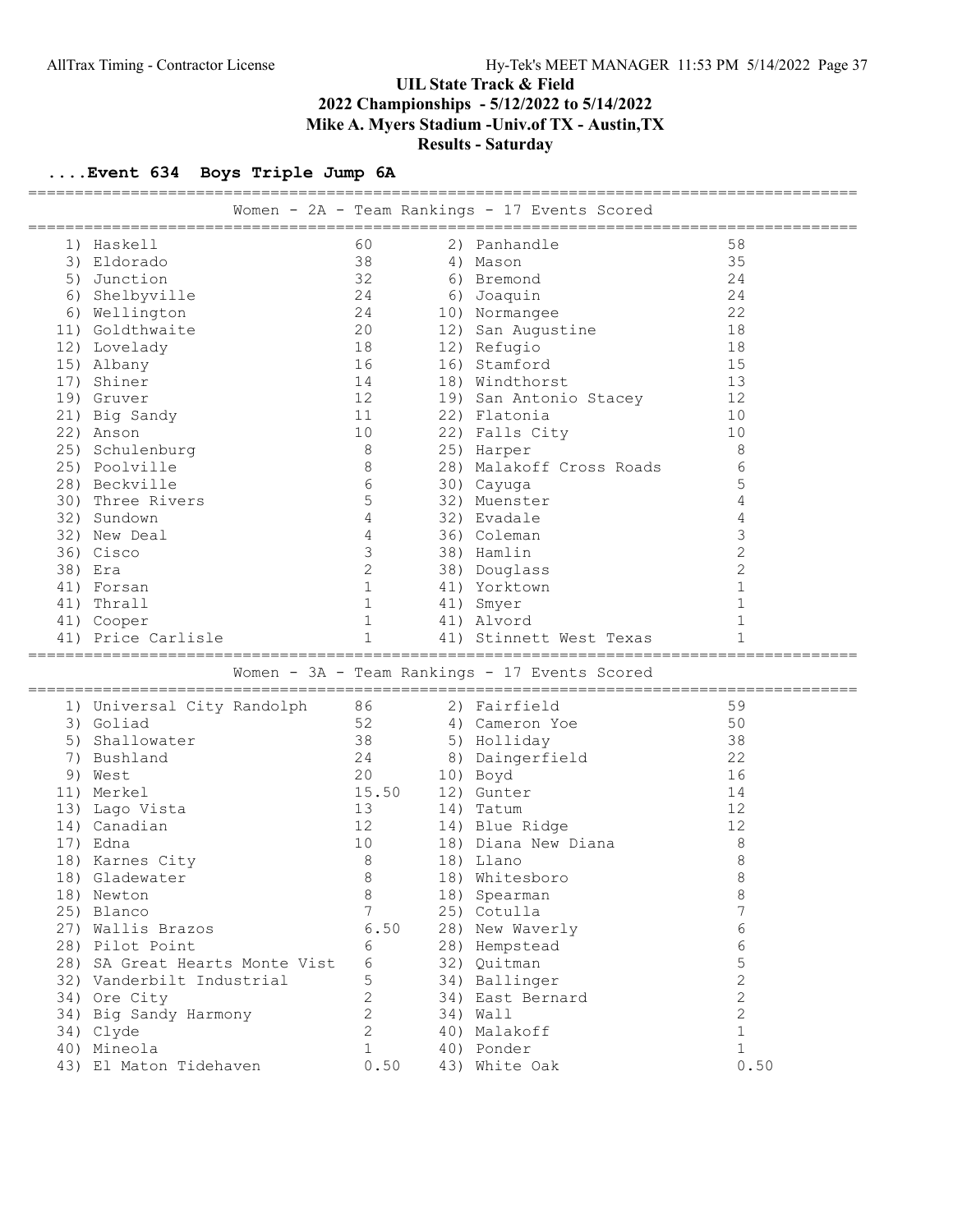|                                                           |                 | Women - 4A - Team Rankings - 17 Events Scored |                 |
|-----------------------------------------------------------|-----------------|-----------------------------------------------|-----------------|
|                                                           |                 |                                               |                 |
| 1) Canyon                                                 | 70              | 2) Stephenville                               | 43              |
| 3) Waxahachie Life School 42.33                           |                 | 4) Midlothian Heritage                        | 36              |
| 5) Argyle                                                 | 29              | 5) Dallas Carter                              | 29              |
| 7) Texarkana Liberty-Eylau                                | 28              | 8) Fredericksburg                             | 22              |
| 8) Boerne                                                 | 22              | 10) Giddings                                  | 20              |
| 10) Melissa                                               | 20              | 10) Terrell                                   | 20              |
| 13) Godley                                                | 18              | 14) Kennedale                                 | 16              |
| 15) Waco La Vega                                          | 12              | 15) Brookshire Royal                          | 12              |
| 17) Davenport                                             | 10              | 17) Comal Canyon Lake                         | 10              |
| 17) Celina                                                | 10              | 17) Ingleside                                 | 10              |
| 17) Comal Pieper                                          | 10              | 22) FW Dunbar                                 | 9               |
| 23) Huffman Hargrave                                      | 8 <sup>8</sup>  | 23) West Columbia Columbia                    | 8               |
| 23) Ferris                                                | 8               | 26) Manor New Tech                            | $6\phantom{1}6$ |
| 26) Gainesville                                           | $6\overline{6}$ | 26) La Feria                                  | $6\phantom{1}6$ |
| 26) Mabank                                                | $6\overline{6}$ | 26) Lake Belton                               | 6               |
| 31) Smithville                                            | $\mathsf S$     | 32) Monahans                                  | 4               |
| 32) Wimberley                                             | 4               | 32) Houston North Forest                      | 4               |
| 32) Center                                                | 4               | 32) Dallas Lincoln                            | 4               |
| 32) Sinton                                                | 4               | 32) Bridge City                               | $\overline{4}$  |
| 32) Geronimo Navarro                                      | 4               | 40) Brownsboro                                | 3               |
| 41) Paris                                                 | $\overline{2}$  | 41) Canton                                    | $\overline{c}$  |
| 41) CC Calallen                                           | $\overline{2}$  | 41) Hudson                                    | $\mathbf{2}$    |
| 41) Kaufman                                               | $\mathbf{2}$    | 41) Sunnyvale                                 | $\overline{2}$  |
| 41) Hardin-Jefferson                                      | 2               | 41) FW Young Womens Leadershi                 | $\overline{2}$  |
| 41) La Grange                                             | $2^{\circ}$     | 41) Wichita Falls Hirschi                     | $\overline{2}$  |
| 51) Sweetwater                                            | 1               | 51) Glen Rose                                 | $\mathbf{1}$    |
| 51) Robstown                                              | 1               | 51) Tyler Chapel Hill                         | $\mathbf{1}$    |
| 51) Krum                                                  | $\mathbf{1}$    | 51) Ft Worth Benbrook                         | $\mathbf{1}$    |
| 51) Gilmer                                                | 1               | 58) Waco Connally                             | 0.33            |
| 58) Splendora                                             | 0.33            |                                               |                 |
|                                                           |                 | Women - 5A - Team Rankings - 17 Events Scored |                 |
| ============-----<br>1) Fort Bend Marshall       75<br>52 |                 | 2) Mansfield Timberview                       | 61              |
|                                                           |                 | 4) Prosper Rock Hill                          | 30              |
| 5) Cedar Park                                             | 29              | 6) Carrollton Smith                           | 26              |
| 26<br>6) Lucas Lovejoy                                    |                 | 8) Port Neches-Groves                         | 24              |
| 8) McKinney North                                         | 24              | 8) College Station                            | 24              |
| 11) Midlothian                                            | 19              | 12) Mansfield Legacy                          | 18              |
| 13) Frisco Lebanon Trail                                  | 12              | 14) Boerne Champion                           | 11              |
| 15) Frisco Heritage                                       | 10              | 15) Burleson Centennial                       | 10              |
| 15) Pflugerville Hendrickson                              | 10              | 15) Frisco Wakeland                           | 10              |
| 15) Katy Jordan                                           | 10              | 15) Laredo Martin                             | 10              |
| 15) Frisco Lone Star                                      | 10              | 15) Mont Belvieu Barbers Hill                 | 10              |
| 23) La Joya Palmview                                      | 9               | 23) Carrollton Creekview                      | 9               |
| 23) Canyon Randall                                        | 9               | 26) Rio Grande City                           | 8               |
| 26) Sulphur Springs                                       | 8               | 26) Aledo                                     | 8               |
| 29) Buda Johnson                                          | 6               | 29) FW Wyatt                                  | 6               |
| 29) Royse City                                            | 6               | 29) Dallas Kimball                            | 6               |
| 33) Frisco Liberty                                        | 4               | 33) Burleson                                  | 4               |
| 33) Denton Ryan                                           | 4               | 36) Frisco Memorial                           | 3               |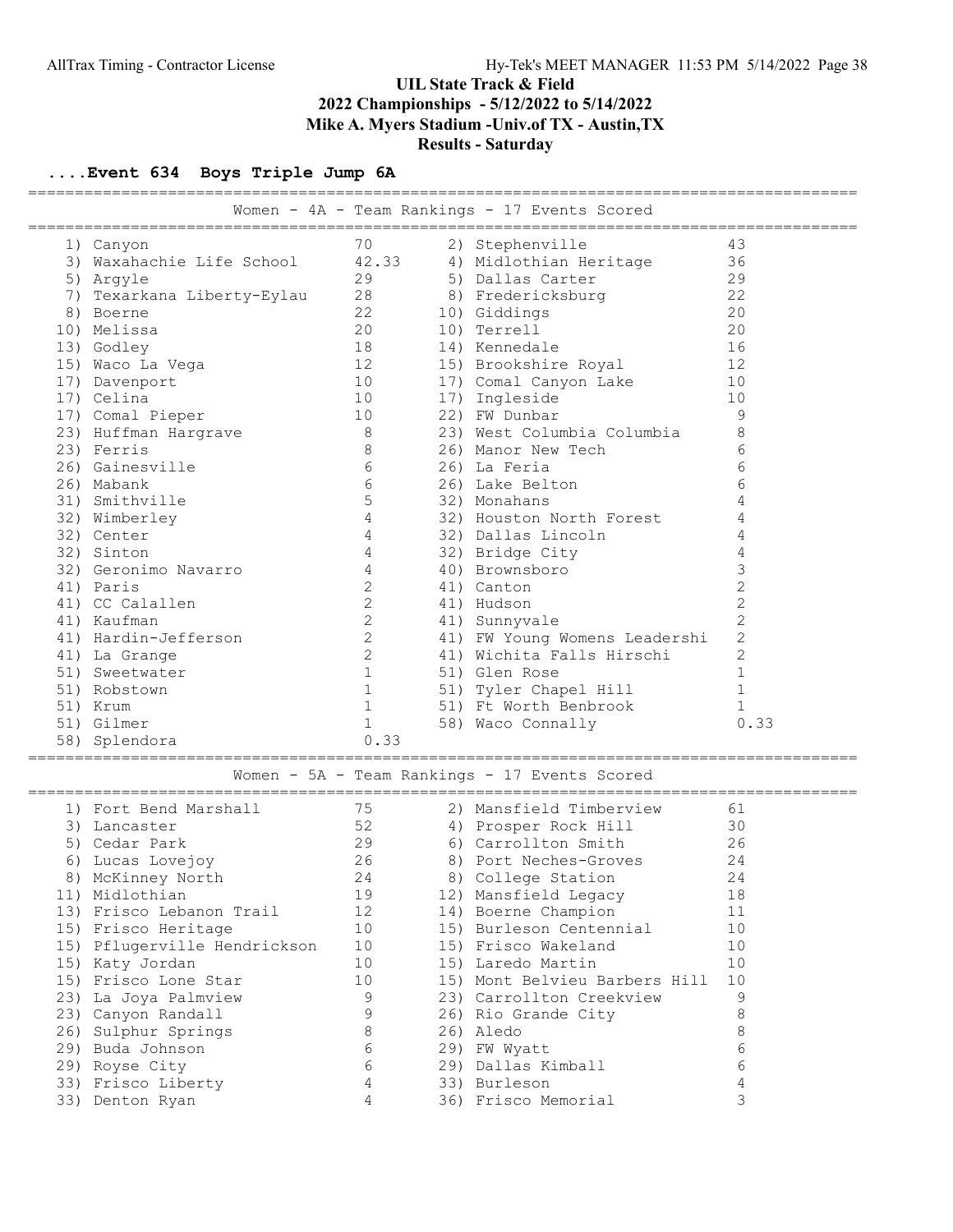| Event 634 Boys Triple Jump 6A                                                                 |                                                 |                                               |                |
|-----------------------------------------------------------------------------------------------|-------------------------------------------------|-----------------------------------------------|----------------|
| 36) Dallas Wilson                                                                             | 3                                               | 36) Abilene Wylie                             | 3              |
| 39) Rosenberg Terry                                                                           | $\overline{2}$                                  | 39) Gregory-Portland                          | $\overline{c}$ |
| 39) Longview                                                                                  | $\overline{2}$                                  | 39) Hallsville                                | $\overline{c}$ |
| 43) CC Flour Bluff                                                                            | 1                                               | 43) Seguin                                    | $\mathbf{1}$   |
| 43) Georgetown                                                                                | $\overline{1}$                                  | 43) Marshall                                  | $\mathbf{1}$   |
| 43) West Mesquite                                                                             | $\mathbf{1}$                                    |                                               |                |
|                                                                                               |                                                 | Women - 6A - Team Rankings - 17 Events Scored |                |
|                                                                                               |                                                 | 2) Alvin Shadow Creek                         | 40             |
| 1) Lewisville Flower Mound 68 (2) Alvin Shadow Cr<br>30 (2) Plano East (36 (4) Fort Bend Bush |                                                 |                                               | 30             |
| 5) Prosper                                                                                    |                                                 | 24 5) San Antonio Reagan 24                   |                |
| 7) Klein Forest                                                                               |                                                 | 21 8) Katy Mayde Creek 20                     |                |
| 9) Comal Smithson Valley 19                                                                   |                                                 | 10) Arlington Bowie                           | 18             |
|                                                                                               |                                                 | 11) Fort Bend Elkins                          | 16             |
| 11) Lewisville Marcus<br>16<br>11) Dallas Skyline<br>16<br>15) Schertz Clemens<br>14          |                                                 | 14) Katy Seven Lakes                          | 15             |
| 15) Schertz Clemens                                                                           |                                                 | 15) Klein                                     | 14             |
| 15) Belton                                                                                    | 14                                              | 18) Duncanville                               | 12             |
| 18) Humble Atascocita 12                                                                      |                                                 | 20) Humble Summer Creek                       | 11             |
| 21) Garland Sachse                                                                            | $\begin{array}{c}\n16 \\ 10 \\ 10\n\end{array}$ | 21) Tomball Memorial                          | 10             |
| 21) Humble Kingwood                                                                           |                                                 | 24) Allen                                     | - 9            |
| 24) Lewisville                                                                                | 9                                               | 26) Coppell                                   | 8.50           |
| 27) New Braunfels                                                                             | 8 <sup>8</sup>                                  | 27) Cypress Ridge                             | 8              |
| 27) Lewisville Hebron                                                                         | 8 <sup>8</sup>                                  | 27) Cypress Falls                             | 8              |
| 27) Keller                                                                                    | 8                                               | 27) Friendswood Clear Brook                   | 8              |
| 27) Midland Lee                                                                               | 8 <sup>8</sup>                                  | 27) Cedar Park Vista Ridge                    | 8              |
| 35) Rockwall                                                                                  | $7\phantom{.0}\phantom{.0}7$                    | 35) Conroe Grand Oaks                         | 7              |
| 37) Edinburg North                                                                            | $6\overline{6}$                                 | 38) Katy                                      | 5              |
| 39) Austin Lake Travis                                                                        | $4\overline{4}$                                 | 39) Killeen Harker Heights                    | 4              |
| 39) Northside Brennan                                                                         | $4\degree$                                      | 39) Klein Oak                                 | 4              |
| 43) Austin Akins                                                                              | $\mathcal{S}$                                   | 44) Northside Harlan                          | $\overline{c}$ |
| 44) Round Rock Cedar Ridge                                                                    |                                                 | 2 (44) Cypress Ranch                          | $\overline{c}$ |
| 44) Hurst Bell                                                                                | $\overline{2}$                                  | 44) Round Rock Westwood                       | $\overline{c}$ |
| 49) Austin Vandegrift                                                                         | 1                                               | 49) Langham Creek                             | $\mathbf{1}$   |
| 49) Pearland                                                                                  | 1                                               | 49) Humble                                    | $\mathbf{1}$   |
| 49) Conroe The Woodlands                                                                      | $1 \qquad \qquad$                               | 54) Houston Stratford                         | 0.50           |
|                                                                                               |                                                 | Men - 1A - Team Rankings - 17 Events Scored   |                |
| 1) Turkey Valley (51 / 2) Cross Plains                                                        |                                                 |                                               | 50             |
| 3) Paducah                                                                                    | 48                                              | 4) Lamesa Klondike                            | 28             |
| 4) Rankin                                                                                     | 28                                              | 6) Guthrie                                    | 24             |
| 6) Earth Springlake                                                                           | 24                                              | 8) Tilden McMullen County                     | 22             |
| 9) McDade                                                                                     | 18                                              | 9) Cherokee                                   | 18             |
| 11) Wildorado                                                                                 | 16                                              | 12) Van Horn                                  | 14             |
| 12) Burkeville                                                                                | 14                                              | 14) Cumby Miller Grove                        | 13             |
| 15) May                                                                                       | 12                                              | 15) Calvert                                   | 12             |
| 15) Hubbard                                                                                   | 12                                              | 15) Garden City                               | 12             |
| 19) Westbrook                                                                                 | 10                                              | 19) Booker                                    | 10             |
| 19) Lazbuddie                                                                                 | 10                                              | 19) Henrietta Midway                          | 10             |
| 19) Rotan                                                                                     | 10                                              | 19) Nordheim                                  | 10             |
| 25) Mertzon Irion County                                                                      | 9                                               | 25) Sterling City                             | 9              |
| 25) Sulphur Bluff                                                                             | 9                                               | 28) Benjamin                                  | 8              |
| 28) Happy                                                                                     | 8                                               | 28) San Isidro                                | 8              |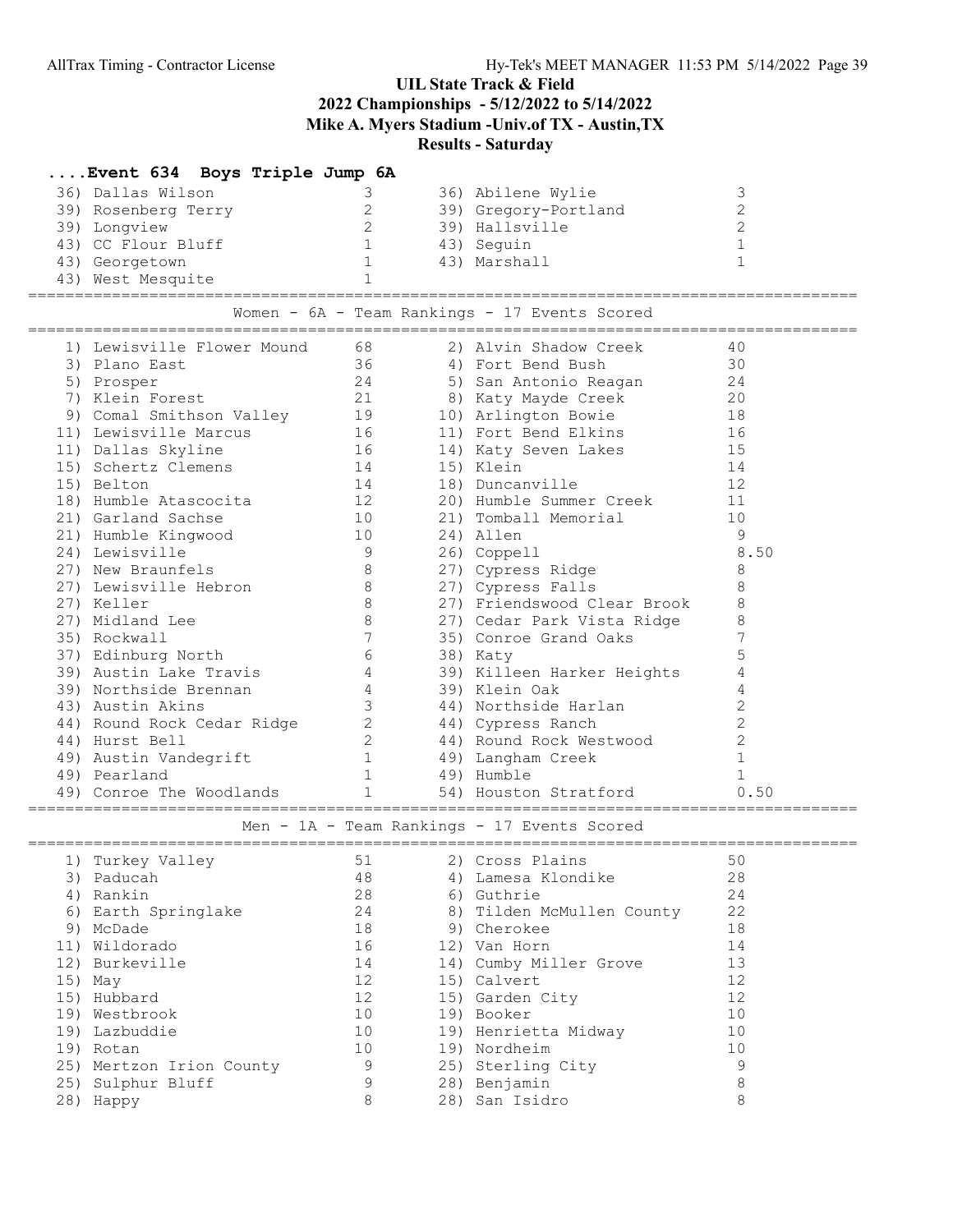|     | Event 634 Boys Triple Jump 6A        |                                         |                                             |                |
|-----|--------------------------------------|-----------------------------------------|---------------------------------------------|----------------|
|     | 28) Robert Lee                       | 8                                       | 32) Avalon                                  | 6              |
|     | 32) Iraan                            | 6                                       | 32) Richland Springs                        | 6              |
|     | 32) Sanderson                        | 6                                       | 32) Roscoe Highland                         | 6              |
|     | 32) Loop                             | 6                                       | 38) Throckmorton                            | 5.50           |
|     | 39) Fayetteville                     | $\mathsf S$                             | 40) Meadow                                  | 4              |
|     | 40) Hermleigh                        | $\overline{4}$                          | 40) Loraine                                 | 4              |
|     | 40) Silverton                        | 4                                       | 44) Cranfills Gap                           | $\overline{2}$ |
|     | 44) Laneville                        | $\overline{2}$                          | 44) Bronte                                  | $\overline{c}$ |
|     | 44) Milford                          | $\overline{2}$                          | 44) Matador Motley County                   | $\overline{c}$ |
|     | 44) Follett                          | $2^{\circ}$                             | 44) Abbott                                  | $\overline{2}$ |
|     | 51) Gordon                           | 1.50                                    | 52) Covington                               | $\mathbf{1}$   |
|     | 52) Ackerly Sands                    | $\mathbf{1}$                            | 52) Dodd City                               | $\mathbf{1}$   |
|     | 52) Petersburg                       | 1                                       | 52) Rising Star                             | $\mathbf{1}$   |
|     | 52) Fannindel                        | $\mathbf{1}$                            | 52) Munday                                  | $\mathbf{1}$   |
|     |                                      |                                         |                                             |                |
|     |                                      |                                         | Men - 2A - Team Rankings - 17 Events Scored |                |
|     |                                      |                                         |                                             |                |
|     | 1) Refugio                           | 77                                      | 2) Hamilton                                 | 47             |
|     | 3) Timpson                           | 42                                      | 3) Marlin                                   | 42             |
|     | 5) Beckville                         | 37                                      | 6) Centerville                              | 36             |
|     | 7) Kerens                            | $\begin{array}{c} 22 \\ 15 \end{array}$ | 8) Shiner                                   | 20             |
|     | 9) Coleman                           |                                         | 10) Hearne                                  | 14             |
|     | 10) Brackettville Brackett 14        |                                         | 10) Stamford                                | 14             |
|     | 13) Hawley                           | 13                                      | 14) Normangee                               | 10             |
|     | 14) Woodsboro                        | 10                                      | 14) Wolfe City                              | 10             |
| 14) | Tolar                                | 10                                      | 14) Era                                     | 10             |
|     | 14) Post                             | 10                                      | 20) Rosebud-Lott                            | - 9            |
|     | 21) Muenster                         | - 8                                     | 21) Panhandle                               | 8              |
|     | 21) Alto                             | 8                                       | 21) Bruceville-Eddy                         | 8              |
|     | 21) Big Sandy                        | 8                                       | 21) Albany                                  | 8              |
|     | 27) Cushing                          | 7                                       | 27) Gruver                                  | 7              |
|     | 27) Ganado                           | 7                                       | 30) Dawson                                  | 6              |
|     | 30) Crawford                         | 6                                       | 30) Celeste                                 | 6              |
|     | 30) Stratford                        | $6\,$                                   | 30) Weimar                                  | 6              |
|     | 30) Cisco                            | 6                                       | 30) Petrolia                                | 6              |
|     | 37) Boys Ranch                       | 5                                       | 38) New Home                                | 4              |
|     | 38) Three Rivers                     | 4                                       | 38) Bosqueville                             | 4              |
|     | 38) Sanford-Fritch                   | 4                                       | 38) Wellington                              | 4              |
|     | 38) Goldthwaite                      | $\overline{4}$                          | 38) Riviera Kaufer                          | 4              |
|     | 45) Chico                            | $\overline{\mathbf{3}}$                 | 46) Louise                                  | $\overline{c}$ |
|     | 46) Ropesville Ropes                 | 2                                       | 46) Honey Grove                             | 2              |
|     | 49) Plains                           |                                         | 49) Flatonia                                | 1              |
|     | 49) Granger                          |                                         | 49) Lovelady                                | $\mathbf{1}$   |
|     | 49) Colorado City Colorado           |                                         |                                             |                |
|     | ==================================== |                                         |                                             |                |
|     |                                      |                                         | Men - 3A - Team Rankings - 17 Events Scored |                |
|     | 1) Brock                             | 55                                      | 2) Breckenridge                             | 33             |
|     | 3) New London West Rusk              | 30                                      | 4) Palacios                                 | 29             |
|     |                                      | 26                                      |                                             | 26             |
|     | 5) Spearman                          | 22                                      | 5) Atlanta                                  | 20             |
|     | 7) McGregor                          |                                         | 8) SA Great Hearts Northern                 |                |
|     | 8) Little River Academy              | 20                                      | 10) Gunter                                  | 18             |
|     | 10) Vanderbilt Industrial            | 18                                      | 10) Lexington                               | 18             |
|     | 10) Poth                             | 18                                      | 14) Sonora                                  | 16             |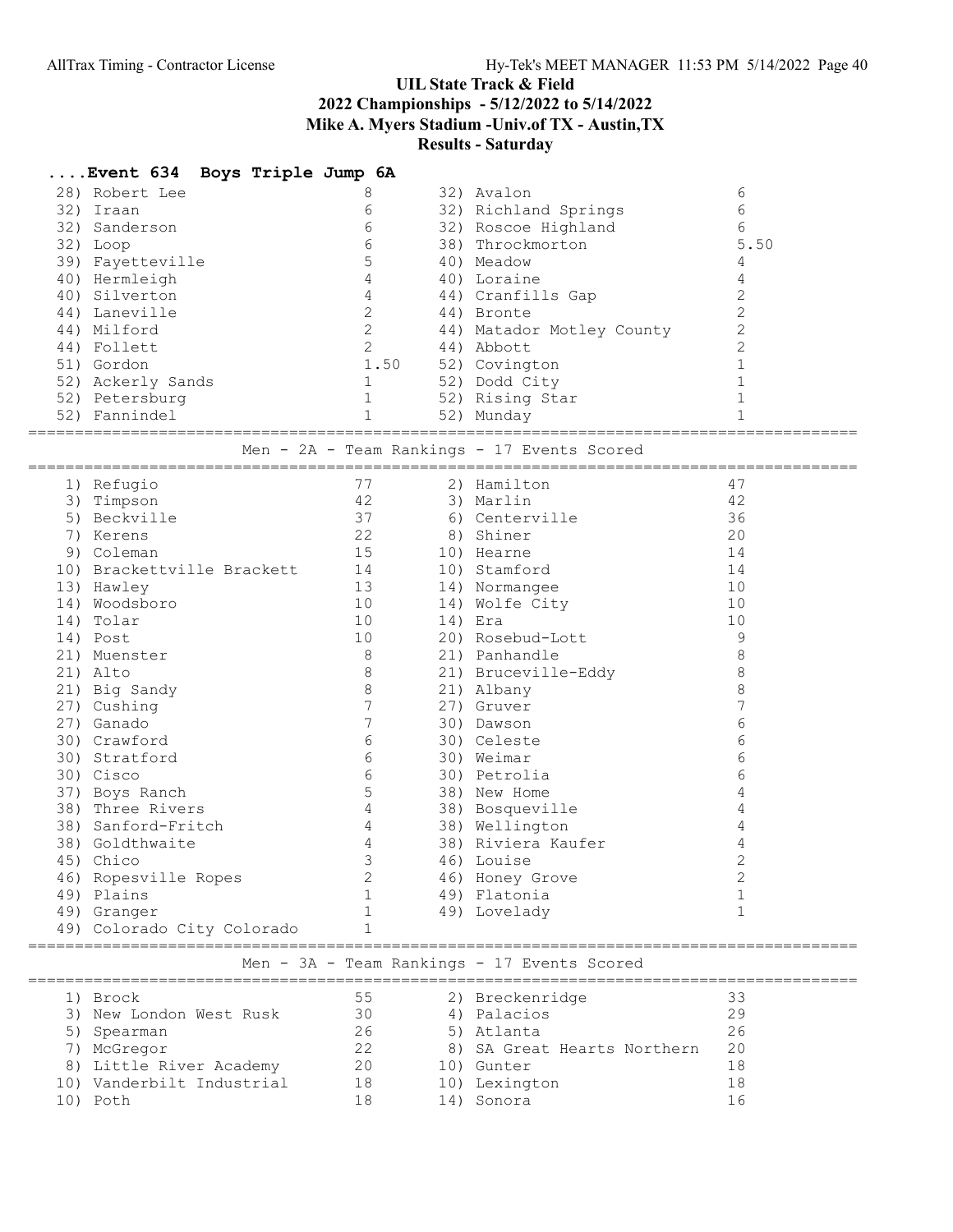| 14) Tornillo                                             | 16                         | 16) Odessa Compass Academy                  | 14             |
|----------------------------------------------------------|----------------------------|---------------------------------------------|----------------|
| 16) Mount Vernon                                         | 14                         | 16) Wichita Falls City View                 | 14             |
| 16) Yoakum                                               | 14                         | 16) Bushland                                | 14             |
| 21) Amarillo River Road 12                               |                            | 21) Jefferson                               | 12             |
| 23) Dallas Madison                                       | 10                         | 23) Woodville                               | 10             |
| 23) Boyd                                                 | 10                         | 26) Rockdale                                | 8              |
| 26) Crane                                                | 8                          | 26) Caldwell                                | 8              |
| 26) Shallowater                                          | 8                          | 26) Quitman                                 | 8              |
| 31) White Oak                                            | 6.50                       | 32) Goliad                                  | 6              |
| 32) Aransas Pass                                         | 6                          | 32) Palestine Westwood                      | 6              |
| 32) Muleshoe                                             | 6                          | 36) Cameron Yoe                             | 5              |
|                                                          | $\overline{4}$             | 37) Henrietta                               | 4              |
| 37) Cleveland Tarkington<br>37) Franklin<br>37) Franklin | 4                          | 37) Tuscola Jim Ned                         | 4              |
| 37) Daingerfield                                         | $\overline{4}$             | 37) Paradise                                | 4              |
| 37) Corpus Christi London                                | 4                          | 37) Lago Vista                              | $\overline{4}$ |
| 45) Troy                                                 | $\mathcal{S}$              | 46) Eustace                                 | $\overline{2}$ |
| 46) Taft                                                 | $2^{\circ}$                | 46) Childress                               | $\overline{c}$ |
| 46) Brady                                                | $\mathbf{2}$               | 46) Tatum                                   | $\overline{c}$ |
| 46) Blanco                                               | $\overline{2}$             | 46) Denver City                             | $\overline{c}$ |
| 53) Bells                                                | $\mathbf{1}$               | 53) Danbury                                 | $\mathbf{1}$   |
|                                                          | $\mathbf{1}$               | 53) Santa Gertrudis Academy                 | $\mathbf{1}$   |
| 53) Lytle<br>53) Whitesboro                              | $\mathbf{1}$               |                                             | $\mathbf{1}$   |
| 59) Omaha Pewitt                                         | 0.50                       | 53) Karnes City                             |                |
|                                                          |                            |                                             |                |
|                                                          |                            | Men - 4A - Team Rankings - 17 Events Scored |                |
|                                                          |                            |                                             |                |
| 1) Wimberley                                             | 56                         | 2) Argyle                                   | 31             |
| 3) Decatur                                               | 26                         | 4) Bay City                                 | 22             |
| 4) Somerset                                              | 22                         | 6) Lindale                                  | 20.50          |
|                                                          |                            |                                             |                |
|                                                          |                            |                                             |                |
| 7) Melissa                                               | 20                         | 8) Cuero                                    | 18             |
| 8) Fort Worth Diamond Hill-Ja 18                         |                            | 8) El Campo                                 | 18             |
| 8) Celina                                                | 18                         | 8) Dumas                                    | 18             |
| 8) Burnet                                                | 18                         | 14) Waco La Vega                            | 17             |
| 14) Bellville                                            | 17                         | 16) Kilgore                                 | 16             |
| 16) San Elizario                                         | 16                         | 16) Stafford                                | 16             |
| 19) Athens                                               | 14                         | 19) Pleasanton                              | 14             |
| 19) Sanger                                               | 14                         | 22) Jarrell                                 | 12             |
| 22) Gilmer                                               | 12                         | 24) Hamshire-Fannett                        | 11             |
| 25) Stephenville                                         | 10                         | 25) Waco Connally                           | 10             |
| 25) Bullard                                              | 10                         | 25) West Columbia Columbia                  | 10             |
| 25) Paris                                                | 10                         | 25) Bandera                                 | 10             |
| 31) Sweetwater                                           | 9                          | 32) Taylor                                  | 8              |
| 32) Lake Belton                                          | 8                          | 34) Mineral Wells                           | 6              |
| 34) Fredericksburg                                       | 6                          | 36) La Marque                               | 5              |
| 36) Hudson                                               | 5                          | 38) Ingleside                               | 4              |
| 38) Andrews                                              | 4                          | 38) Vernon                                  | $\overline{4}$ |
| 38) Sealy                                                | 4                          | 38) Seminole                                | $\overline{4}$ |
| 38) Dallas Lincoln                                       | 4                          | 38) Wharton                                 | 4              |
| 38) Texarkana Liberty-Eylau                              | 4                          | 46) Salado                                  | 3.50           |
| 47) Tyler Chapel Hill                                    | 2                          | 47) Dallas Hutchins                         | 2              |
| 47) Aubrey                                               | $\overline{c}$             | 47) Pecos                                   | 2              |
| 51) Lake Worth                                           | $\mathbf{1}$               | 51) Orangefield                             | $\mathbf{1}$   |
| 51) Midland Greenwood<br>51) Needville                   | $\mathbf 1$<br>$\mathbf 1$ | 51) Ft Worth Benbrook                       | $\mathbf{1}$   |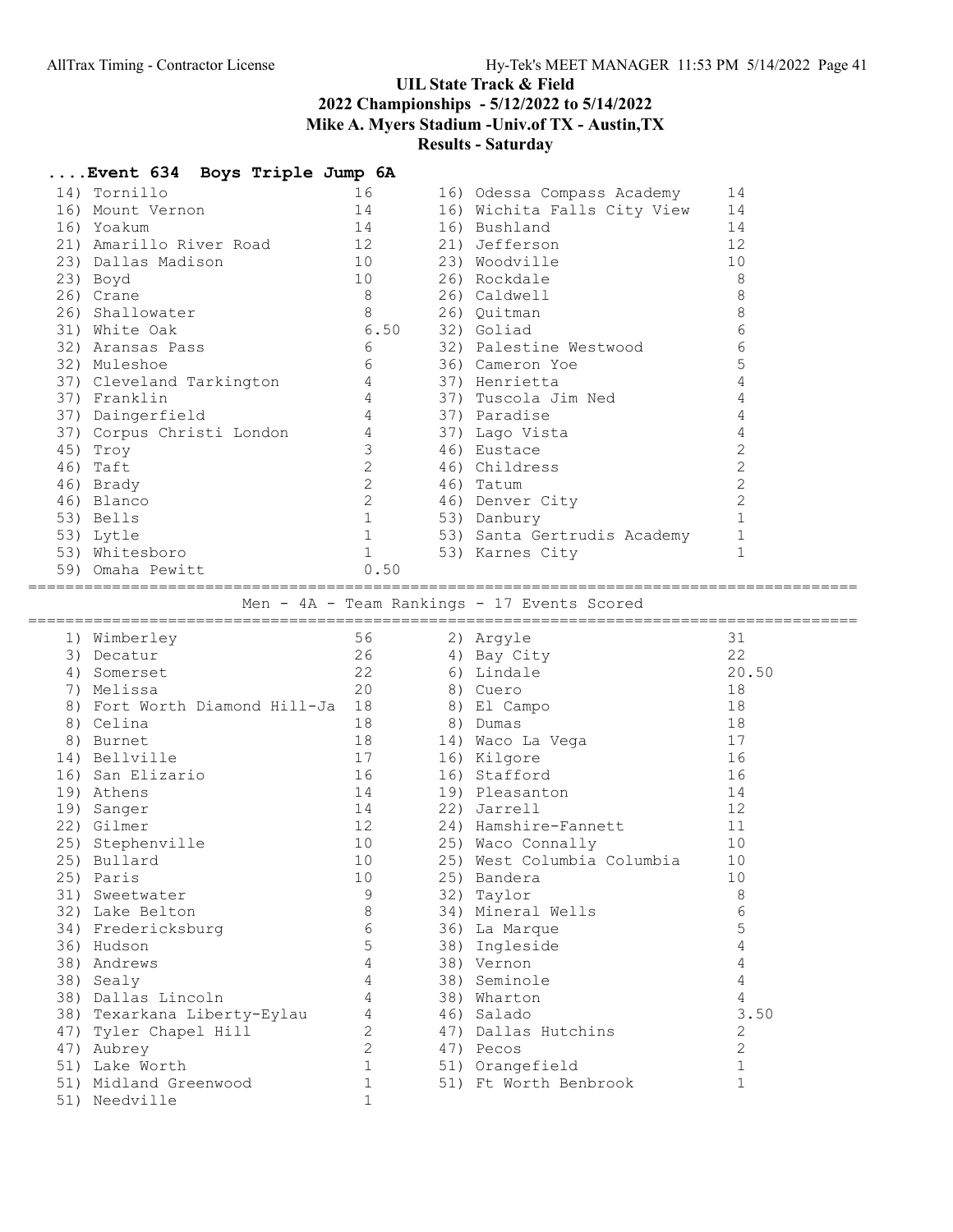| =======================<br>Men - 5A - Team Rankings - 17 Events Scored |                               |                |  |                               |                 |  |  |  |  |  |  |
|------------------------------------------------------------------------|-------------------------------|----------------|--|-------------------------------|-----------------|--|--|--|--|--|--|
|                                                                        | 1) Fort Bend Marshall         | 64             |  | 2) Lancaster                  | 42              |  |  |  |  |  |  |
|                                                                        | 3) Manor                      | 40             |  | 4) McKinney North             | 34              |  |  |  |  |  |  |
|                                                                        | 5) Amarillo                   | 30             |  | 6) Longview                   | 18              |  |  |  |  |  |  |
|                                                                        | 6) Mesquite Poteet            | 18             |  | 6) Princeton                  | 18              |  |  |  |  |  |  |
|                                                                        | 9) Denton Ryan                | 16             |  | 9) Royse City                 | 16              |  |  |  |  |  |  |
|                                                                        | 9) McAllen Memorial           | 16             |  | 12) Grapevine                 | 14              |  |  |  |  |  |  |
|                                                                        | 13) Lucas Lovejoy             | 13             |  | 14) New Caney                 | 12              |  |  |  |  |  |  |
|                                                                        | 14) Frisco Liberty            | 12             |  | 16) Manvel                    | 11              |  |  |  |  |  |  |
|                                                                        | 17) Baytown Sterling          | 10             |  | 17) Gregory-Portland          | 10              |  |  |  |  |  |  |
|                                                                        | 17) Cedar Park                | 10             |  | 17) Austin McCallum           | 10              |  |  |  |  |  |  |
|                                                                        | 17) Port Arthur Memorial      | 10             |  | 17) Colleyville Heritage      | 10              |  |  |  |  |  |  |
|                                                                        | 17) Prosper Rock Hill         | 10             |  | 17) Austin LASA               | 10              |  |  |  |  |  |  |
|                                                                        | 25) Dallas Highland Park      | 9              |  | 25) Georgetown East View      | 9               |  |  |  |  |  |  |
|                                                                        | 27) Jacksonville              | 8              |  | 27) Saginaw                   | 8               |  |  |  |  |  |  |
|                                                                        | 27) Rosenberg Terry           | 8              |  | 27) Bryan Rudder              | 8               |  |  |  |  |  |  |
|                                                                        | 27) San Antonio Alamo Heights | 8              |  | 27) N Richland Hills Birdvill | 8               |  |  |  |  |  |  |
|                                                                        | 33) Mont Belvieu Barbers Hill | 6              |  | 33) Hallsville                | 6               |  |  |  |  |  |  |
|                                                                        | 33) Ennis                     | 6              |  | 33) Friendswood               | 6               |  |  |  |  |  |  |
|                                                                        | 33) Humble Kingwood Park      | 6              |  | 33) Mission Sharyland Pioneer | $6\phantom{1}6$ |  |  |  |  |  |  |
|                                                                        | 33) Frisco Memorial           | 6              |  | 40) Katy Paetow               | 5               |  |  |  |  |  |  |
|                                                                        | 41) Mansfield Summit          | 4              |  | 41) College Station           | 4               |  |  |  |  |  |  |
|                                                                        | 41) Mansfield Timberview      | 4              |  | 41) Georgetown                | 4               |  |  |  |  |  |  |
|                                                                        | 41) Frisco Wakeland           | 4              |  | 41) Brenham                   | 4               |  |  |  |  |  |  |
|                                                                        | 41) Clint Horizon             | 4              |  | 41) Magnolia West             | 4               |  |  |  |  |  |  |
|                                                                        | 49) Lubbock Monterey          | 2.50           |  | 50) Frisco Reedy              | $\overline{c}$  |  |  |  |  |  |  |
|                                                                        | 50) Leander Glenn             | $\overline{2}$ |  | 50) Aledo                     | $\overline{c}$  |  |  |  |  |  |  |
|                                                                        | 50) Leander                   | $\overline{2}$ |  | 50) Mount Pleasant            | 2               |  |  |  |  |  |  |
|                                                                        | 50) Santa Fe                  | 2              |  | 56) Frisco Heritage           | 1.50            |  |  |  |  |  |  |
|                                                                        | 57) Northwest                 | $\mathbf{1}$   |  | 57) CC Moody                  | 1               |  |  |  |  |  |  |
|                                                                        | 57) Katy Jordan               | $\mathbf{1}$   |  | 57) Port Neches-Groves        | $\mathbf{1}$    |  |  |  |  |  |  |
|                                                                        | 61) Joshua                    | 0.50           |  | 61) Burleson                  | 0.50            |  |  |  |  |  |  |
| Men - 6A - Team Rankings - 17 Events Scored                            |                               |                |  |                               |                 |  |  |  |  |  |  |
|                                                                        | 1) Humble Summer Creek        | 70             |  | 2) Duncanville                | 60              |  |  |  |  |  |  |
|                                                                        | 3) Klein Forest               | 46             |  | 4) Alvin Shadow Creek         | 28              |  |  |  |  |  |  |
|                                                                        | 5) Converse Judson            | 20             |  | 5) Mansfield Lake Ridge       | 20              |  |  |  |  |  |  |
|                                                                        | 5) Austin Vandegrift          | 20             |  | 8) Houston Strake Jesuit      | 19              |  |  |  |  |  |  |
|                                                                        | 9) Klein                      | 18             |  | 10) Katy Tompkins             | 16              |  |  |  |  |  |  |
|                                                                        | 10) Lewisville                | 16             |  | 10) Katy Seven Lakes          | 16              |  |  |  |  |  |  |
|                                                                        | 13) Wylie                     | 15             |  | 14) Houston Stratford         | 14              |  |  |  |  |  |  |
|                                                                        | 14) Austin Lake Travis        | 14             |  | 16) Plano West                | 11              |  |  |  |  |  |  |
|                                                                        | 17) Fort Bend Travis          | 10             |  | 17) Rockwall                  | 10              |  |  |  |  |  |  |
|                                                                        | 17) Cypress Woods             | 10             |  | 20) Allen                     | 9               |  |  |  |  |  |  |
|                                                                        | 21) Galena Park North Shore   | 8.50           |  | 22) Killeen Shoemaker         | 8               |  |  |  |  |  |  |
|                                                                        | 22) Conroe The Woodlands      | 8              |  | 22) Mesquite                  | 8               |  |  |  |  |  |  |
|                                                                        | 22) Austin Westlake           | 8              |  | 22) San Antonio East Central  | 8               |  |  |  |  |  |  |
|                                                                        | 22) Plano East                | 8              |  | 22) Pebble Hills              | 8               |  |  |  |  |  |  |
|                                                                        | 29) Pearland Dawson           | 7              |  | 30) Temple                    | 6               |  |  |  |  |  |  |
|                                                                        | 30) Richmond George Ranch     | 6              |  | 30) Hurst Bell                | 6               |  |  |  |  |  |  |
|                                                                        | 30) El Paso Coronado          | 6              |  | 30) Killeen Ellison           | 6               |  |  |  |  |  |  |